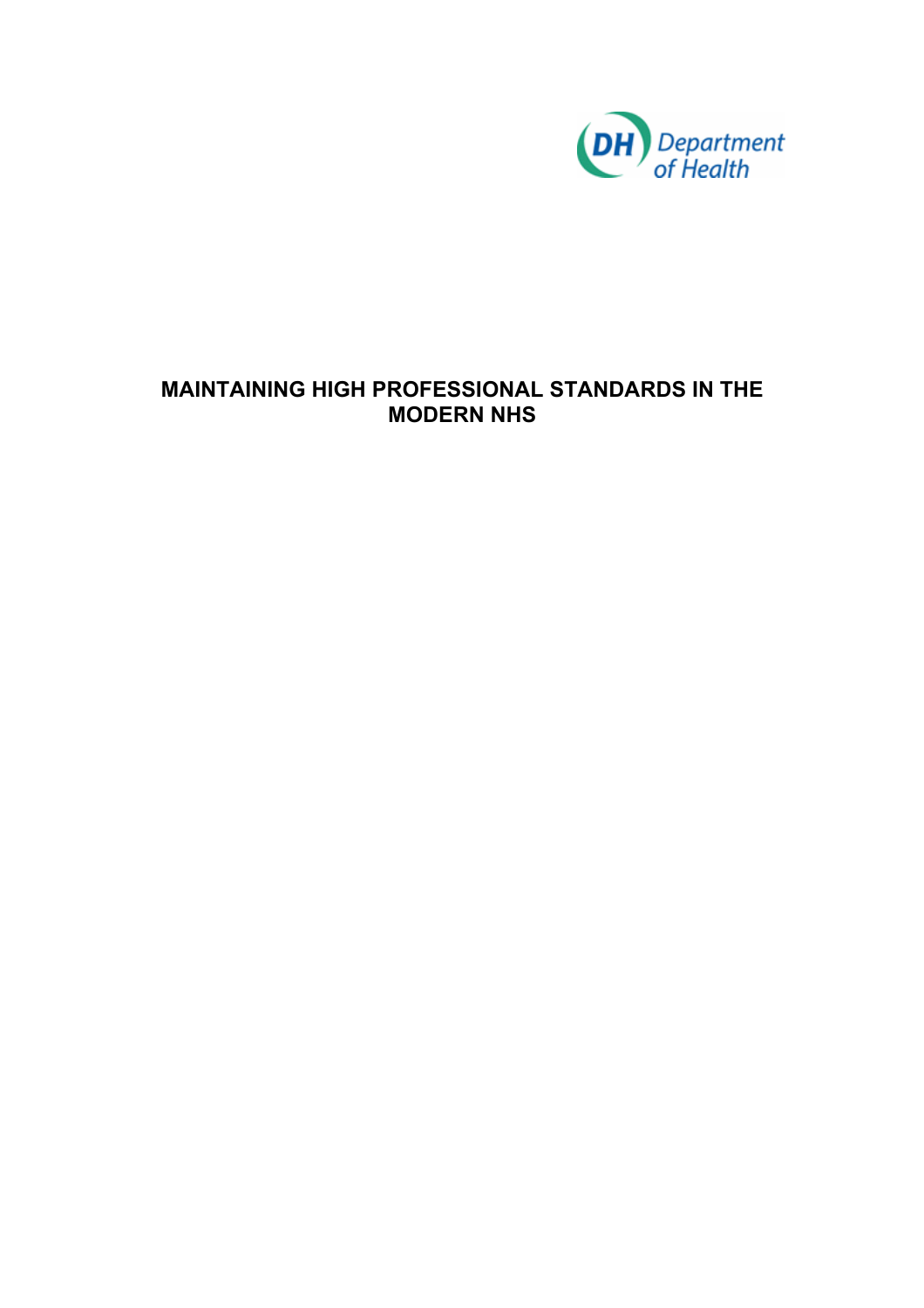#### **Introduction**

In December 2003, the Department of Health issued the document *High Professional Standards in the Modern NHS; a framework for the initial handling of concerns about doctors and dentists in the NHS*, under cover of HSC 2003/012. The framework consisted of two parts:

Part I: Action when a concern arises; and Part II: Restriction of practice and exclusion.

The Department has now agreed with the British Medical Association and British Dental Association the remaining three parts of the framework covering new disciplinary procedures for doctors and dentists employed in the NHS. These are:

Part III: Conduct hearings and disciplinary matters; Part IV: Procedures for dealing with issues of capability; and Part V: Handling concerns about a practitioner's health.

As with Parts I and II, Parts III, IV, and V of the framework have been drafted in close collaboration with NHS Employers and the National Clinical Assessment Authority.

The new procedure replaces the current disciplinary procedures contained in circular HC(90)9, as well as the Special Professional Panels ("the three wise men) provided for in HC(82)13 and abolishes the right of appeal to the Secretary of State held by certain practitioners under Para 190 of the Terms and Conditions of Service. The Directions on Disciplinary Procedures 2005 require all NHS bodies in England to implement the framework within their local procedures by 1 June 2005. It has also been agreed with Monitor that the framework should be issued to NHS Foundation Trusts as advice.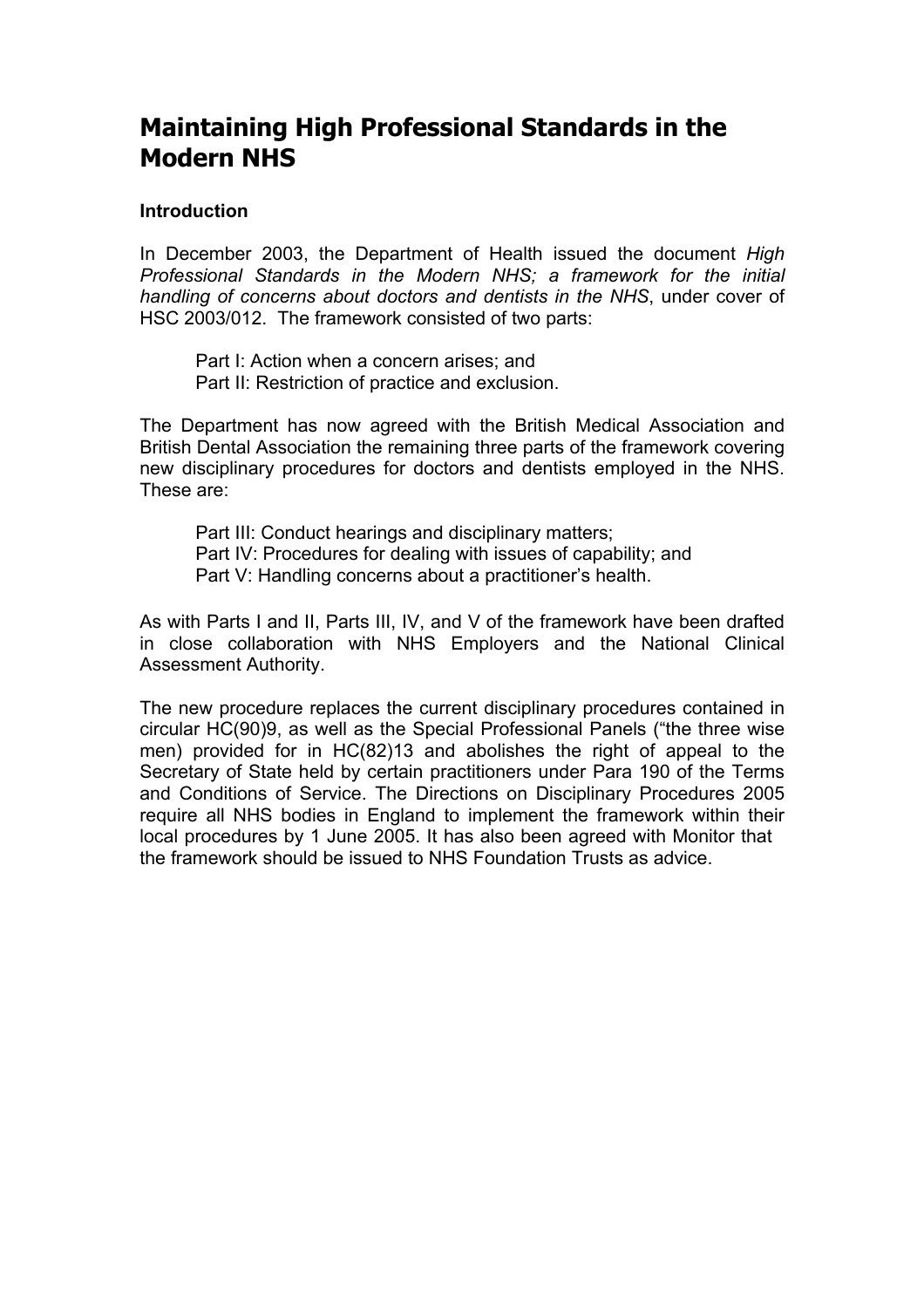#### **Key Changes**

The key changes are that:

- the distinction between personal and professional misconduct is abolished. Doctors and dentists employed in the NHS will be disciplined for misconduct under the same locally based procedures as any other staff member;
- there is a single process for handling capability issues about the practitioners professional competence closely tied in with the work of the National Clinical Assessment Authority;
- Health issues are routinely dealt with through the occupational health service;
- The employing Trust is squarely responsible for the disciplining of its medical and dental staff – not outsiders;
- There is scope bring in expert advice for panels considering capability issues;
- The capability panel will be handled by an independent chair;
- The same disciplinary procedures will apply to all doctors and dentists employed in the NHS.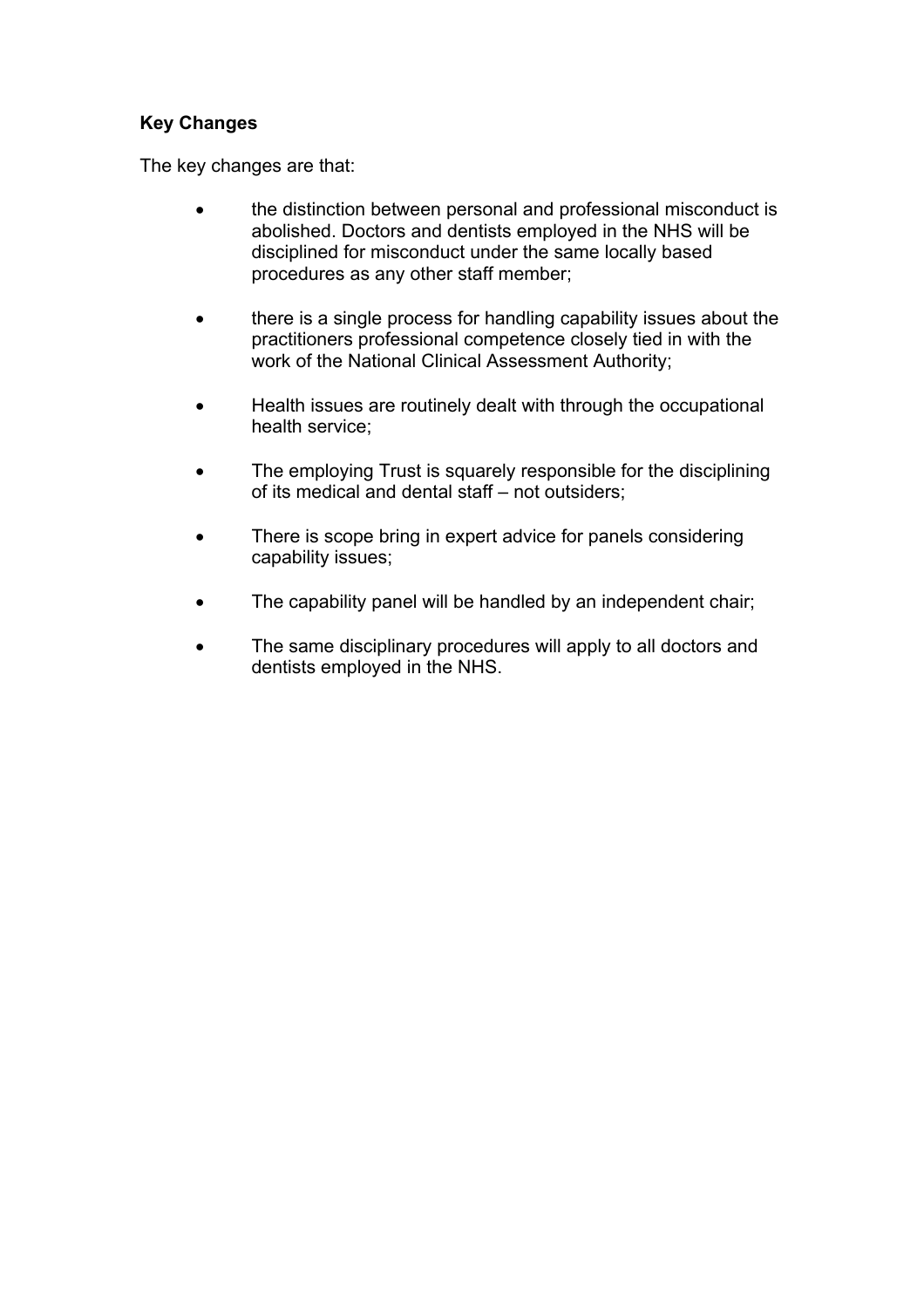# **Doctors' and dentists' disciplinary framework: introduction and explanatory note**

NHS organisations are required to have procedures for handling concerns about the conduct, performance and health of medical and dental employees, (excluding those who perform PCT Medical Services for the exercise of those functions, as far as they are covered by the Primary Care List System). Under the Restriction of Practice and Exclusion from Work Directions 2003, and the Directions on Disciplinary Procedures 2004, these local procedures must be in accordance with the framework.

This framework has been developed at a national level by the Department of Health, the NHS Confederation, the British Medical Association and the British Dental Association and applies to the NHS in England. It covers:

- •action to be taken when a concern about a doctor or dentist first arises;
- procedures for considering whether there need to be restrictions placed on a doctor or dentists practice or suspension is considered necessary
- •guidance on conduct hearings and disciplinary procedures
- •procedures for dealing with issues of capability
- •arrangements for handling concerns about a practitioners health

#### **Background**

1. For a number of years there has been concern about the way in which complaints about, and disciplinary action against, doctors and dentists have been handled in the NHS and particularly about the use of suspension\* in such cases. The National Clinical Assessment Authority (NCAA), which was established to improve arrangements for dealing with the poor clinical performance of doctors, has by working with the NHS helped to avoid the suspension, informal suspension and other authorised absences from work of 85% of the cases referred to it where suspension was being contemplated by the NHS Trust. The number of doctors and dentists who have been suspended from work for long periods is a cause for concern. Although the numbers are small the costs to the NHS are substantial.

\* The term exclusion from work is used in this document to replace the word "suspension" which can be confused with action taken by the GMC or GDC to suspend the practitioner from the register pending a hearing of their case or as an outcome of the hearing.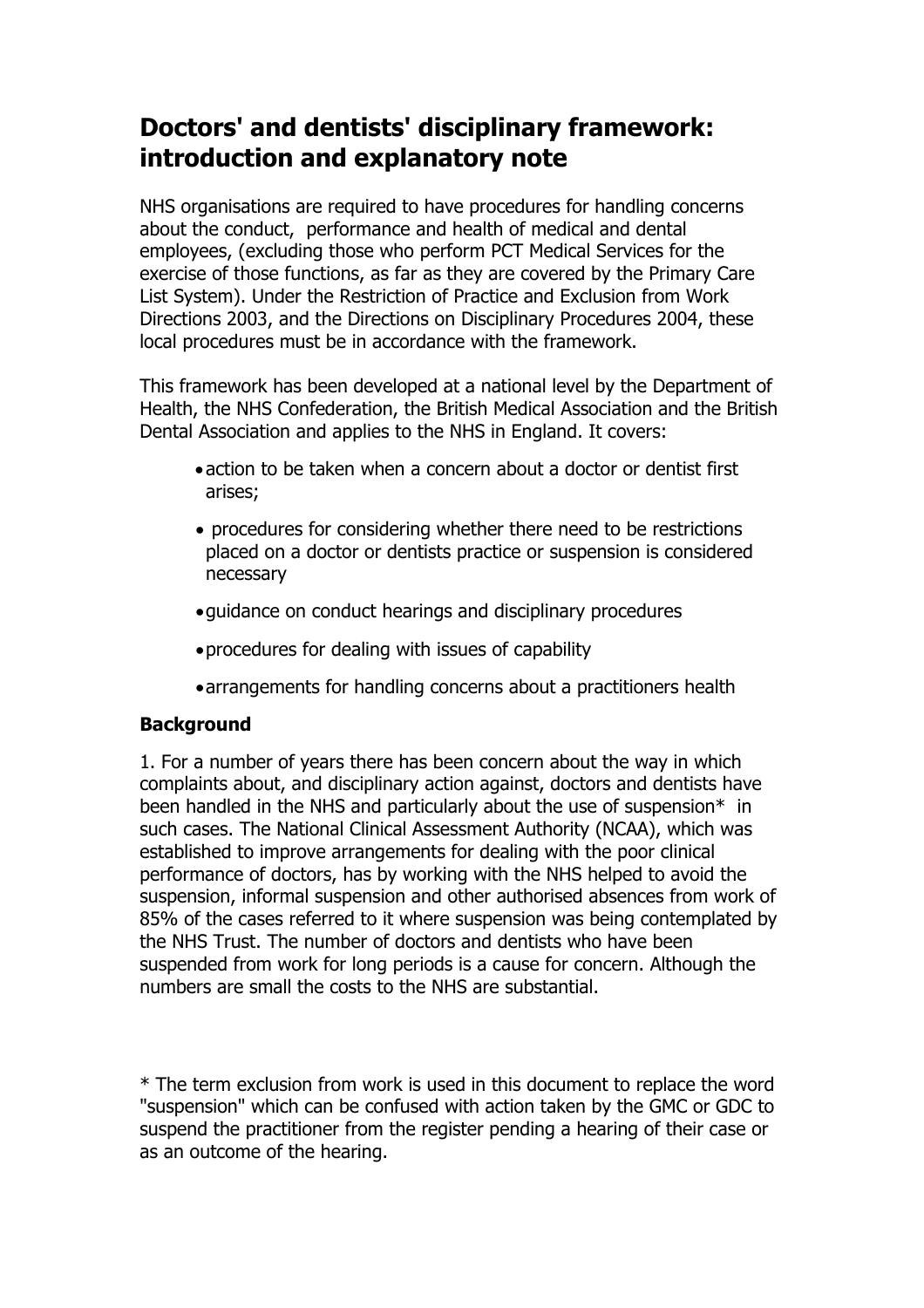| Quarter | 2000 |    | 2001 2002 2003 |    |
|---------|------|----|----------------|----|
| 1.      | 33   | 32 | 30             | 27 |
| 2.      | 30   | 33 | 33             | 26 |
| 3.      | 26   | 33 | 38             | 32 |
| 4.      | 27   | 29 | 29             | 24 |

**Table 1. Number of doctors and dentists suspended for six months or more.** 

Changes to NHS disciplinary procedures are necessary as a result of the introduction of Shifting the Balance of Power, the Employment Act 2002 and the Follett report ("A Review of Appraisal, Disciplinary and Reporting Arrangements for Senior NHS and University Staff with Academic and Clinical Duties" A report to the Secretary of State for Education and Skills, by Professor Sir Brian Follett and Michael Paulson-Ellis, September 2001).

2. Developing new arrangements for handling issues about medical and dental staff performance has become increasingly important both to tackle these concerns and to reflect the new systems for quality assurance and quality improvement which have been introduced in the NHS in recent years.

3. The new approach set out in the framework builds on four key elements:

- appraisal<sup>\*</sup> and revalidation processes which encourage practitioners to maintain the skills and knowledge needed for their work through continuing professional development; \*Appraisal is a structured process which gives doctors an opportunity to reflect on their practice and discuss, with a suitably trained and qualified appraiser, any issues arising from their work, and their development needs. Appraisal is a contractual requirement for NHS consultants and GP Principals.
- the advisory and assessment services of the NCAA aimed at enabling NHS Trusts to handle cases quickly and fairly reducing the need to use disciplinary procedures to resolve problems;
- tackling the blame culture recognising that most failures in standards of care are caused by systems' weaknesses not individuals per se;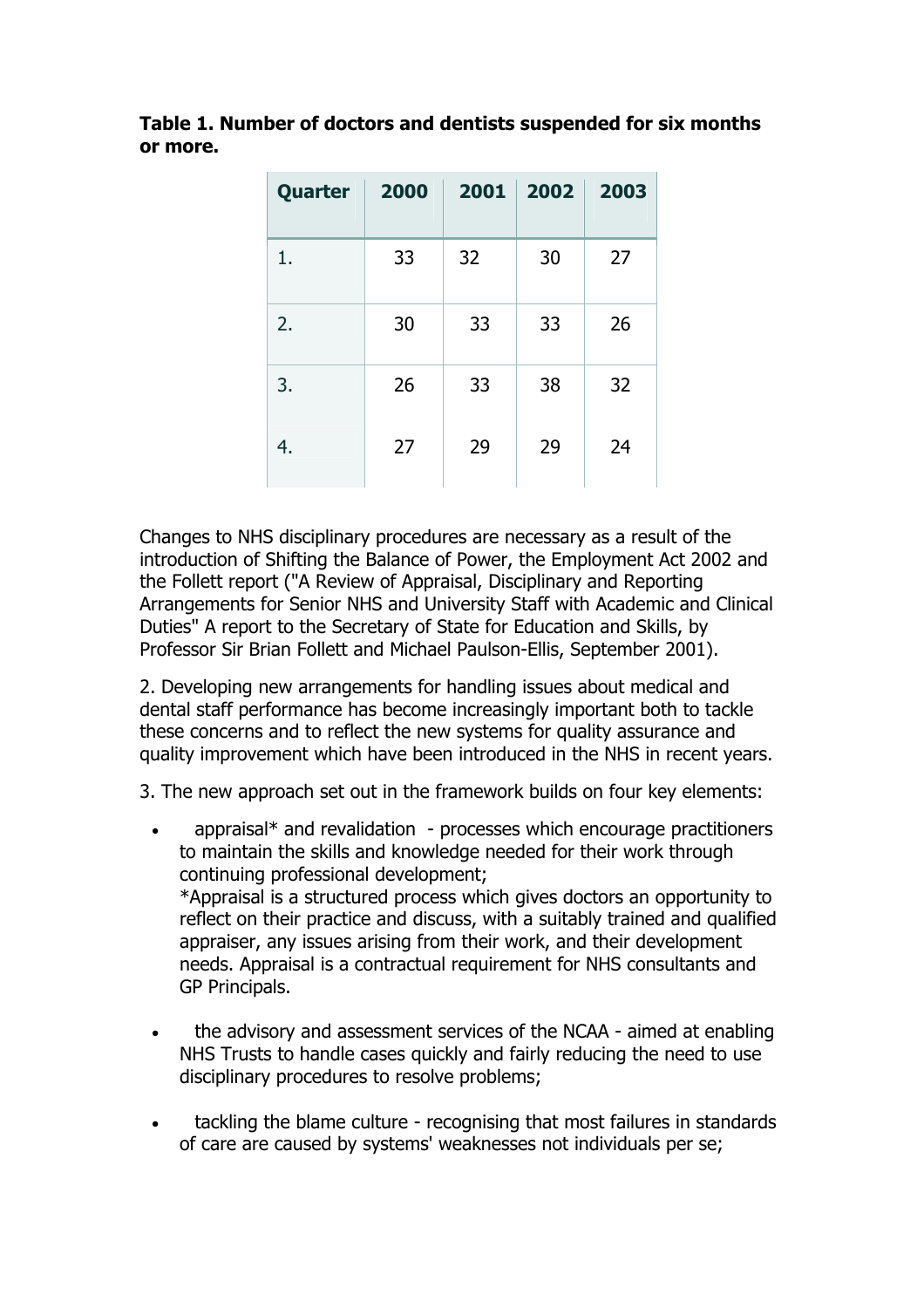• abandoning the "suspension culture" - by introducing the new arrangements for handling exclusion from work set out in part II of this framework.

4. But to work effectively these need to be supported by a culture and by attitudes and working practices which emphasise the importance of doctors and dentists keeping their skills and knowledge up to date; maintaining their competence; and which support an open approach to reporting and tackling concerns about doctors' and dentists' practice. The new approach recognises the importance of seeking to tackle performance issues through training or other remedial action rather than solely through disciplinary action. However it is not intended to weaken accountability or avoid disciplinary action where there is genuinely serious misconduct.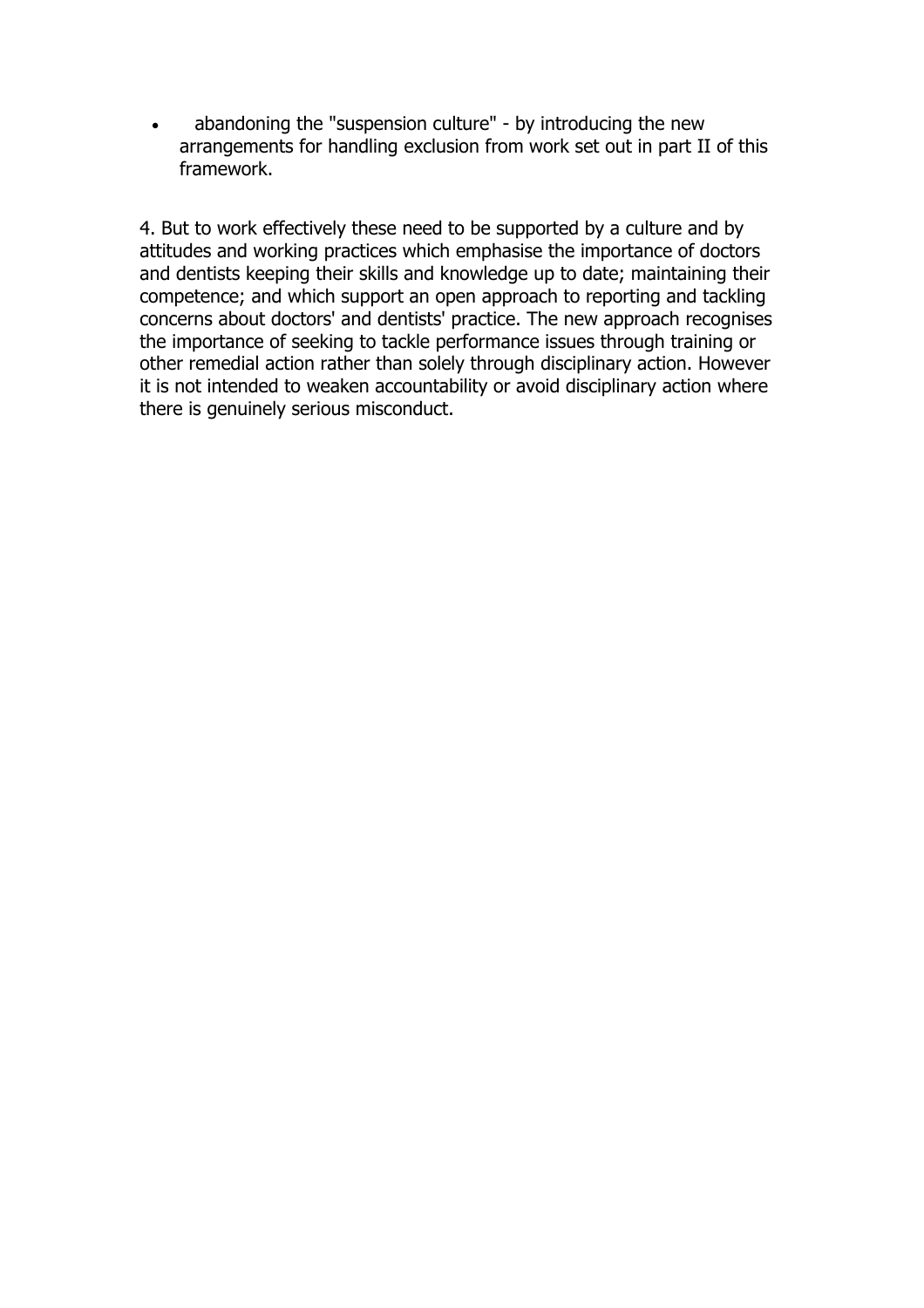**I Action when a concern arises** 

**Contents** 

**INTRODUCTION** 

**FRAMEWORK FOR NHS PROCEDURES** 

**Protecting the public** 

**Involving the NCAA** 

**Understanding the issue and investigation** 

**Involvement of the NCAA following local investigation** 

**Confidentiality** 

**Transitional arrangements**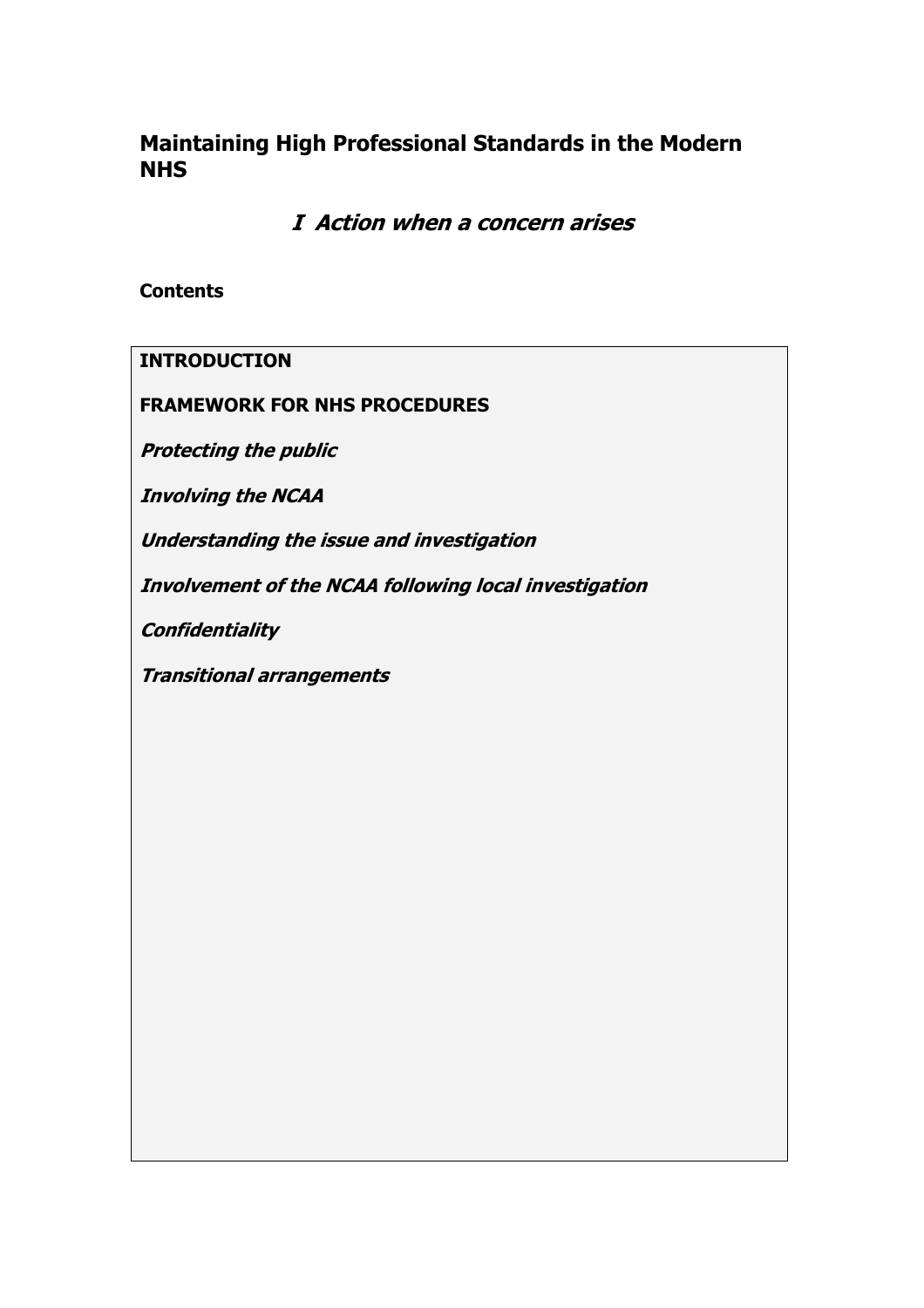## **I. ACTION WHEN A CONCERN ARISES**

### **INTRODUCTION**

1.The management of performance is a continuous process which is intended to identify problems. Numerous ways now exist in which concerns about a practitioner's performance can be identified; through which remedial and supportive action can be quickly taken before problems become serious or patients harmed; and which need not necessarily require formal investigation or the resort to disciplinary procedures.

Concerns about a doctor or dentist's conduct or capability can come to light in a wide variety of ways, for example:

- Concerns expressed by other NHS professionals, health care managers, students and non-clinical staff
- Review of performance against job plans, annual appraisal, revalidation
- Monitoring of data on performance and quality of care
- Clinical governance, clinical audit and other quality improvement activities
- Complaints about care by patients or relatives of patients
- Information from the regulatory bodies
- Litigation following allegations of negligence
- Information from the police or coroner
- Court judgements

2. Unfounded and malicious allegations can cause lasting damage to a doctor's reputation and career prospects. Therefore all allegations, including those made by relatives of patients, or concerns raised by colleagues, must be properly investigated to verify the facts so that the allegations can be shown to be true or false.

#### **FRAMEWORK FOR NHS PROCEDURES**

3. All NHS bodies\* must have procedures for handling serious concerns about an individual's conduct and capability\*\*. These procedures must reflect the framework in this document and allow for informal resolution of less serious problems. Concerns about the capability of doctors and dentists in training should be considered initially as training issues and the postgraduate dean should be involved from the outset. \*In the Direction and the framework "NHS bodies" means: Strategic Health Authorities, Special Health Authorities, NHS Trusts and Primary Care Trusts. \*\*A serious concern about capability will arise where the practitioner's actions have or may adversely affect patient care.

4. All serious concerns must be registered with the Chief Executive and he or she must ensure that a case manager is appointed. The Chairman of the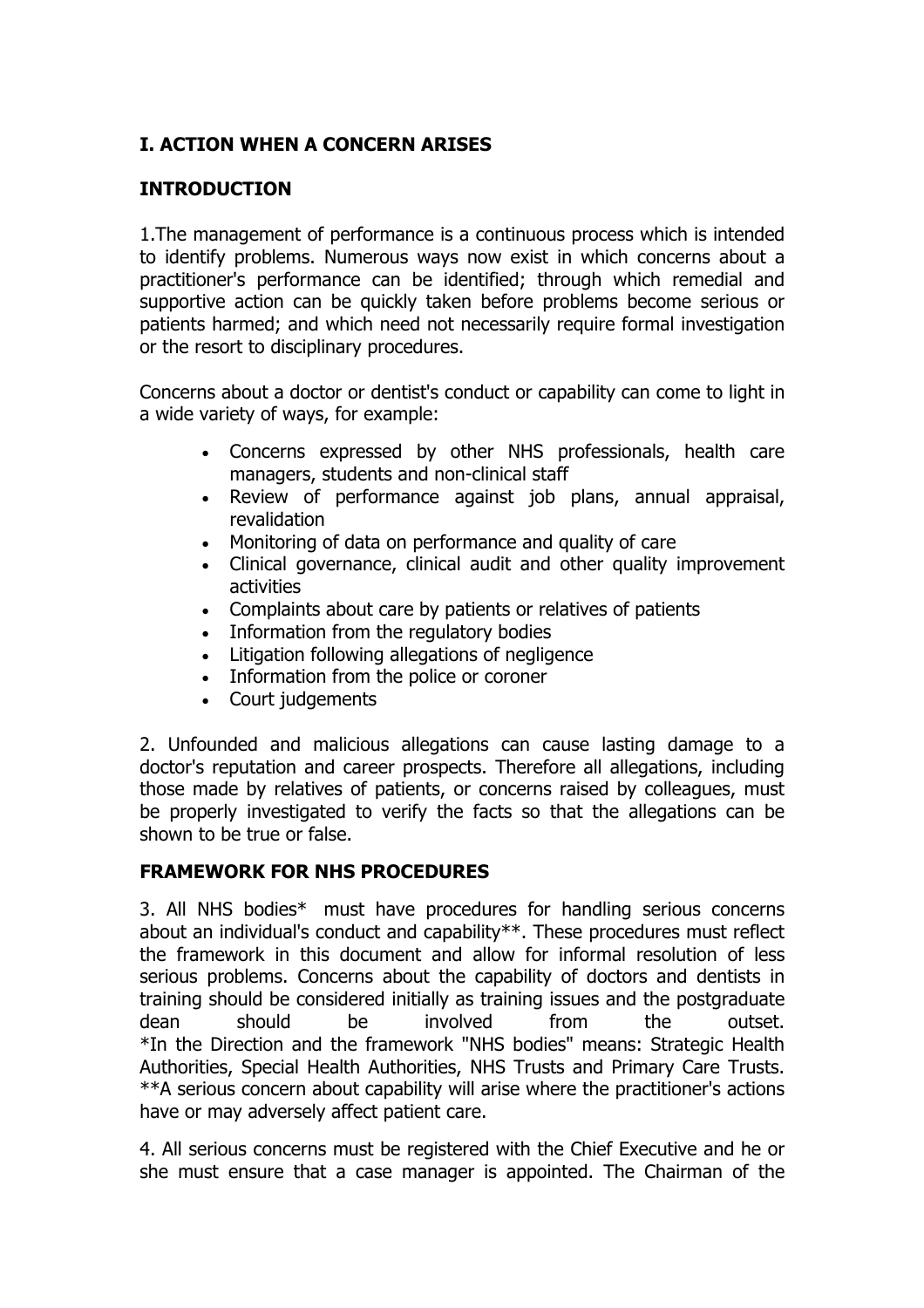Board must designate a non-executive member "the designated member" to oversee the case and ensure that momentum is maintained. All concerns should be investigated quickly and appropriately. A clear audit route must be established for initiating and tracking progress of the investigation, its costs and resulting action. However the issue is raised, the Medical Director\* will need to work with the Director/Head of HR to decide the appropriate course of action in each case. The Medical Director will act as the case manager in cases involving clinical directors and consultants and may delegate this role to a senior manager to oversee the case on his or her behalf in other cases. The Medical Director is responsible for appointing a case investigator. \*\*In bodies that do not have a Medical Director, the Chief Executive should designate a senior clinical manager to perform the role assigned to the Medical Director in these procedures and ensure that they are appropriately trained.

## **Protecting the public**

5. When serious concerns are raised about a practitioner, the employer must urgently consider whether it is necessary to place temporary restrictions on their practice. This might be to amend or restrict their clinical duties, obtain undertakings or provide for the exclusion of the practitioner from the workplace. Part II of this framework sets out the procedures for this action.

6. The duty to protect patients is paramount. At any point in the process where the case manager has reached the clear judgement that a practitioner is considered to be a serious potential danger to patients or staff, that practitioner must be referred to the regulatory body, whether or not the case has been referred to the NCAA\*. Consideration should also be given to whether the issue of an alert letter should be requested. \*The GMC or GDC will discuss with the NCAA whether any immediate action is needed by the GMC/GDC or whether the NCAA's consideration should continue.

#### **Involving the NCAA**

7. At any stage of the handling of a case consideration should be given to the involvement of the NCAA. The NCAA has developed a staged approach to the services it provides NHS Trusts and practitioners. This involves:

- Immediate telephone advice, available 24 hours
- Advice, then detailed supported local case management
- Advice, then supported local clinical performance assessment
- Advice, then detailed NCAA clinical performance assessment
- Support with implementation of recommendations arising from assessment
- Understanding the issue and investigation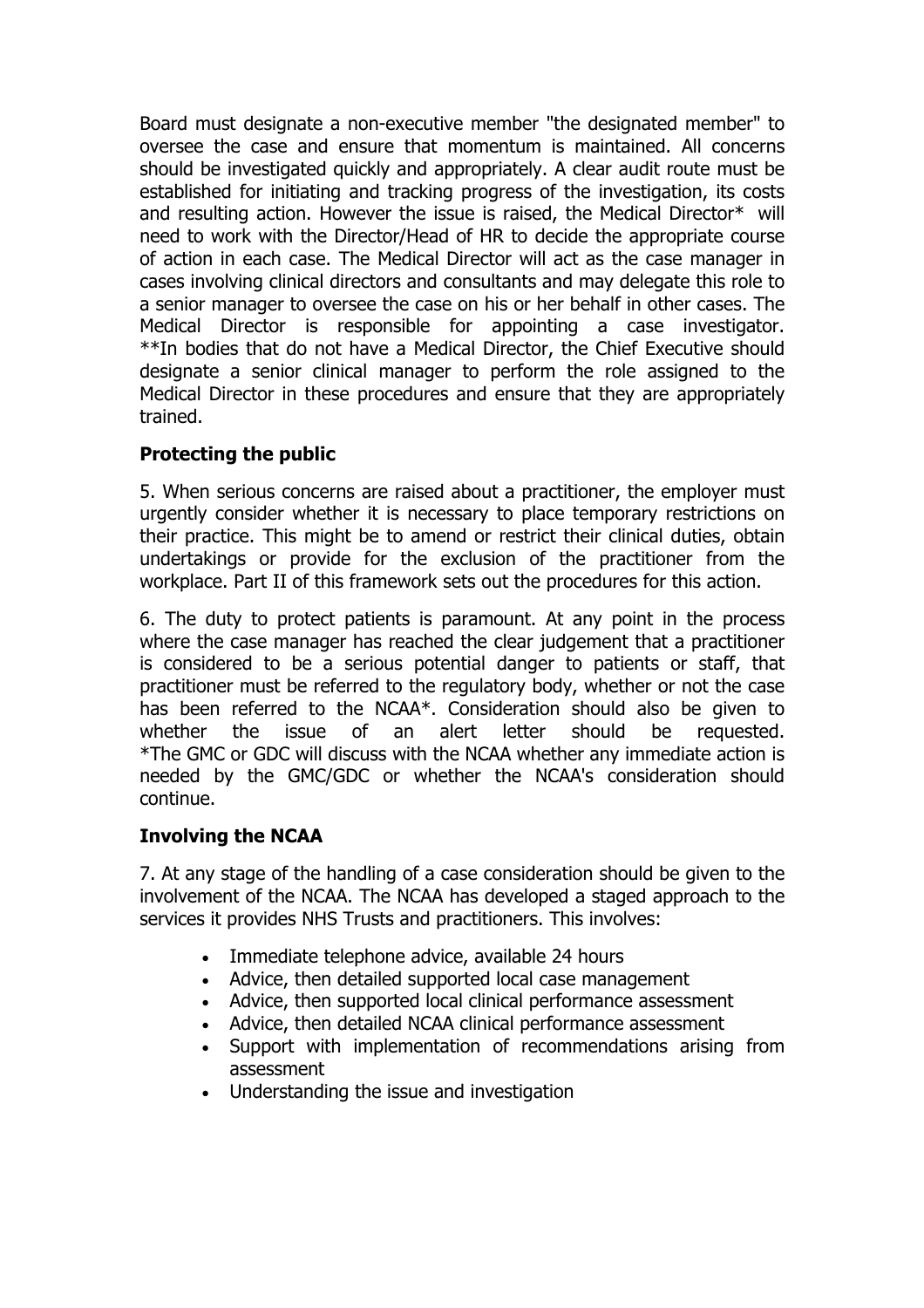#### **SUMMARY OF KEY ACTION:**

- Clarify what has happened and the nature of the problem or concern;
- Discuss with the NCAA what the way forward should be;
- Consider whether restriction of practice or exclusion is required:
- If a formal approach under the conduct or capability procedures is required, appoint an investigator;
- If the case can be progressed by mutual agreement consider whether an NCAA assessment would help clarify the underlying factors that led to the concerns and assist with identifying the solution.

8. The first task of the case manager is to identify the nature of the problem or concern and to assess the seriousness of the issue on the information available and the likelihood that it can be resolved without resort to formal disciplinary procedures. This is a difficult decision and should not be taken alone but in consultation with the Director/Head of HR and the Medical Director and the National Clinical Assessment Authority (NCAA). The NCAA can provide a sounding board for the case manager's first thoughts. However, the NCAA asks that the first approach to them should be made by the NHS body's Chief Executive or Medical Director. Where there are concerns about a doctor or dentist in training, the postgraduate dean should be involved as soon as possible.

9. The first stage of the NCAA's involvement in a case is exploratory- an opportunity for local managers to discuss the problem with an impartial outsider, to look afresh at a problem, see new ways of tackling it themselves, possibly recognise the problem as being more to do with work systems than doctor performance, or see a wider problem needing the involvement of an outside body other than the NCAA.

10. Having discussed the case with the NCAA, the case manager must decide whether an informal approach can be taken to address the problem, or whether a formal investigation will be needed. Where an informal route is chosen the NCAA can still be involved until the problem is resolved. This can include the NCAA undertaking a formal clinical performance assessment when the doctor, the NHS body and the NCAA agree that this could be helpful in identifying the underlying cause of the problem and possible remedial steps. If the NCAA is asked to undertake an assessment of the doctor's practice, the outcome of a local investigation may be made available to inform the NCAA's work.

11. Where it is decided that a more formal route needs to be followed (perhaps leading to conduct or capability proceedings) the Medical Director must, after discussion between the Chief Executive and Director/Head of Human Resources, appoint an appropriately experienced or trained person as case investigator. The seniority of the case investigator will differ depending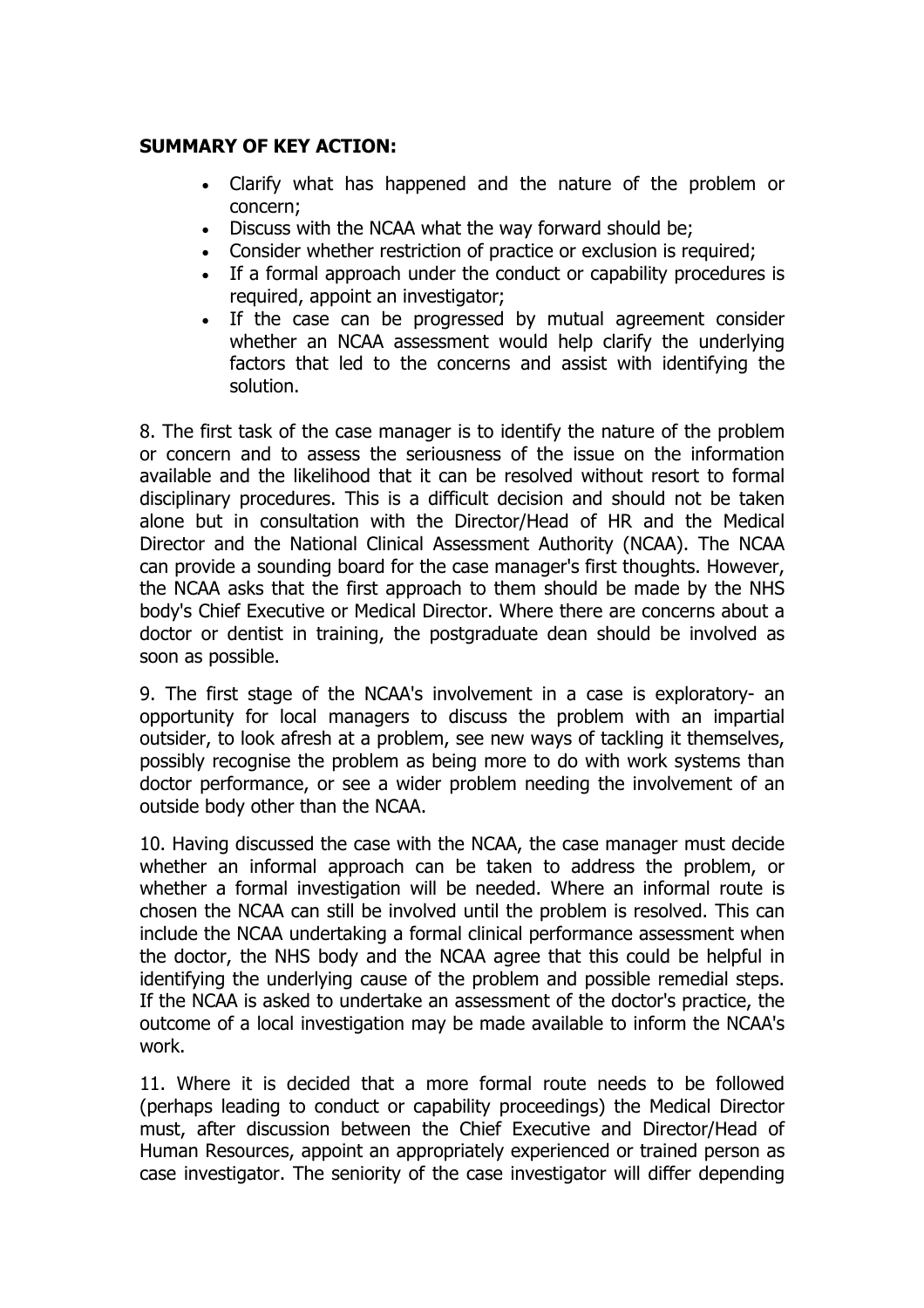on the grade of practitioner involved in the allegation. Several clinical managers should be appropriately trained, to enable them to carry out this role when required.

12. The case investigator is responsible for leading the investigation into any allegations or concerns about a practitioner, establishing the facts and reporting the findings. The case investigator:

- must formally involve a senior member of the medical or dental staff\* where a question of clinical judgement is raised during the investigation process. \*Where no other suitable senior doctor or dentist is employed by the NHS body a senior doctor or dentist from another NHS body should be involved.
- must ensure that safeguards are in place throughout the investigation so that breaches of confidentiality are avoided as far as possible. Patient confidentiality needs to be maintained but the disciplinary panel will need to know the details of the allegations. It is the responsibility of the case investigator to judge what information needs to be gathered and how - within the boundaries of the law - that information should be gathered.
- must ensure that there are sufficient written statements collected to establish a case prior to a decision to convene a disciplinary panel, and on aspects of the case not covered by a written statement, ensure that oral evidence is given sufficient weight in the investigation report.
- must ensure that a written record is kept of the investigation, the conclusions reached and the course of action agreed by the Director or Head of HR with the Medical Director.
- must assist the designated Board member in reviewing the progress of the case.

The case investigator does not make the decision on what action should be taken nor whether the employee should be excluded from work and may not be a member of any disciplinary or appeal panel relating to the case.

13. The practitioner concerned must be informed in writing by the case manager, as soon as it has been decided, that an investigation is to be undertaken, the name of the case investigator and made aware of the specific allegations or concerns that have been raised. The practitioner must be given the opportunity to see any correspondence relating to the case together with a list of the people that the case investigator will interview. The practitioner must also be afforded the opportunity to put their view of events to the case investigator and given the opportunity to be accompanied.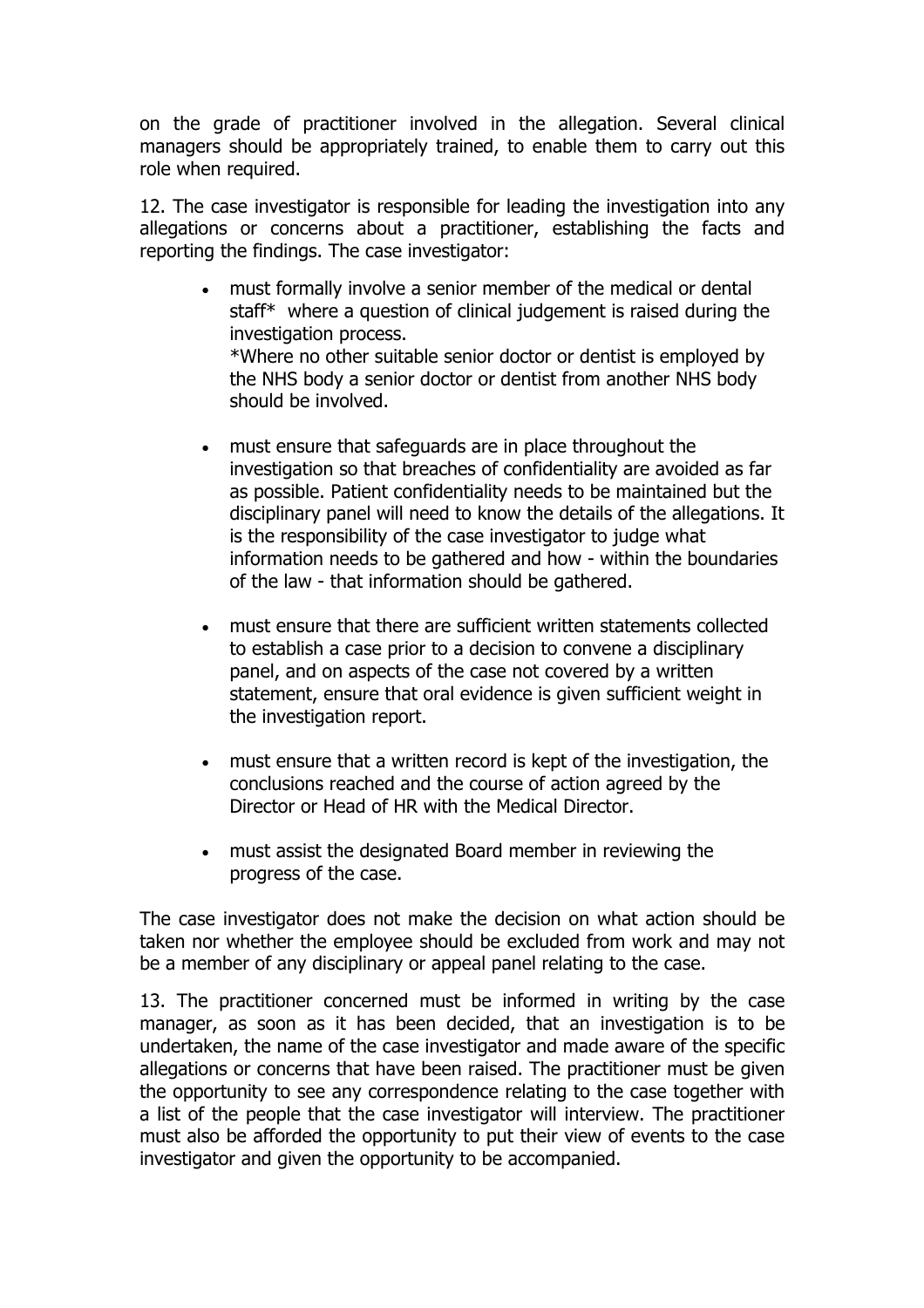14. At any stage of this process - or subsequent disciplinary action - the practitioner may be accompanied in any interview or hearing by a companion. In addition to statutory rights under the Employment Act 1999, the companion may be another employee of the NHS body; an official or lay representative of the British Medical Association, British Dental Association or defence organisation; or a friend, partner or spouse. The companion may be legally qualified but he or she will not be acting in a legal capacity.

15. The case investigator has wide discretion on how the investigation is carried out but in all cases the purpose of the investigation is to ascertain the facts in an unbiased manner. Investigations are not intended to secure evidence against the practitioner as information gathered in the course of an investigation may clearly exonerate the practitioner or provide a sound basis for effective resolution of the matter

16. If during the course of the investigation it transpires that the case involves more complex clinical issues than first anticipated, the case manager should consider whether an independent practitioner from another NHS body should be invited to assist.

17. The case investigator should complete the investigation within 4 weeks of appointment and submit their report to the case manager within a further 5 days. The report of the investigation should give the case manager sufficient information to make a decision whether:

- there is a case of misconduct that should be put to a conduct panel;
- there are concerns about the practitioner's health that should be considered by the NHS body's occupational health service;
- there are concerns about the practitioner's performance that should be further explored by the National Clinical Assessment Authority;
- restrictions on practice or exclusion from work should be considered;
- there are serious concerns that should be referred to the GMC or GDC;
- there are intractable problems and the matter should be put before a capability panel;
- No further action is needed.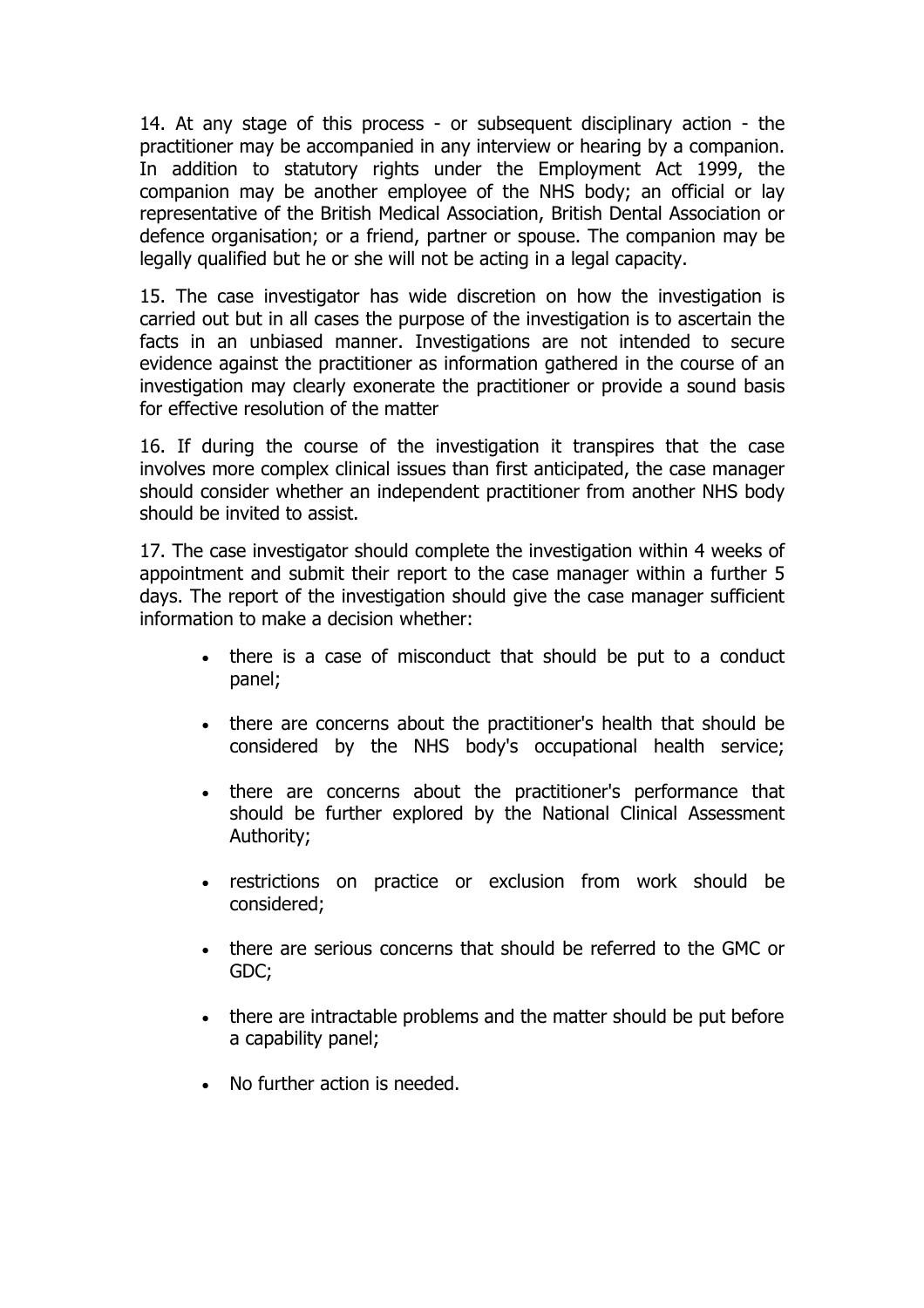### **Involvement of the NCAA following local investigation**

18. Medical under performance can be due to health problems, difficulties in the work environment, behaviour or a lack of clinical capability. These may occur in isolation or in a combination. The NCAA's processes are aimed at addressing all of these, particularly where local action has not been able to take matters forward successfully. The NCAA's methods of working therefore assume commitment by all parties to take part constructively in a referral to the NCAA. For example, its assessors work to formal terms of reference, decided on after input from the doctor and the referring body.

19. The focus of the NCAA's work is therefore likely to involve performance difficulties which are serious and/or repetitive. That means:

Performance falling well short of what doctors and dentists could be expected to do in similar circumstances and which, if repeated, would put patients seriously at risk.

Alternatively or additionally, problems that are ongoing or (depending on severity) have been encountered on at least two occasions.

In cases where it becomes clear that the matters at issue focus on fraud, specific patient complaints or organisational governance, their further management may warrant a different local process. The NCAA may advise on this.

20. Where an employing body is considering excluding a doctor or dentist whether or not his or her performance is under discussion with the NCAA, it is important for the NCAA to know of this at an early stage, so that alternatives to exclusion can be considered. Procedures for exclusion are covered in part II of the framework. It is particularly desirable to find an alternative when the NCAA is likely to be involved, because it is much more difficult to assess a doctor who is excluded from practice than one who is working.

21. A practitioner undergoing assessment by the NCAA must cooperate with any request to give an undertaking not to practise in the NHS or private sector other than their main place of NHS employment until the NCAA assessment is complete\*. The NCAA has issued guidance on its processes, and how to make such referrals. This can be found at www.ncaa.nhs.uk/services.

\*Under circular HSC 2002/011, Annex 1, paragraph 3, "A doctor undergoing assessment by the NCAA must give a binding undertaking not to practise in the NHS or private sector other than in their main place of NHS employment until the assessment process is complete."

22. Failure to co-operate with a referral to the NCAA may be seen as evidence of a lack of willingness on the part of the doctor or dentist to work with the employer on resolving performance difficulties. If the practitioner chooses not to co-operate with such a referral, that may limit the options open to the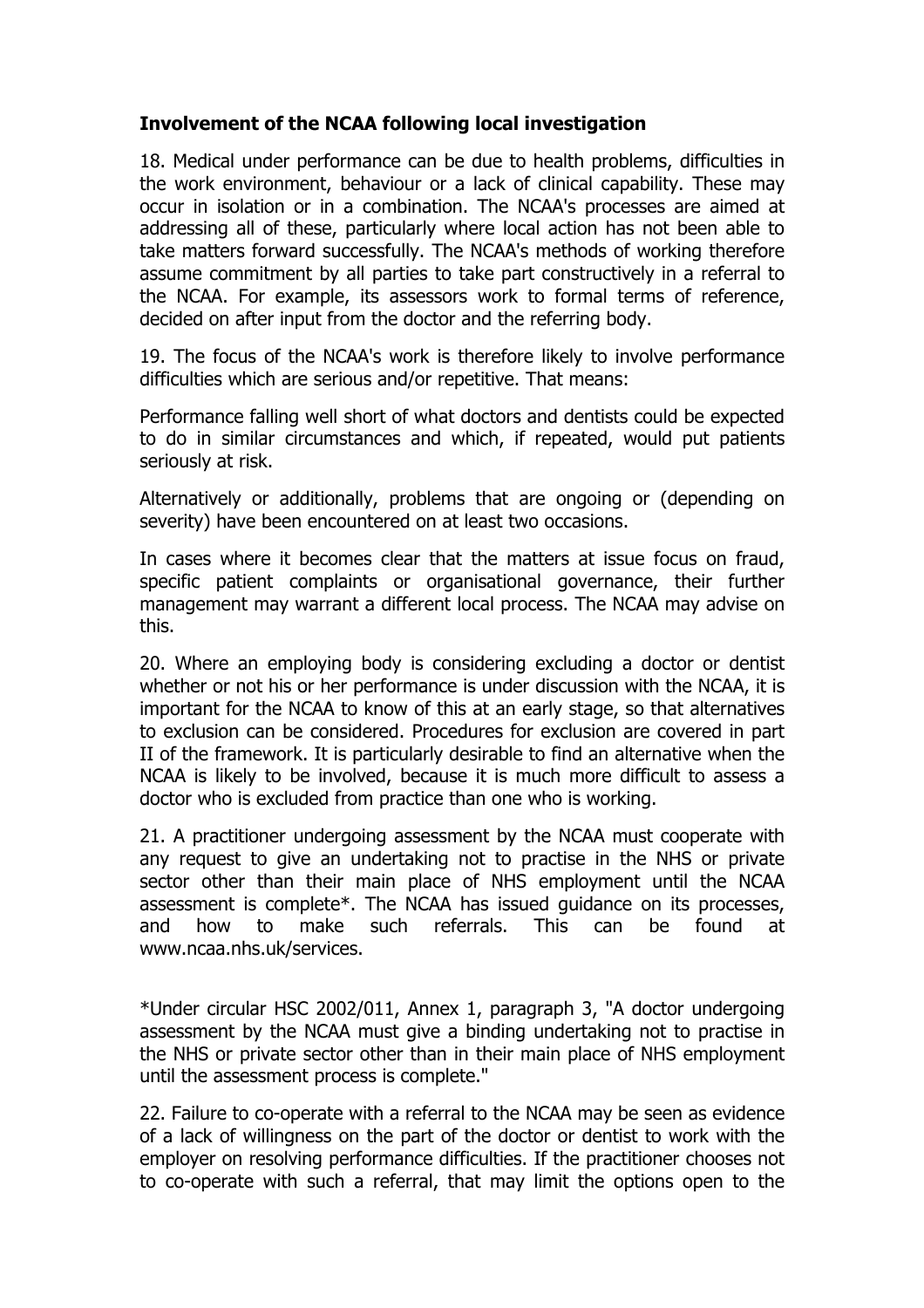parties and may necessitate disciplinary action and consideration of referral to the GMC or GDC.

#### **Confidentiality**

23. Employers must maintain confidentiality at all times. No press notice should be issued, nor the name of the practitioner released, in regard to any investigation or hearing into disciplinary matters. The Employer should only confirm that an investigation or disciplinary hearing is underway.

24. Personal data released to the case investigator for the purposes of the investigation must be fit for the purpose, nor disproportionate to the seriousness of the matter under investigation. Employers should be familiar with the guiding principles of the Data Protection Act.

#### **Transitional arrangements**

25. At the time of the implementation of this framework, a case manager must be appointed for all existing cases and the new procedures followed as far as is practical taking into account the stage the case has reached.

26. Where, in the view of the employer, an existing case could not be effectively resolved using this framework and a disciplinary process began before the Directions came into force, an alternative process may be used.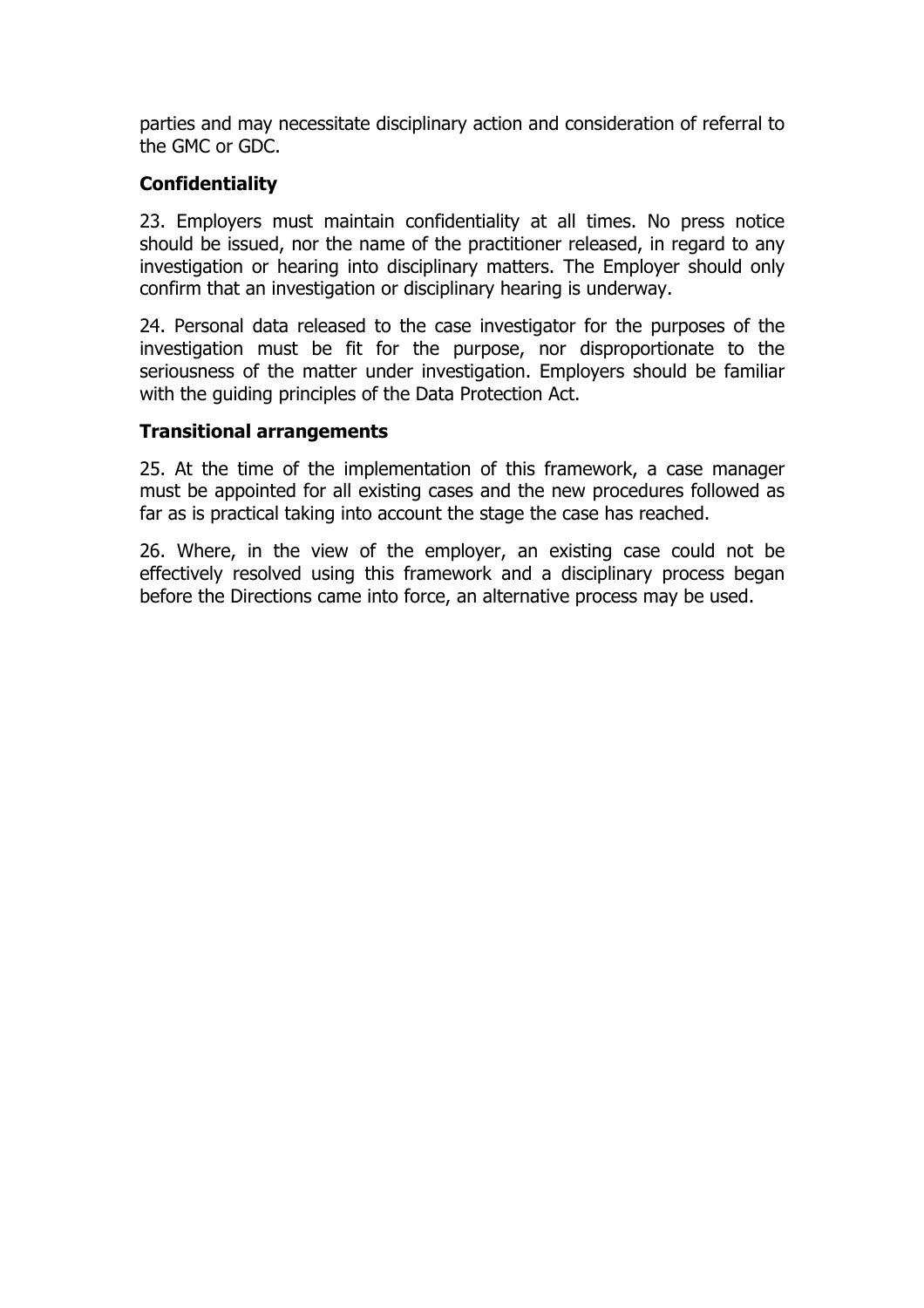### **II. RESTRICTION OF PRACTICE & EXCLUSION FROM WORK**

## **Contents**

### **Introduction**

Managing the risk to patients

#### **The Exclusion Process**

Roles of officers

Role of designated Board member

Immediate exclusion

Formal exclusion

Exclusion from premises

Keeping in contact and availability for work

Informing other organisations

Informal exclusion

Existing suspensions & transitional arrangements

#### **Keeping exclusions under review**

Informing the Board

Regular Review

The role of the SHA in monitoring exclusions

The role of the Board and designated member

**Return to Work**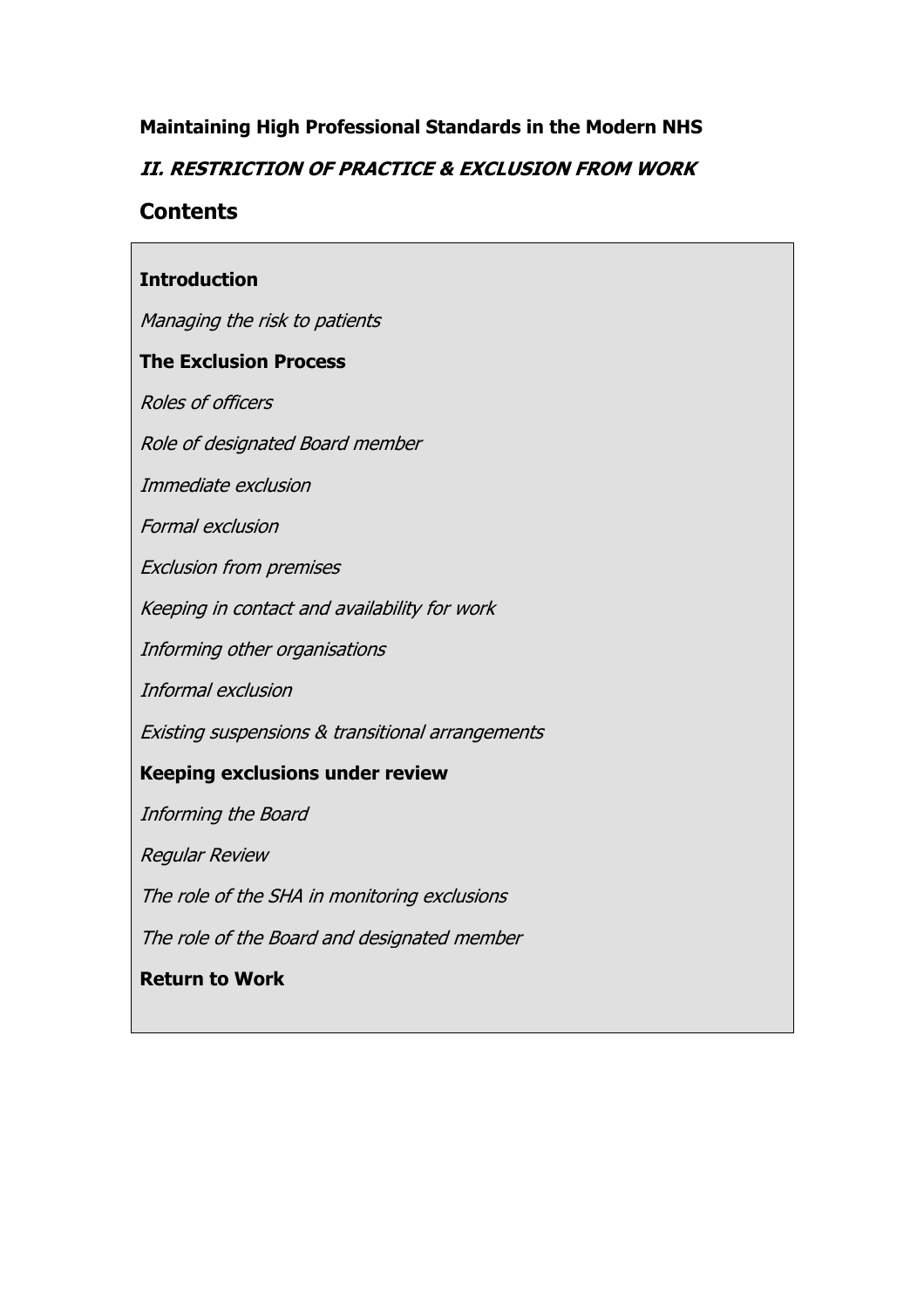# **Restriction of practice and exclusion from work**

#### **Introduction**

1. This part of the framework replaces the guidance in HSG (94)49\*. Under the Restriction of Practice and Exclusion from Work Directions 2003 ("the directions"), NHS employers must incorporate these principles and procedures within their local procedures.

\*HSG(94)49- Disciplinary Procedures for Hospital and Community Medical and Hospital Dental Staff. Department of Health, 1994.

2. In this part of the framework, the phrase "exclusion from work" has been used to replace the word "suspension" which can be confused with action taken by the GMC or GDC to suspend the practitioner from the register pending a hearing of their case or as an outcome of the fitness to practise hearing.

3. The Direction requires that NHS bodies must ensure that:

- exclusion from work is used only as an interim measure whilst action to resolve a problem is being considered;
- where a practitioner is excluded, it is for the minimum necessary period of time: this can be up to but no more than four weeks at a time;
- all extensions of exclusion are reviewed and a brief report provided to the Chief Executive and the Board;
- a detailed report is provided when requested to a single non-executive member of the Board (the "Designated Board Member") who will be responsible for monitoring the situation until the exclusion has been lifted.

#### **Managing the risk to patients**

4. When serious concerns are raised about a practitioner, the employer must urgently consider whether it is necessary to place temporary restrictions on their practice. This might be to amend or restrict their clinical duties, obtain undertakings or provide for the exclusion of the practitioner from the workplace. Where there are concerns about a doctor or dentist in training, the postgraduate dean should be involved as soon as possible.

5. Exclusion of clinical staff from the workplace is a temporary expedient. Under this framework, exclusion is a precautionary measure and not a disciplinary sanction. Exclusion from work ("suspension") should be reserved for only the most exceptional circumstances.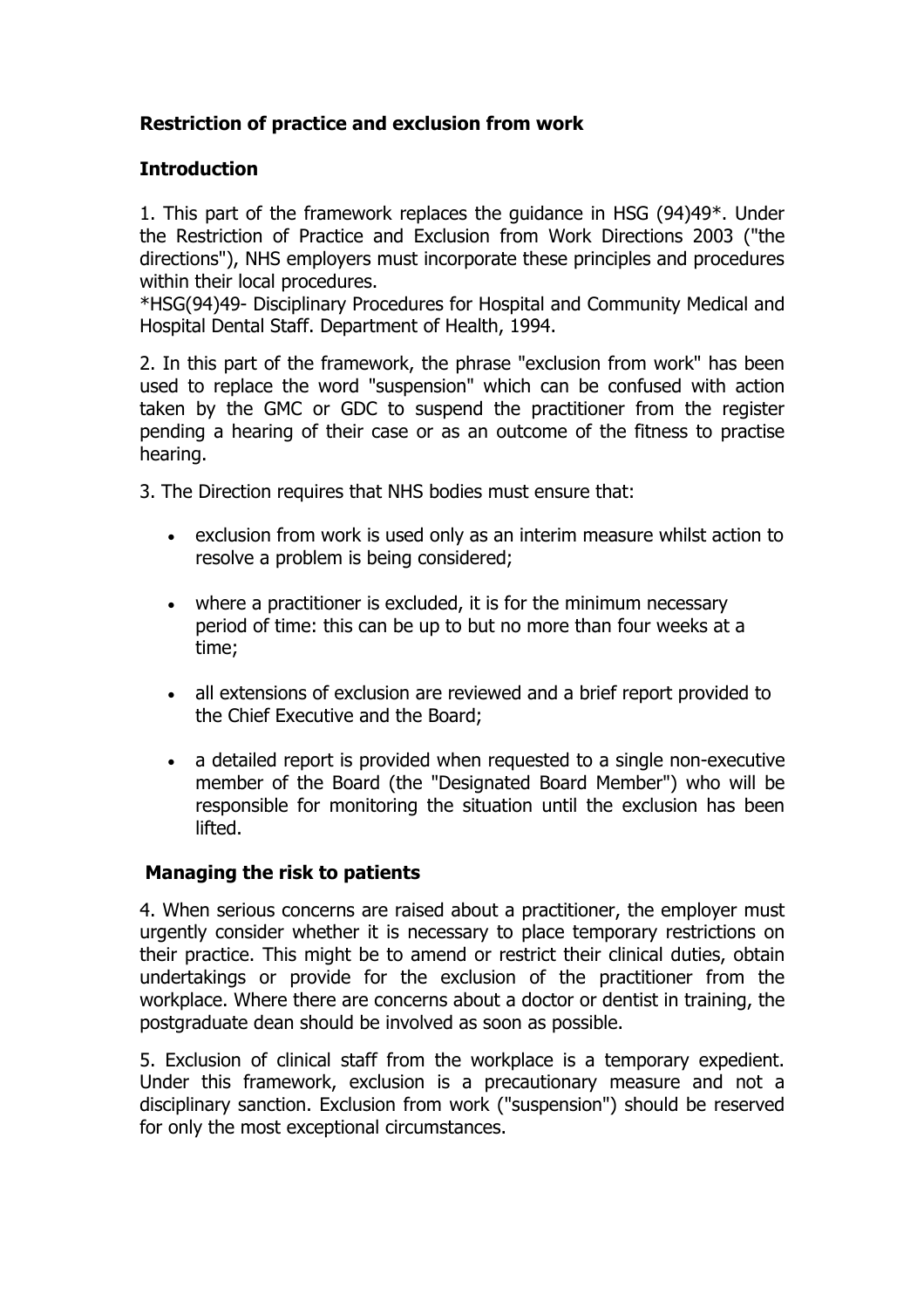- 6. The purpose of exclusion is:
	- to protect the interests of patients or other staff; and/or
	- to assist the investigative process when there is a clear risk that the practitioner's presence would impede the gathering of evidence.

It is imperative that exclusion from work is not misused or seen as the only course of action that could be taken. The degree of action must depend on the nature and seriousness on the concerns and on the need to protect patients, the practitioner concerned and/or their colleagues.

7. Alternative ways to manage risks, avoiding exclusion, include:

- Medical or clinical director supervision of normal contractual clinical duties;
- Restricting the practitioner to certain forms of clinical duties;
- Restricting activities to administrative, research/audit, teaching and other educational duties. By mutual agreement the latter might include some formal retraining or re-skilling.
- Sick leave for the investigation of specific health problems.

8. In cases relating to the capability of a practitioner, consideration should be given to whether an action plan to resolve the problem can be agreed with the practitioner. Advice on the practicality of this approach should be sought from the National Clinical Assessment Authority (NCAA). If the nature of the problem and a workable remedy cannot be determined in this way, the case manager should seek to agree with the practitioner to refer the case to the NCAA, which can assess the problem in more depth and give advice on any action necessary. The NCAA can offer immediate telephone advice to case managers considering restriction of practise or exclusion and, whether or not the practitioner is excluded, provide an analysis of the situation and offer advice to the case manager.

#### **THE EXCLUSION PROCESS**

9. Under the Direction, a NHS body cannot require the exclusion of a practitioner for more than four weeks at a time. The justification for continued exclusion must be reviewed on a regular basis and before any further four-week period of exclusion is imposed. Under the framework key officers and the Board have responsibilities for ensuring that the process is carried out quickly and fairly, kept under review and that the total period of exclusion is not prolonged.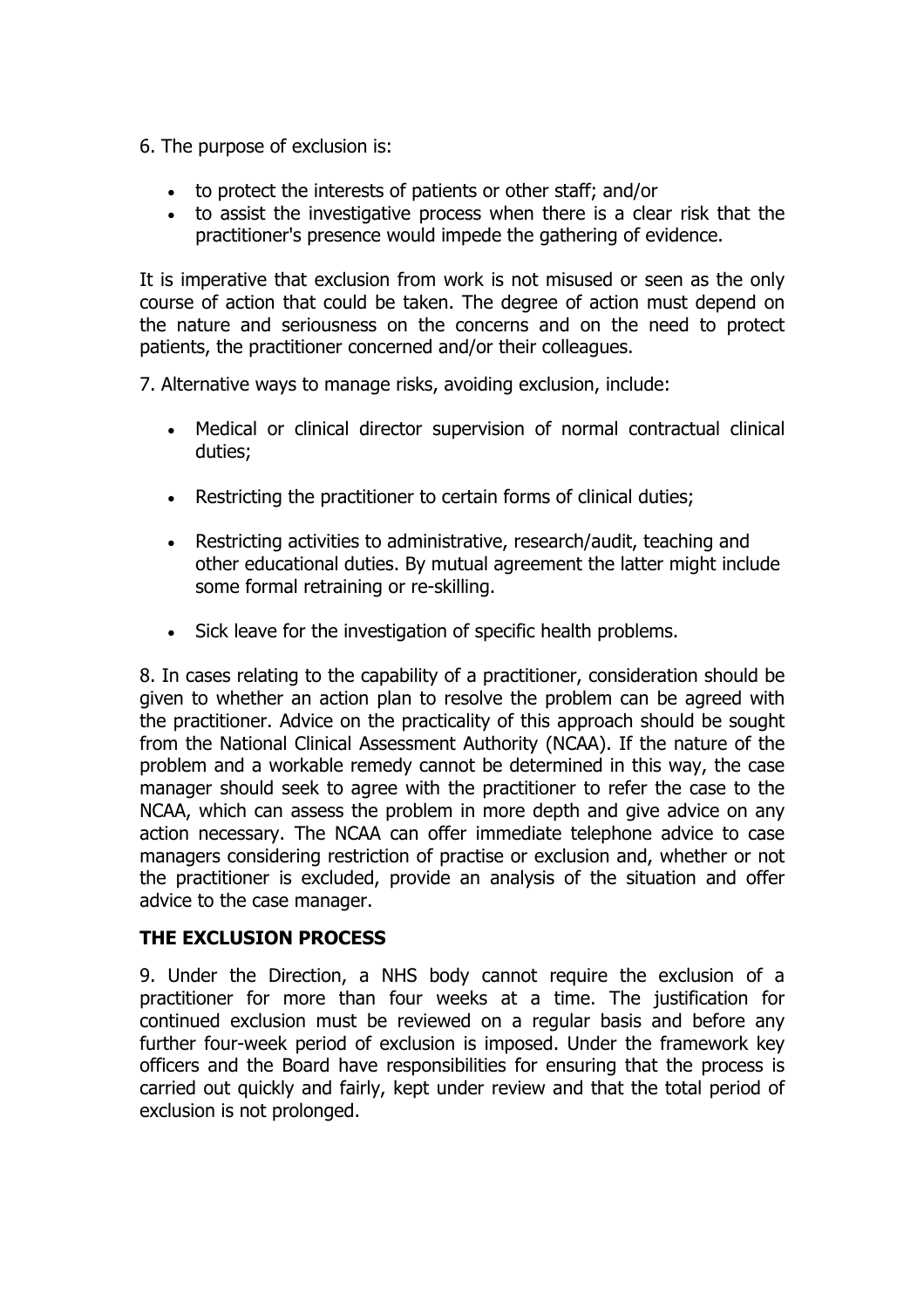**Key features of Exclusion from Work** 

- **An initial "immediate" exclusion of no more than two weeks if warranted;**
- **Notification of the NCAA before formal exclusion;**
- **Formal exclusion (if necessary) for periods up to four weeks;**
- **Advice on the case management plan from the NCAA;**
- **Appointment of a Board member to monitor the exclusion and subsequent action;**
- **Referral to NCAA for formal assessment, if part of case management plan;**
- **Active review to decide renewal or cessation of exclusion;**
- **A right to return to work if review not carried out;**
- **Performance reporting on the management of the case;**
- **Programme for return to work if not referred to disciplinary procedures or performance assessment.**

#### **Roles of officers**

10. The Chief Executive of the employing organisation has overall responsibility for managing exclusion procedures and for ensuring that cases are properly managed. The decision to exclude a practitioner must be taken only by persons nominated under paragraph 12. The case should be discussed fully with the Chief Executive, the Medical Director, the Director/Head of Human Resources, the NCAA and other interested parties (such as the police where there are serious criminal allegations or the Counter Fraud & Security Management Service) prior to the decision to exclude a practitioner. In the rare cases where immediate exclusion is required, the above parties must discuss the case at the earliest opportunity following exclusion, preferably at a case conference.

11. The authority to exclude a member of staff must be vested in a nominated manager or managers of the NHS body. These managers should be at an appropriately senior level in the organisation and should be the minimum number of people consistent with the size of the organisation and the need to ensure 24 hour availability of a nominated manager in the event of a critical incident. It should include the Chief Executive, Medical Director and the Clinical Directors for staff below the grade of consultant.

12. The Medical Director will act as the case manager or delegate this role to a senior manager to oversee the case and appoint a case investigator to explore and report on the circumstances that have led to the need to exclude the staff member. The investigating officer will provide factual information to assist the case manager in reviewing the need for exclusion and making reports on progress to the Chief Executive or designated Board member.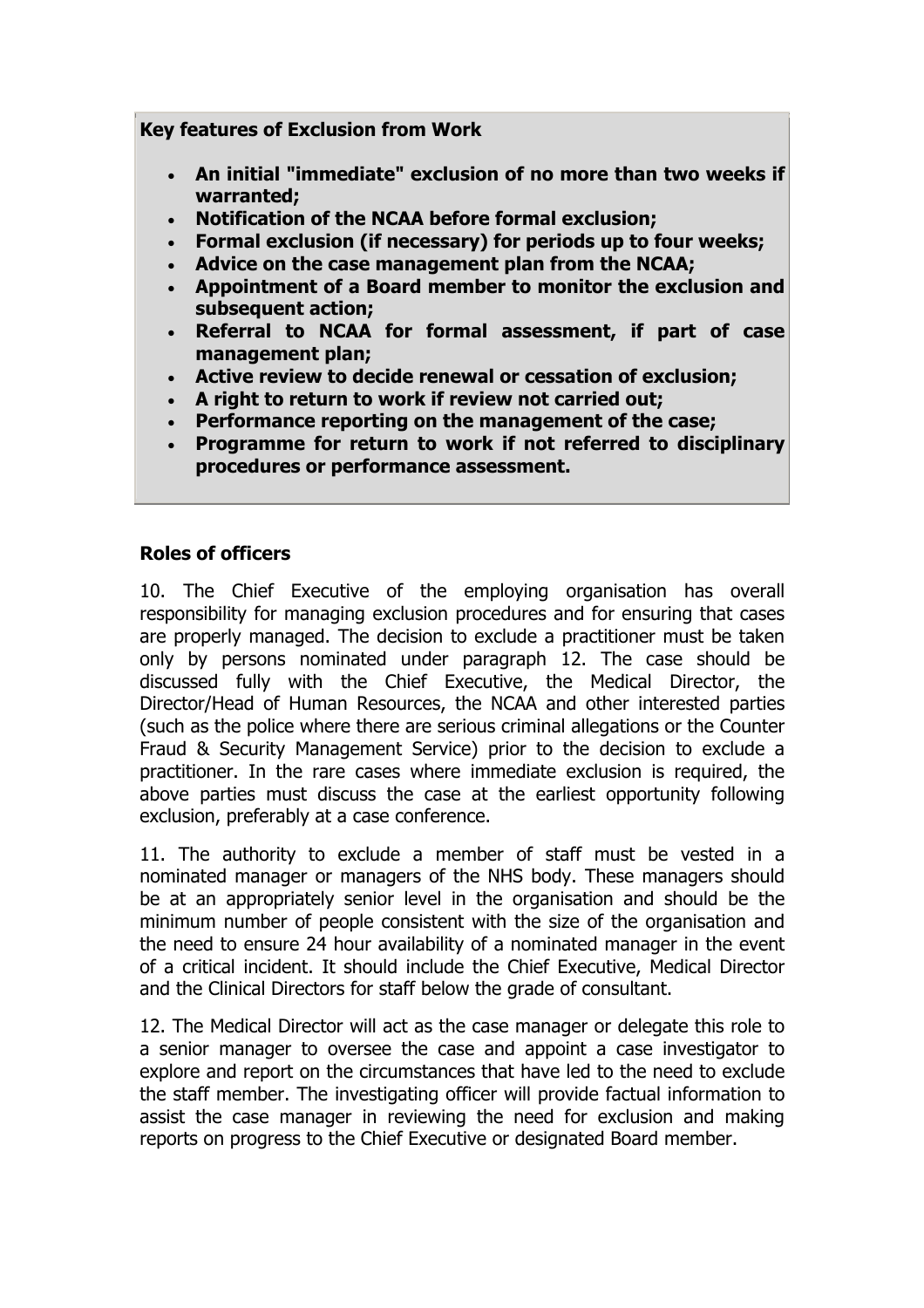## **Role of designated Board member**

13. Representations may be made to the designated Board member in regard to exclusion, or investigation of a case if these are not provided for by the NHS body's grievance procedures. The designated Board member must also ensure, among other matters, that time frames for investigation or exclusion are consistent with the principles of Article 6 of the European Convention on Human Rights (which, broadly speaking, sets out the framework of the rights to a fair trial).

#### **Immediate exclusion**

14. An immediate time limited exclusion may be necessary for the purposes identified in paragraph 6 above following:

- a critical incident when serious allegations have been made; or
- there has been a break down in relationships between a colleague and the rest of the team; or
- the presence of the practitioner is likely to hinder the investigation.

Such an exclusion will allow a more measured consideration to be undertaken. This period should be used to carry out a preliminary situation analysis, to contact the NCAA for advice and to convene a case conference. The manager making the exclusion must explain why the exclusion is being made in broad terms (there may be no formal allegation at this stage) and agree a date up to a maximum of two weeks away at which the practitioner should return to the workplace for a further meeting. The case manager must advise the practitioner of their rights, including rights of representation.

#### **Formal exclusion**

15. A formal exclusion may only take place after the case manager has first considered whether there is a case to answer and then considered, at a case conference, whether there is reasonable and proper cause to exclude. The NCAA must be consulted where formal exclusion is being considered. If a case investigator has been appointed he or she must produce a preliminary report as soon as is possible to be available for the case conference. This preliminary report is advisory to enable the case manager to decide on the next steps as appropriate.

16. The report should provide sufficient information for a decision to be made as to whether:

- the allegation appears unfounded; or
- there is a misconduct issue; or
- there is a concern about the practitioner's capability; or
- the complexity of the case warrants further detailed investigation before advice can be given on the way forward and what needs to be inquired into.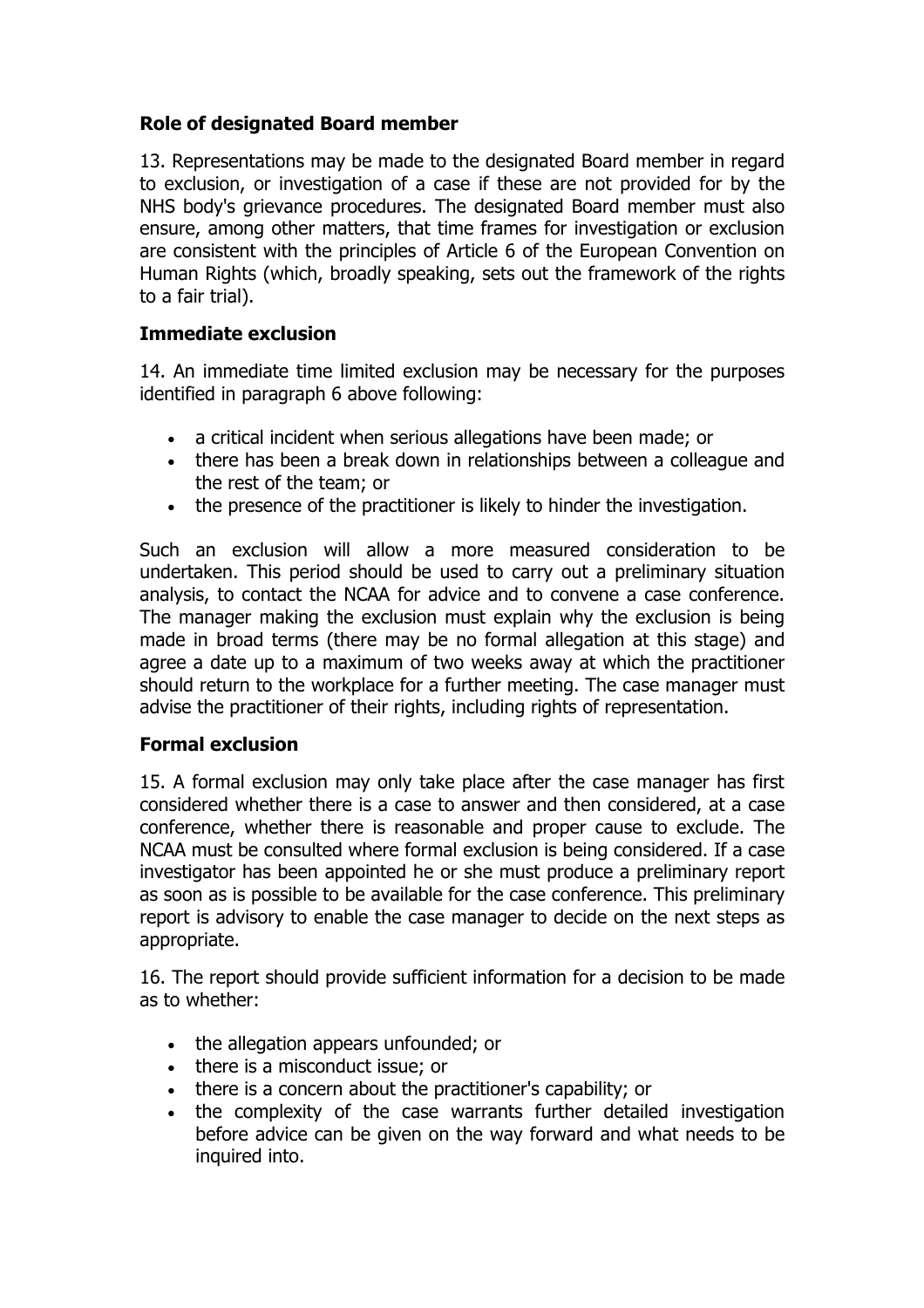17. Formal exclusion of one or more clinicians must only be used where

a. there is a need to protect the interests of patients or other staff pending the outcome of a full investigation of:

- allegations of misconduct,
- concerns about serious dysfunctions in the operation of a clinical service,
- concerns about lack of capability or poor performance of sufficient,
- seriousness that it is warranted to protect patients;

or

b. the presence of the practitioner in the workplace is likely to hinder the investigation.

18. Full consideration should be given to whether the practitioner could continue in or (in cases of an immediate exclusion) return to work in a limited capacity or in an alternative, possibly non-clinical role, pending the resolution of the case.

19. When the practitioner is informed of the exclusion, there should, where practical, be a witness present and the nature of the allegations or areas of concern should be conveyed to the practitioner. The practitioner should be told of the reason(s) why formal exclusion is regarded as the only way to deal with the case. At this stage the practitioner should be given the opportunity to state their case and propose alternatives to exclusion (e.g. further training, referral to occupational health, referral to the NCAA with voluntary restriction).

20. The formal exclusion must be confirmed in writing as soon as is reasonably practicable. The letter should state the effective date and time, duration (up to 4 weeks), the content of the allegations, the terms of the exclusion (e.g. exclusion from the premises, see paragraph 23, and the need to remain available for work paragraph 24) and that a full investigation or what other action will follow. The practitioner and their companion should be advised that they may make representations about the exclusion to the designated board member at any time after receipt of the letter confirming the exclusion.

21. In cases when disciplinary procedures are being followed, exclusion may be extended for four-week renewable periods until the completion of disciplinary procedures if a return to work is considered inappropriate. The exclusion should still only last for four weeks at a time and be subject to review. The exclusion should usually be lifted and the practitioner allowed back to work, with or without conditions placed upon the employment, as soon as the original reasons for exclusion no longer apply.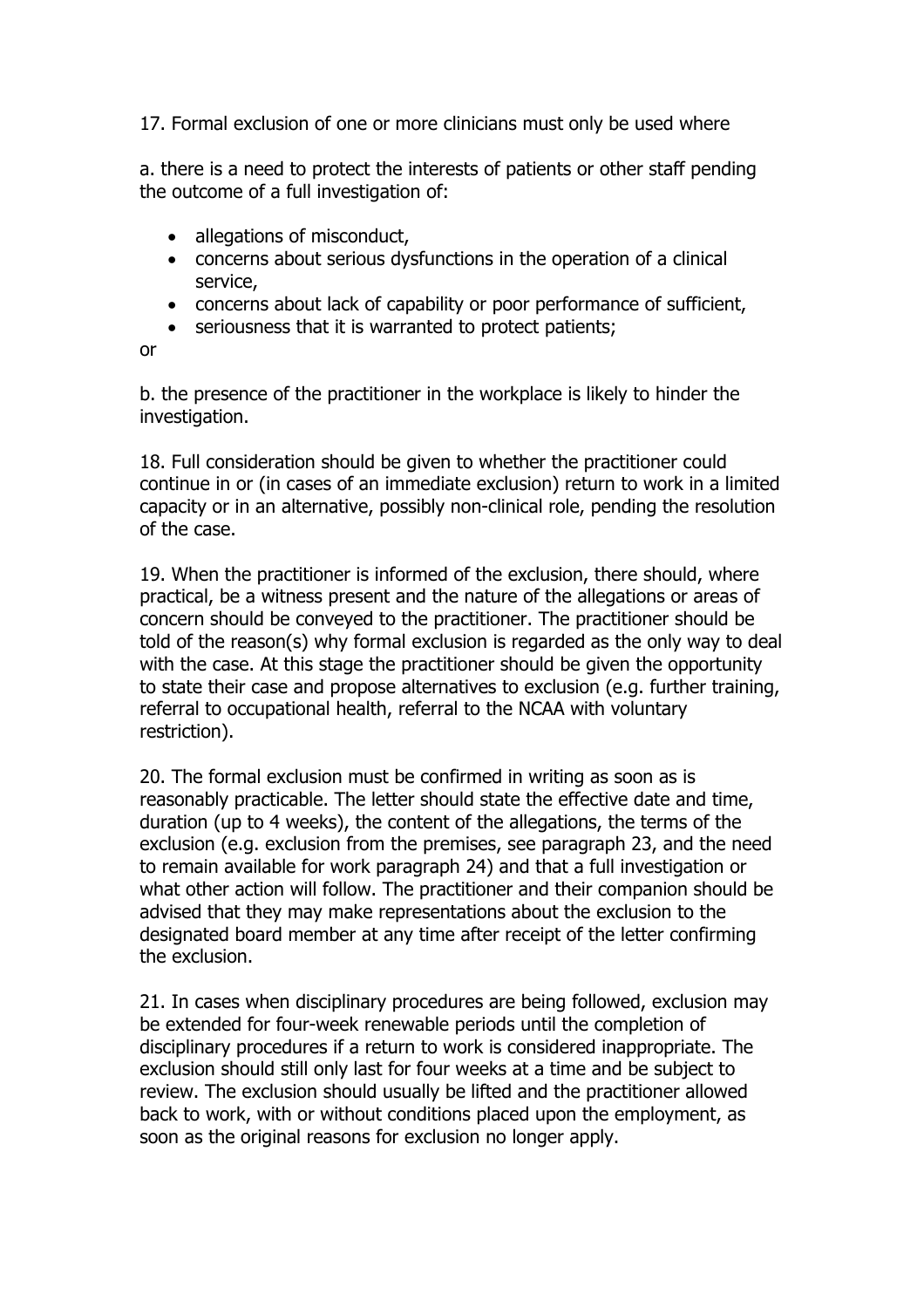22. If the case manager considers that the exclusion will need to be extended over a prolonged period outside of his or her control (for example because of a police investigation), the case must be referred to the NCAA for advice as to whether the case is being handled in the most effective way and suggestions as to possible ways forward. However, even during this prolonged period the principle of four-week "renewability" must be adhered to.

23. If at any time after the practitioner has been excluded from work, investigation reveals that either the allegations are without foundation or that further investigation can continue with the practitioner working normally or with restrictions, the case manager must lift the exclusion, inform the SHA and make arrangements for the practitioner to return to work with any appropriate support as soon as practicable.

#### **Exclusion from premises**

24. Practitioners should not be automatically barred from the premises upon exclusion from work. Case managers must always consider whether a bar from the premises is absolutely necessary. There are certain circumstances, however, where the practitioner should be excluded from the premises. This could be, for example, where there may be a danger of tampering with evidence, or where the practitioner may be a serious potential danger to patients or other staff. In other circumstances, however, there may be no reason to exclude the practitioner from the premises. The practitioner may want to retain contact with colleagues, take part in clinical audit and to remain up to date with developments in their field of practice or to undertake research or training.

#### **Keeping in contact and availability for work**

25. As exclusion under this framework should usually be on full pay, the practitioner must remain available for work with their employer during their normal contracted hours. The practitioner must inform the case manager of any other organisation(s) with whom they undertake either voluntary or paid work and seek their case manager's consent to continuing to undertake such work or to take annual leave or study leave. The practitioner should be reminded of these contractual obligations but would be given 24 hours notice to return to work. In exceptional circumstances the case manager may decide that payment is not justified because the practitioner is no longer available for work (e.g. abroad without agreement).

26. The case manager should make arrangements to ensure that the practitioner can keep in contact with colleagues on professional developments, and take part in Continuing Professional development (CPD) and clinical audit activities with the same level of support as other doctors or dentists in their employment. A mentor could be appointed for this purpose if a colleague is willing to undertake this role.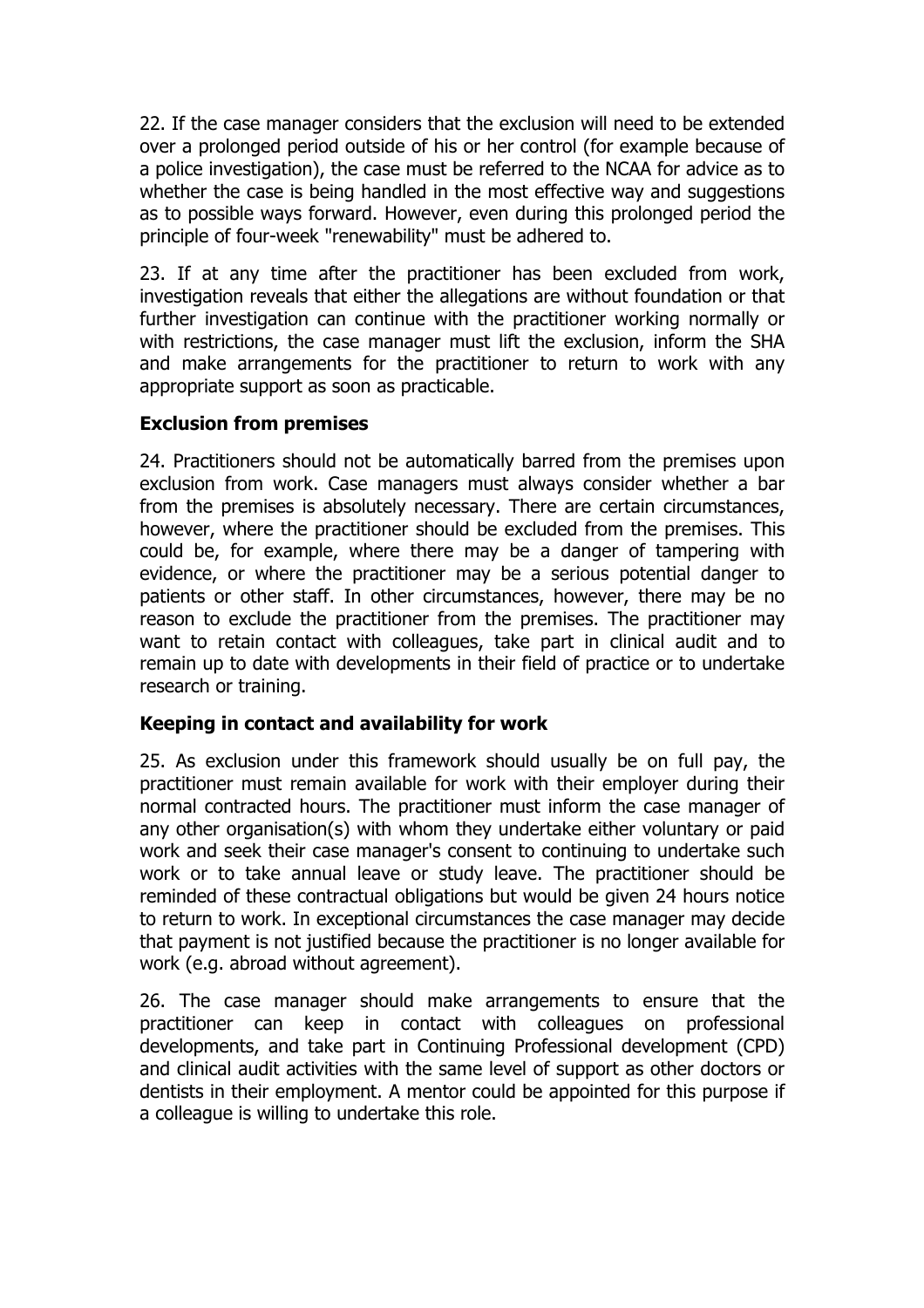#### **Informing other organisations**

27. In cases where there is concern that the practitioner may be a danger to patients, the employer has an obligation to inform such other organisations including the private sector, of any restriction on practice or exclusion and provide a summary of the reasons for it. Details of other employers (NHS and non-NHS) may be readily available from job plans, but where it is not the practitioner should supply them. Failure to do so may result in further disciplinary action or referral to the relevant regulatory body, as the paramount interest is the safety of patients. Where a NHS employer has placed restrictions on practice, the practitioner should agree not to undertake any work in that area of practice with any other employer\*.

\*NHS bodies must develop strong co-partnership relations with universities and ensure that jointly agreed procedures are in place for dealing with any concerns about practitioners with honorary contracts. A draft model protocol is available from the Department of Health.

 28. Where the case manager believes that the practitioner is practising in other parts of the NHS or in the private sector in breach or defiance of an undertaking not to do so, he or she should contact the professional regulatory body and the Director of Public Health or Medical Director of the Strategic Health Authority to consider the issue of an alert letter.

#### **Informal exclusion**

29. No practitioner should be excluded from work other than through this new procedure. Informal exclusions, so called 'gardening leave' have been commonly used in the recent past. No NHS body may use "gardening leave" as a means of resolving a problem covered by this framework.

#### **Existing suspensions & transitional arrangements**

30. At the time of implementation of this framework, all informal exclusions (e.g. 'gardening leave') must be transferred to the new system of exclusion and dealt with under the arrangements set out in this framework.

31. A case manager should be appointed for each existing case and a review conducted of the need for the suspension as in paragraph 33 below. In cases where exclusion is considered to be necessary, the new system will apply and the exclusion will be covered by the four-week review rule set out below. The new exclusion will run for four weeks in the first instance.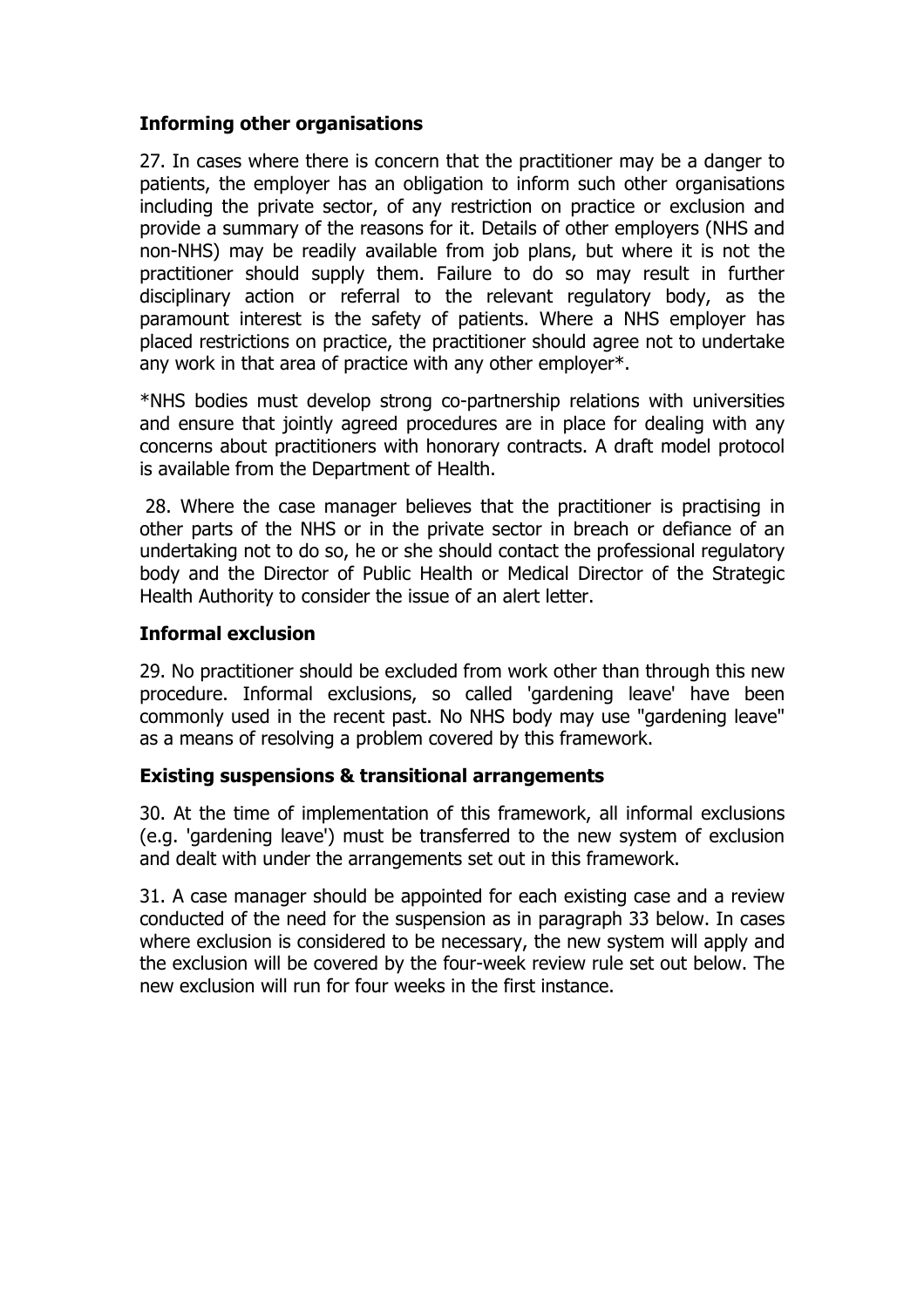## **KEEPING EXCLUSIONS UNDER REVIEW**

#### **Informing the Board**

32. The Board must be informed about an exclusion at the earliest opportunity. The Board has a responsibility to ensure that the organisation's internal procedures are being followed. It should, therefore:

- require a summary of the progress of each case at the end of each period of exclusion, demonstrating that procedures are being correctly followed and that all reasonable efforts are being made to bring the situation to an end as quickly as possible;
- receive a monthly statistical summary showing all exclusions with their duration and number of times the exclusion had been reviewed and extended. A copy must be sent to the Strategic Health Authority.

#### **Regular review**

33. The case manager must review the exclusion before the end of each four week period and report the outcome to the Chief Executive and the Board\*. This report is advisory and it would be for the case manager to decide on the next steps as appropriate. The exclusion should usually be lifted and the practitioner allowed back to work, with or without conditions placed upon the employment, at any time the original reasons for exclusion no longer apply and there are no other reasons for exclusion. The exclusion will lapse and the practitioner will be entitled to return to work at the end of the four-week period if the exclusion is not actively reviewed.

\*It is important to recognise that Board members might be required to sit as members of a future disciplinary or appeal panel. Therefore, information to the Board should only be sufficient to enable the Board to satisfy itself that the procedures are being followed. Only the designated Board member should be involved to any significant degree in each review. Careful consideration must be given as to whether the interests of patients, other staff, the practitioner, and/or the needs of the investigative process continue to necessitate exclusion and give full consideration to the option of the practitioner returning to limited or alternative duties where practicable.

34. The NHS body must take review action before the end of each 4-week period. After three exclusions, the NCAA must be called in. The table below outlines the various activities that must be undertaken at different stages of exclusion.

#### **First and second reviews (and reviews after the third review)**

Before the end of each exclusion (of up to 4 weeks) the case manager reviews the position.

• The case manager decides on next steps as appropriate. Further renewal may be for up to 4 weeks at a time.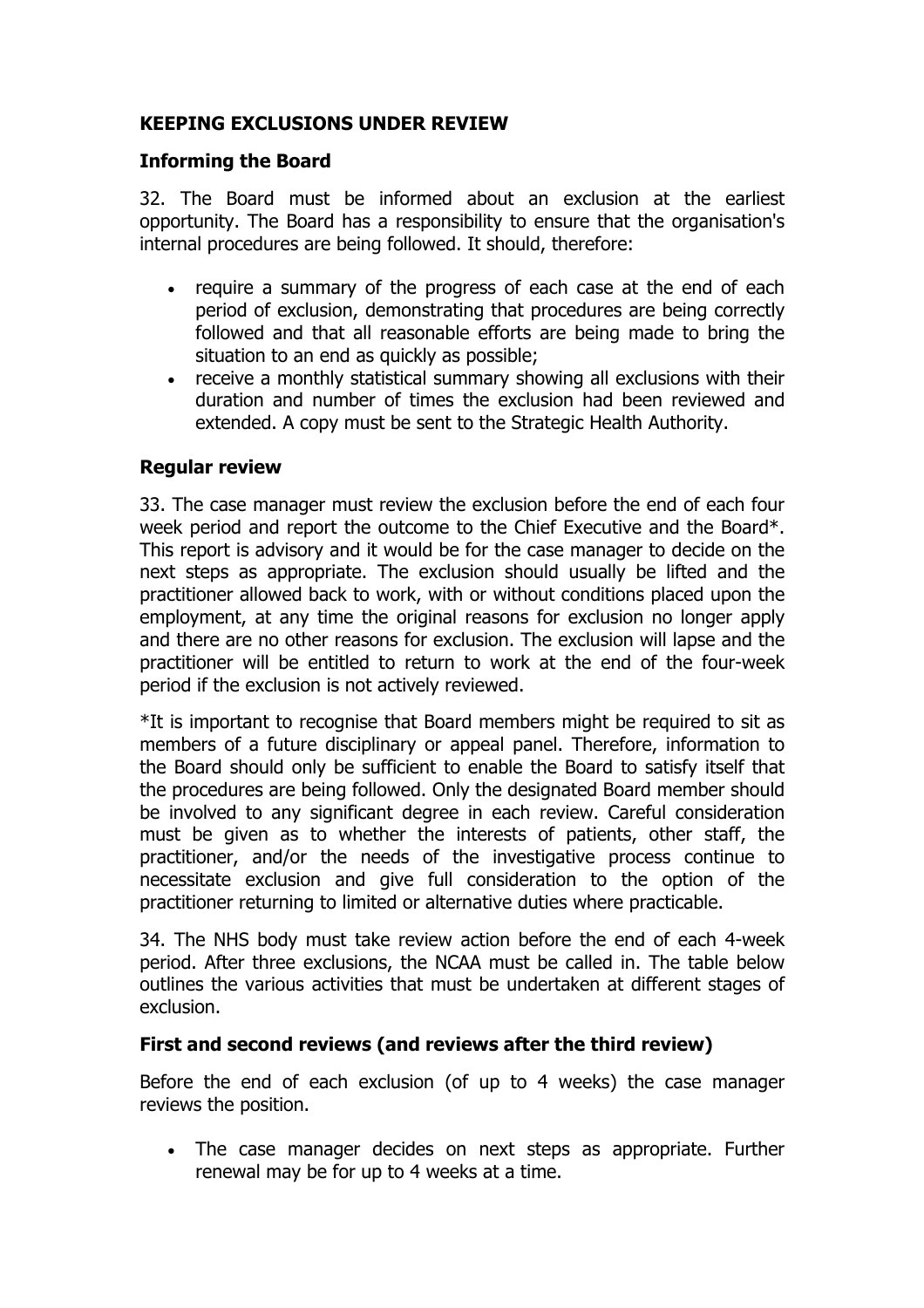- Case manager submits advisory report of outcome to Chief Executive and the Board.
- Each renewal is a formal matter and must be documented as such.
- The practitioner must be sent written notification on each occasion.
- Third review

If the practitioner has been excluded for three periods:

- A report must be made to the Chief Executive: outlining the reasons for the continued exclusion and why restrictions on practice would not be an appropriate alternative; and if the investigation has not been completed a timetable for completion of the investigation.
- The CE must report to the Strategic Health Authority (SHA) (see paragraphs 36-38 below) and the designate Board member (see paragraphs 41-42 below).
- The case must formally be referred to the National Clinical Assessment Authority (NCAA) explaining:
	- Why continued exclusion is appropriate

- What steps are being taken to conclude the exclusion at the earliest opportunity

• The NCAA will review the case with the SHA and advise the NHS body on the handling of the case until it is concluded.

#### **6 months review**

If the exclusion has been extended over six months,

- A further position report must be made by the Chief Executive to the SHA indicating:
	- the reason for continuing the exclusion;
	- anticipated time scale for completing the process;
	- actual and anticipated costs of the exclusion.
- The SHA will form a view as to whether the case is proceeding at an appropriate pace and in the most effective manner and whether there is any advice they can offer to the Board.

35. Normally there should be a maximum limit of 6 months exclusion, except for those cases involving criminal investigations of the practitioner concerned. The employer and the NCAA should actively review those cases at least every six months.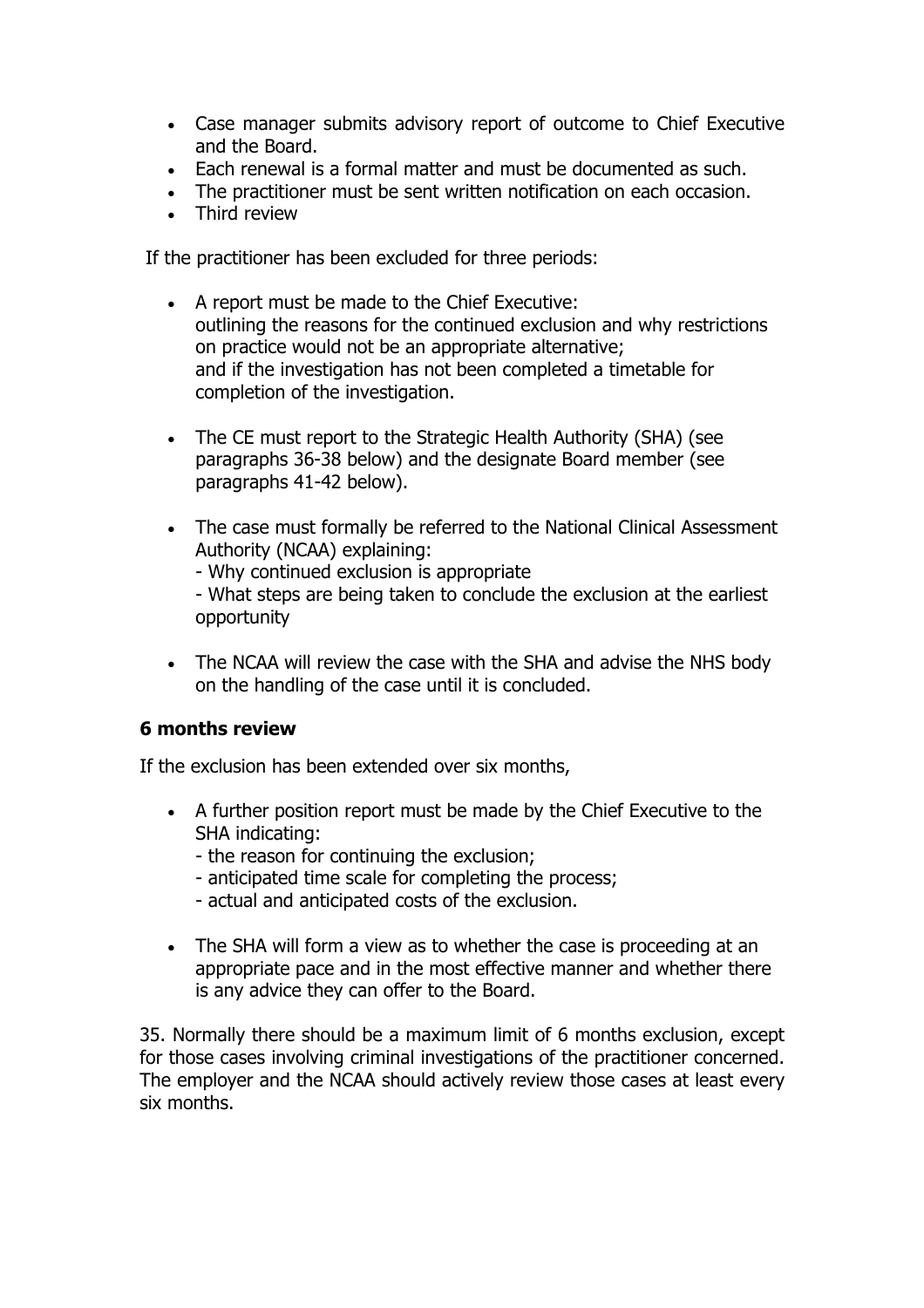### **The role of the SHA in monitoring exclusions**

36. When the SHA is notified of an exclusion, it should ensure that the NCAA has also been notified.

37. When an exclusion decision has been extended twice, the Chief Executive of the employing organisation (or a nominated officer) must inform the SHA of what action is proposed to resolve the situation. This should include dates for hearings or give reasons for the delay. Where retraining or other rehabilitation action is proposed, the reason for continued exclusion must be given.

38. The SHA will receive the monthly statistical summary given to Boards and collate them into a single report for the Department of Health.

#### **The role of the Board and designated member**

39. The Board has a responsibility for ensuring that these procedures are established and followed. It is also responsible for ensuring the proper corporate governance of the organisation, and for this purpose reports must be made to the Board under these procedures.

40. Board members may be required to sit as members of a disciplinary or appeal panel. Therefore, information given to the Board should only be sufficient to enable the Board to satisfy itself that the procedures are being followed. Only the designated Board member should be involved to any significant degree in each review.

41. The Board is responsible for designating one of its non-executive members as a "designated Board member" under these procedures. The designated Board member is the person who oversees the case manager and investigating manager during the investigation process and maintains momentum of the process.

42. This member's responsibilities include:

- receiving reports and reviewing the continued exclusion from work of the practitioner;
- considering any representations from the practitioner about his or her exclusion;
- considering any representations about the investigation;

#### **RETURN TO WORK**

43. If it is decided that the exclusion should come to an end, there must be formal arrangements for the return to work of the practitioner. It must be clear whether clinical and other responsibilities are to remain unchanged or what the duties and restrictions are to be and any monitoring arrangements to ensure patient safety.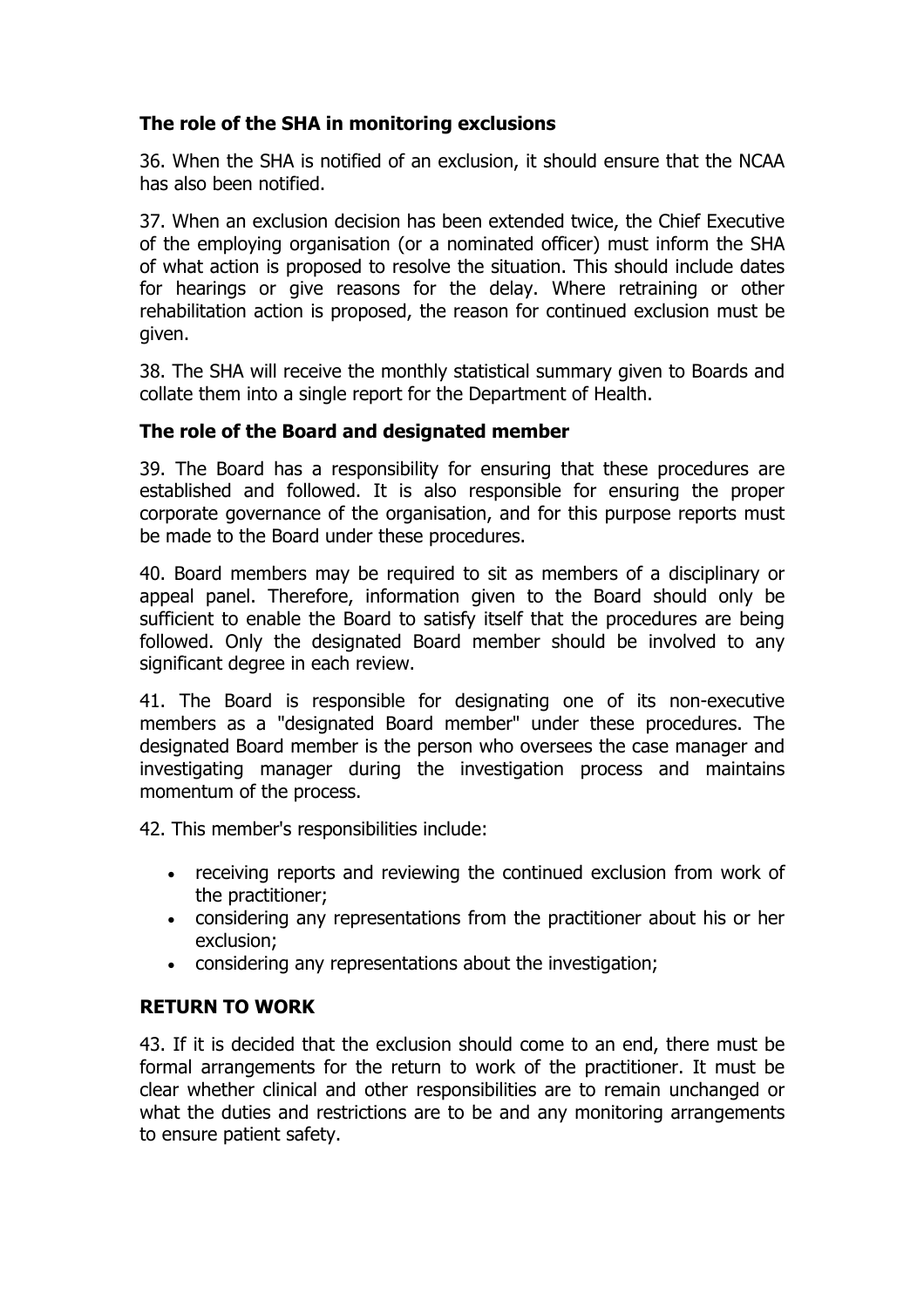**III Conduct hearings and disciplinary matters** 

#### **Contents**

**Introduction** 

**Codes of conduct**

**Allegations of criminal acts** 

**Action when investigations identify possible criminal acts**

**Cases where criminal charges are brought not connected with an investigation by an NHS employer** 

**Dropping of charges or no court conviction** 

**Guidance**

**Agreeing terms for settlement on termination of employment**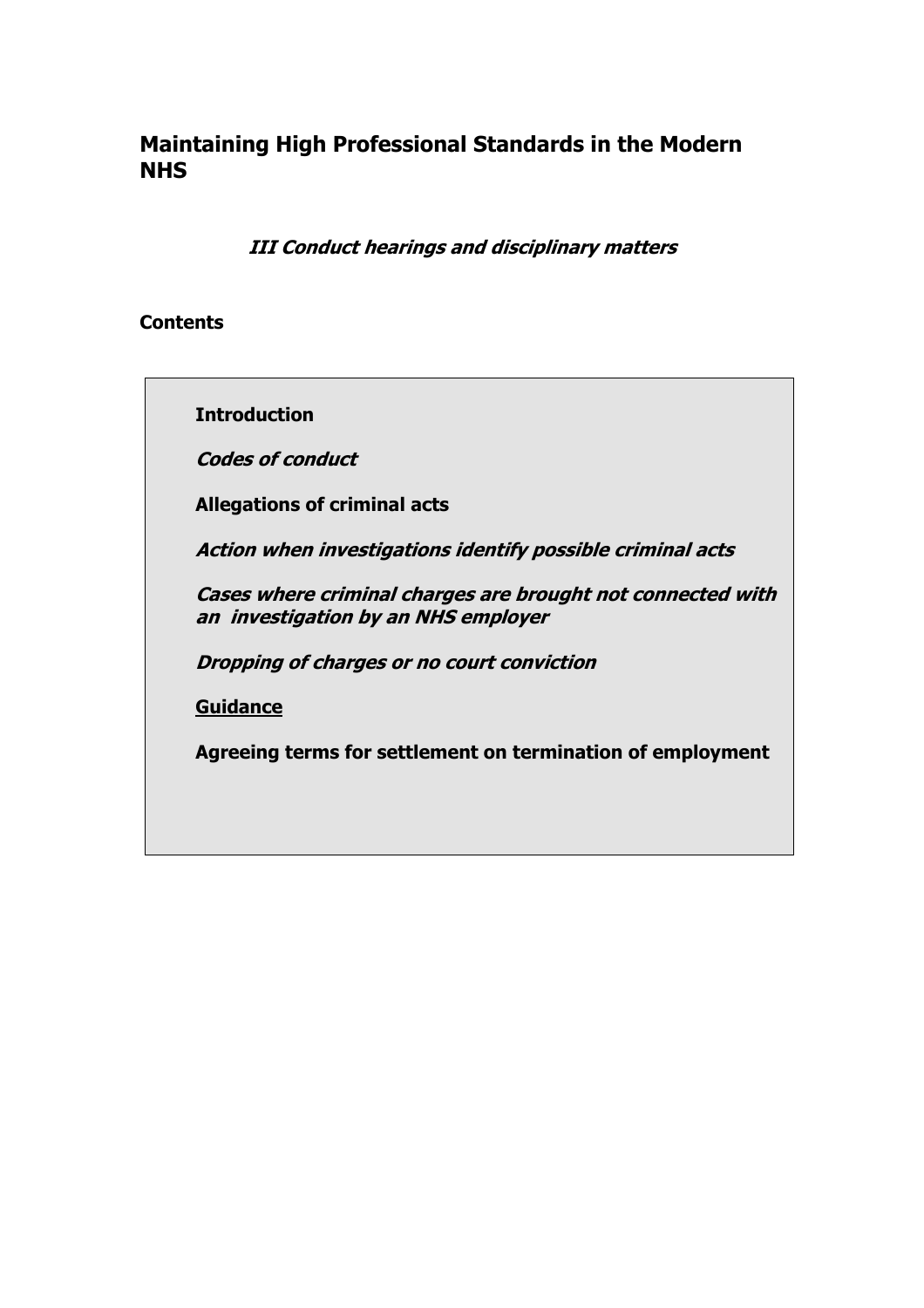#### **III. GUIDANCE ON CONDUCT HEARINGS AND DISCIPLINARY PROCEDURES**

#### **INTRODUCTION**

- 1. Misconduct matters for doctors and dentists, as for all other staff groups, are matters for local employers and must be resolved locally. All issues regarding the misconduct of doctors and dentists should be dealt with under the employer's procedures covering other staff charged with similar matters. Employers are nevertheless strongly advised to seek advice from the NCAA in conduct cases, particularly in cases of professional conduct.
- 2. Where the alleged misconduct relates to matters of a professional nature, or where an investigation identifies issues of professional conduct, the case investigator must obtain appropriate independent professional advice. Similarly where a case involving issues of professional conduct proceeds to a hearing under the employer's conduct procedures the panel must include a member who is medically qualified (in the case of doctors) or dentally qualified (in the case of dentists) and who is not currently employed by the organisation.  $1$
- 3. NHS bodies must develop strong co-partnership relations with universities and ensure that jointly agreed procedures are in place for dealing with any concerns about practitioners with honorary contracts.

## **Codes of Conduct**

 $\overline{a}$ 

4. Every NHS employer will have a Code of Conduct or staff rules which should set out acceptable standards of conduct and behaviour expected of all its employees. Breaches of these rules are considered to be "misconduct". Misconduct can cover a very wide range of behaviour and can be classified in a number of ways, but it will generally fall into one of four distinct categories:

 $<sup>1</sup>$  Employers are advised to discuss the selection of the medical or dental panel member with the</sup> appropriate local professional representative body eg for doctors in a hospital trust the medical staff committee or local negotiating committee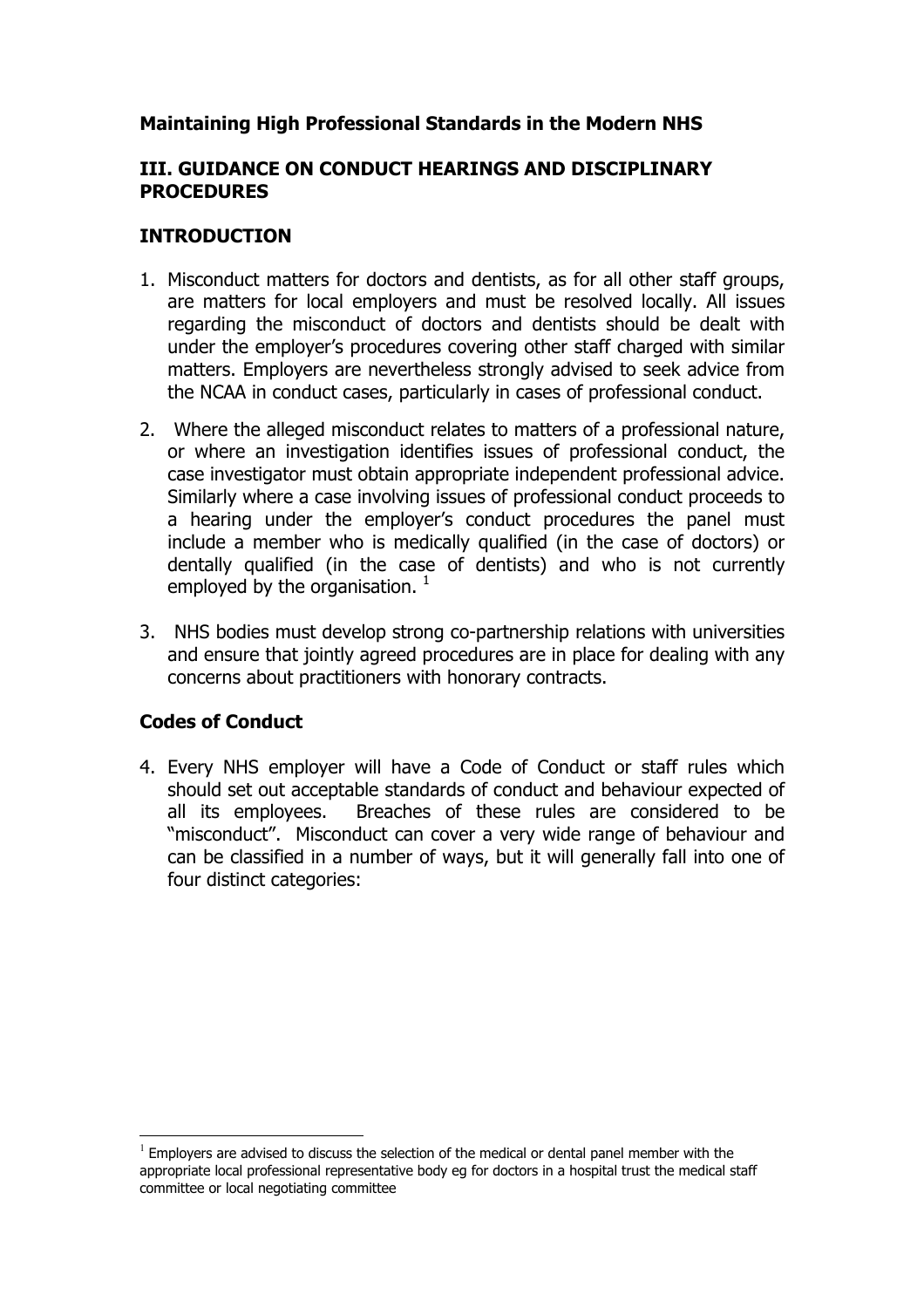- A refusal to comply with reasonable requirements of the employer.
- An infringement of the employer's disciplinary rules including conduct that contravenes the standard of professional behaviour required by doctors and dentists by their regulatory body<sup>2</sup>.
- The commission of criminal offences outside the place of work which may , in particular circumstances, amount to misconduct.
- Wilful, careless, inappropriate or unethical behaviour likely to compromise standards of care or patient safety, or create serious dysfunction to the effective running of a service.
- 5. Examples of misconduct will vary greatly. The employer's Code of Conduct should set out details of some of the acts that will result in a serious breach of contractual terms and will constitute gross misconduct, and could lead to summary dismissal. The code cannot cover every eventuality. Similarly the ACAS Code of Practice provides a non-exhaustive list of examples. Acts of misconduct may be simple and readily recognised or more complex and involved. Examples may include unreasonable or inappropriate behaviour such as verbal or physical bullying, harassment and/or discrimination in the exercise of their duties towards patients, the public or other employees. It could also include actions such as deliberate falsification or fraud.
- 6. Any allegation of misconduct against a doctor or dentist in recognised training grades should be considered initially as a training issue and dealt with via the educational supervisor and college or clinical tutor with close involvement of the postgraduate dean from the outset.
- 7. Failure to fulfil contractual obligations may also constitute misconduct. For example, regular non-attendance at clinics or ward rounds, or not taking part in clinical governance activities may come into this category. Additionally, instances of failing to give proper support to other members of staff including doctors or dentists in training may be considered in this category.
- 8. Each case must be investigated, but as a general rule no employee should be dismissed for a first offence, unless it is one of gross misconduct.
- 9. It is for the employer to decide upon the most appropriate way forward, having consulted the NCAA and their own employment law specialist. If a practitioner considers that the case has been wrongly classified as misconduct, he or she (or his/her representative) is entitled to use the employer's grievance procedure. Alternatively or in addition he or she may make representations to the designated board member
- 10. Many smaller organisations such as Primary Care Trusts, may not have all the necessary personnel in place to follow the procedures outlined in this

 $\overline{a}$ 

 $^2$  In case of doctors, *Good Medical Practice.* In the case of dentists, *Maintaining Standards.*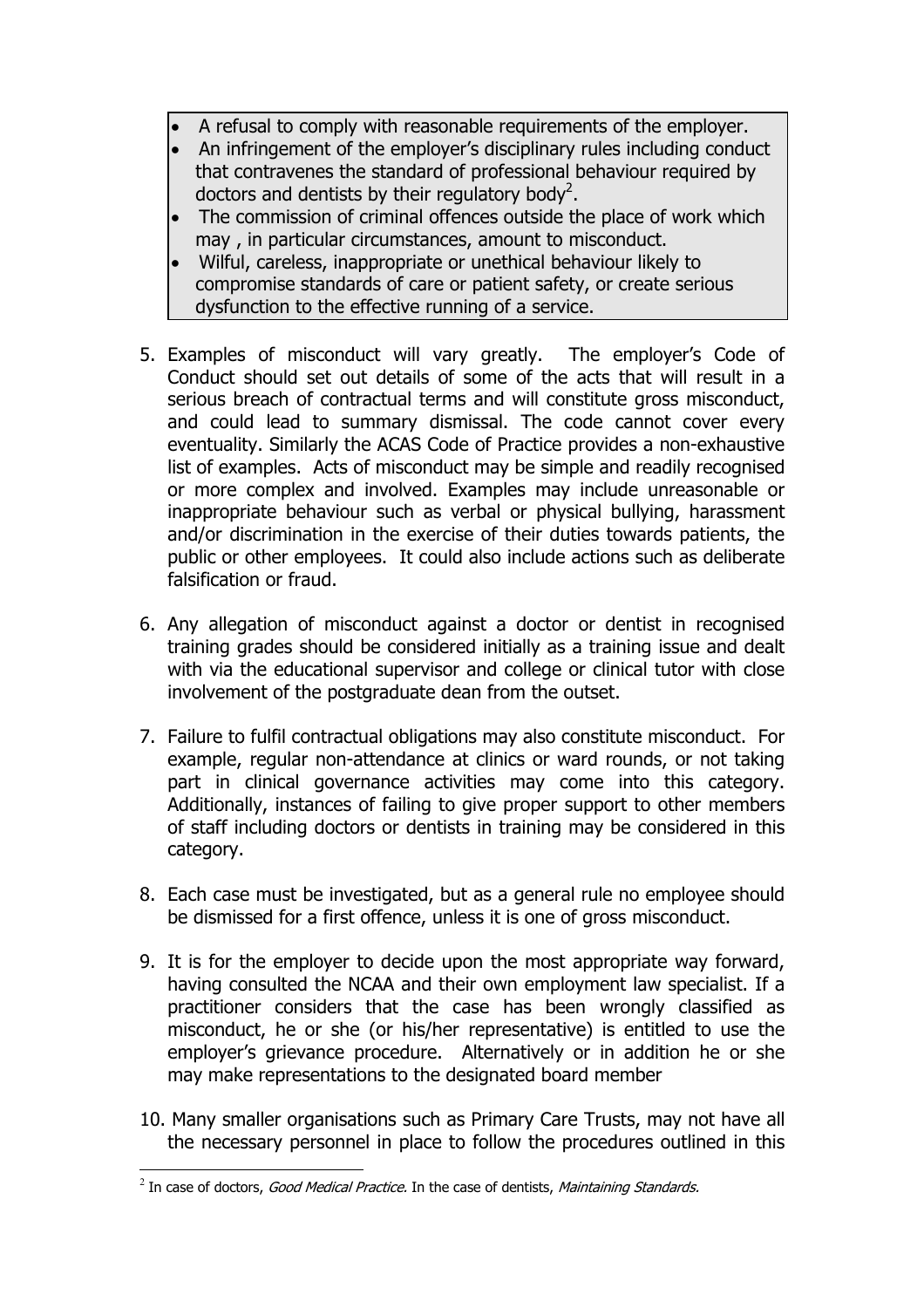document. For example, some PCTs may not employ a medical director or may not employ medical or dental staff of sufficient seniority or from the appropriate specialty. Also, it may be difficult to provide senior staff to undertake hearings who have not been involved in the investigation.

11. Such organisations should consider working in collaboration with other local NHS organisations (eg other PCTs or larger employers) in order to provide sufficient personnel to follow the procedures described. The organisation should be sufficiently distant to avoid any organisational conflict of interest and any nominee should be asked to declare any conflict of interest. In such circumstances the NHS organisation should contact the NCAA to take its advice on the process followed and ensure that it is in accordance with the policy and procedure set out in this document.

#### **ALLEGATIONS OF CRIMINAL ACTS**

#### **Action when investigations identify possible criminal acts**

12. Where an employer's investigation establishes a suspected criminal action in the UK or abroad, this must be reported to the police. The trust investigation should only proceed in respect of those aspects of the case which are not directly related to the police investigation underway. The employer must consult the police to establish whether an investigation into any other matters would impede their investigation. In cases of fraud, the Counter Fraud & Security Management Service must be contacted.

#### **Cases where criminal charges are brought not connected with an investigation by an NHS employer**

13. There are some criminal offences that, if proven, could render a doctor or dentist unsuitable for employment. In all cases, employers, having considered the facts, will need to consider whether the employee poses a risk to patients or colleagues and whether their conduct warrants instigating an investigation and the exclusion of the practitioner. The employer will have to give serious consideration to whether the employee can continue in their job once criminal charges have been made. Bearing in mind the presumption of innocence, the employer must consider whether the offence, if proven, is one that makes the doctor or dentist unsuitable for their type of work and whether, pending the trial, the employee can continue in their present job, should be allocated to other duties or should be excluded from work. This will depend on the nature of the offence and advice should be sought from an HR or legal adviser. Employers should as a matter of good practice explain the reasons for taking such action.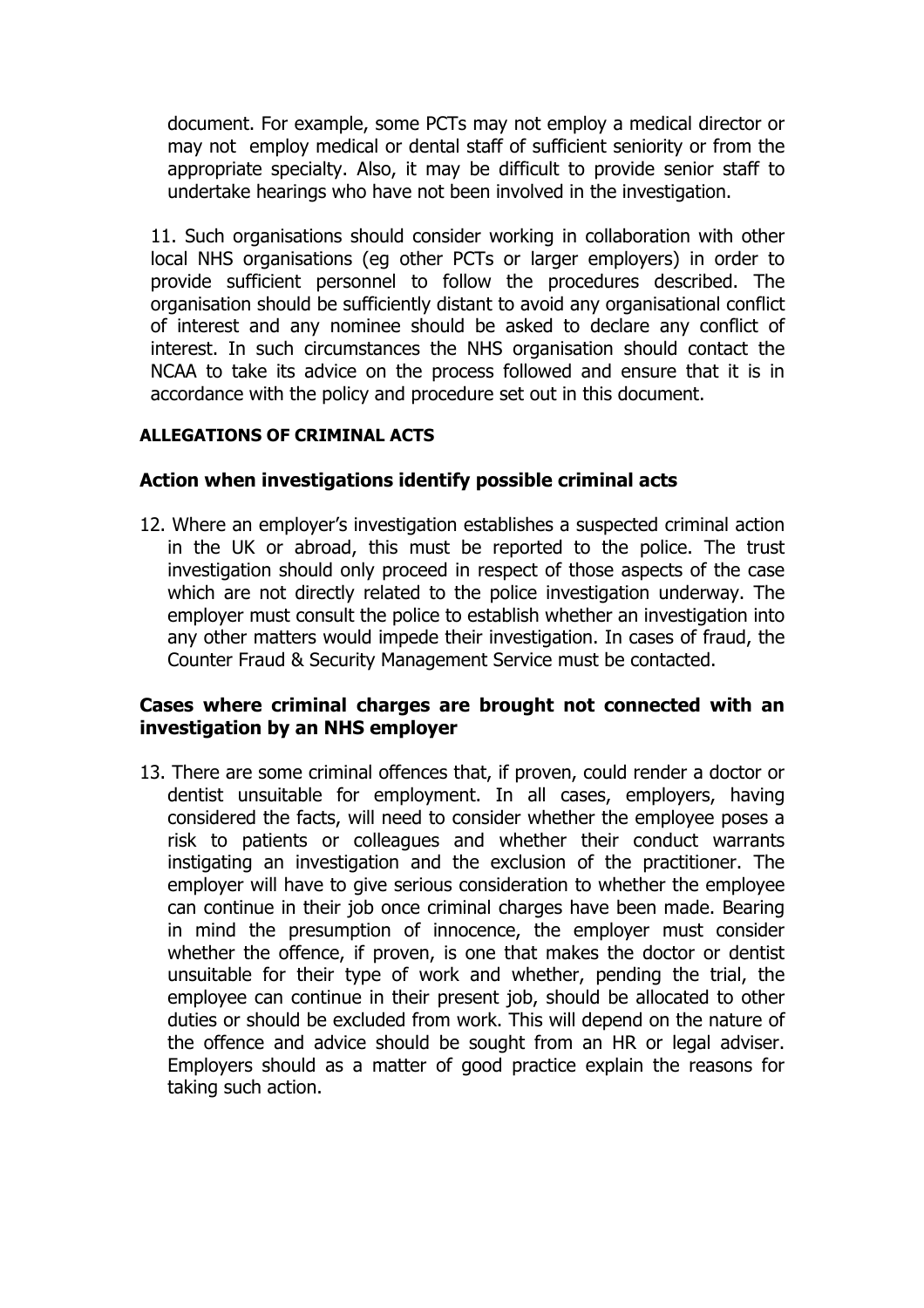#### **Dropping of charges or no court conviction**

14. When the Trust has refrained from taking action pending the outcome of a court case, if the practitioner is acquitted but the employer feels there is enough evidence to suggest a potential danger to patients, then the Trust has a public duty to take action to ensure that the individual concerned does not pose a risk to patient safety. Similarly where there are insufficient grounds for bringing charges or the court case is withdrawn there may be grounds for considering police evidence where the allegations would, if proved, constitute misconduct, bearing in mind that the evidence has not been tested in court. It must be made clear to the police that any evidence they provide and is used in the Trust's case will have to be made available to the doctor or dentist concerned. Where charges are dropped, the presumption is that the employee will be reinstated.

#### **GUIDANCE ON AGREEING TERMS FOR SETTLEMENT ON TERMINATION OF EMPLOYMENT**

- 15. In some circumstances, terms of settlement may be agreed with a doctor or dentist if their employment is to be terminated. The following good practice principles are set out as guidance for the Trust:
	- Settlement agreements must not be to the detriment of patient safety.
	- It is not acceptable to agree any settlement that precludes either appropriate investigations being carried out and reports made or referral to the appropriate regulatory body.
	- Payment will not normally be made when a member of staff's employment is terminated on disciplinary grounds or following the resignation of the member of staff.
	- Expenditure on termination payments must represent value for money. For example, the Trust should be able to defend the settlement on the basis that it could conclude the matter at less cost than other options. A clear record must be kept, setting out the calculations, assumptions and rationale of all decisions taken, to show that the Trust or authority has taken into account all relevant factors, including legal advice. The audit trail must also show that the matter has been considered and approved by the remuneration committee and the Board. It must also be able to stand up to district auditor and public scrutiny.
	- Offers of compensation, as an inducement to secure the voluntary resignation of an individual, must not be used as an alternative to the disciplinary process.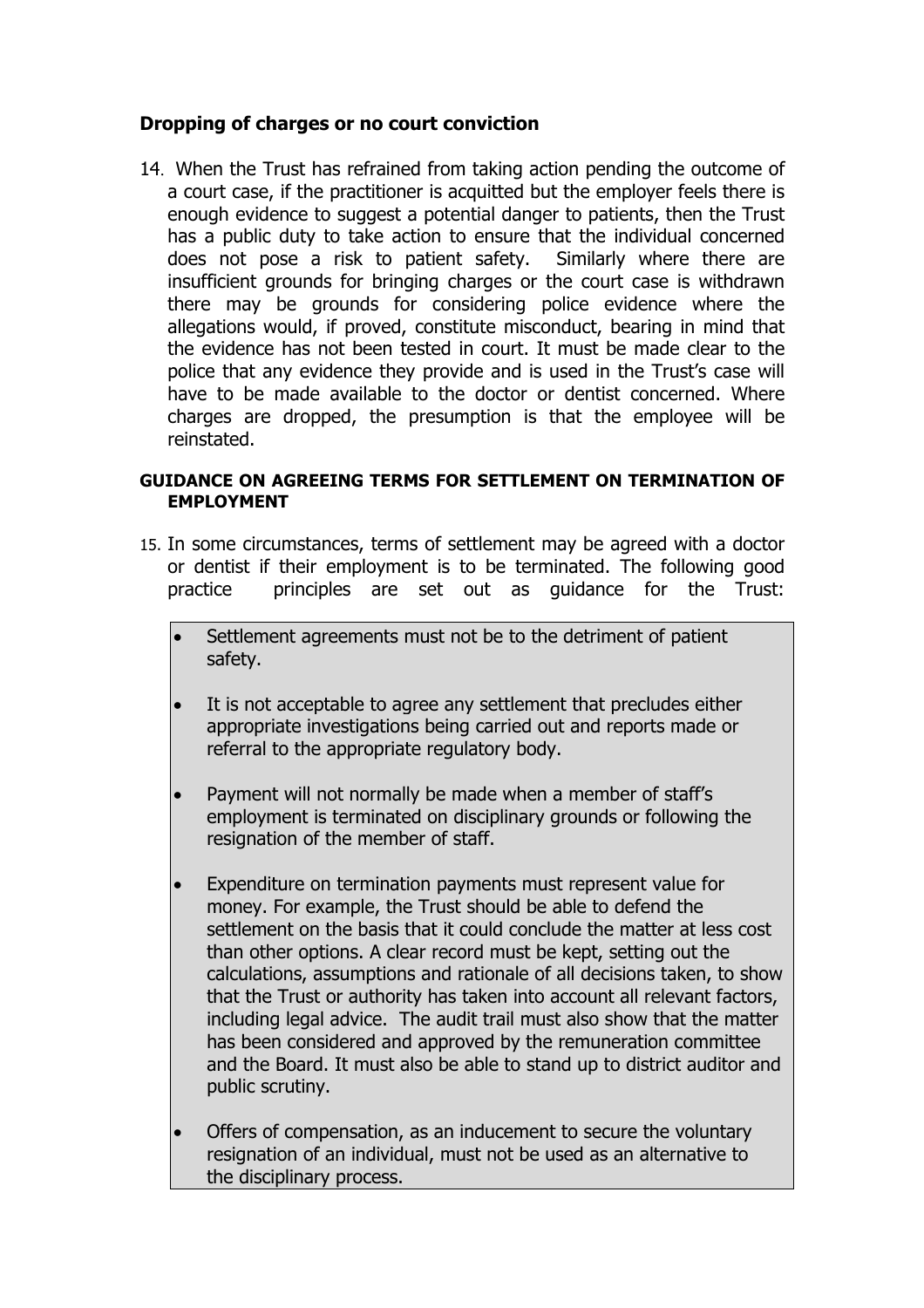- All job references must be accurate, realistic and comprehensive and under no circumstance may they be misleading.
- Where a termination settlement is agreed, details may be confirmed in a Deed of Compromise that should set out what each party may say in public or write about the settlement. The Deed of Compromise is for the protection of each party, but it must not include clauses intended to cover up inappropriate behaviour or inadequate services and should not include the provision of an open reference.<sup>3</sup>

 $\overline{a}$ 

 $3$  For the purposes of this paragraph, an open reference is one that is prepared in advance of a request by a prospective employer.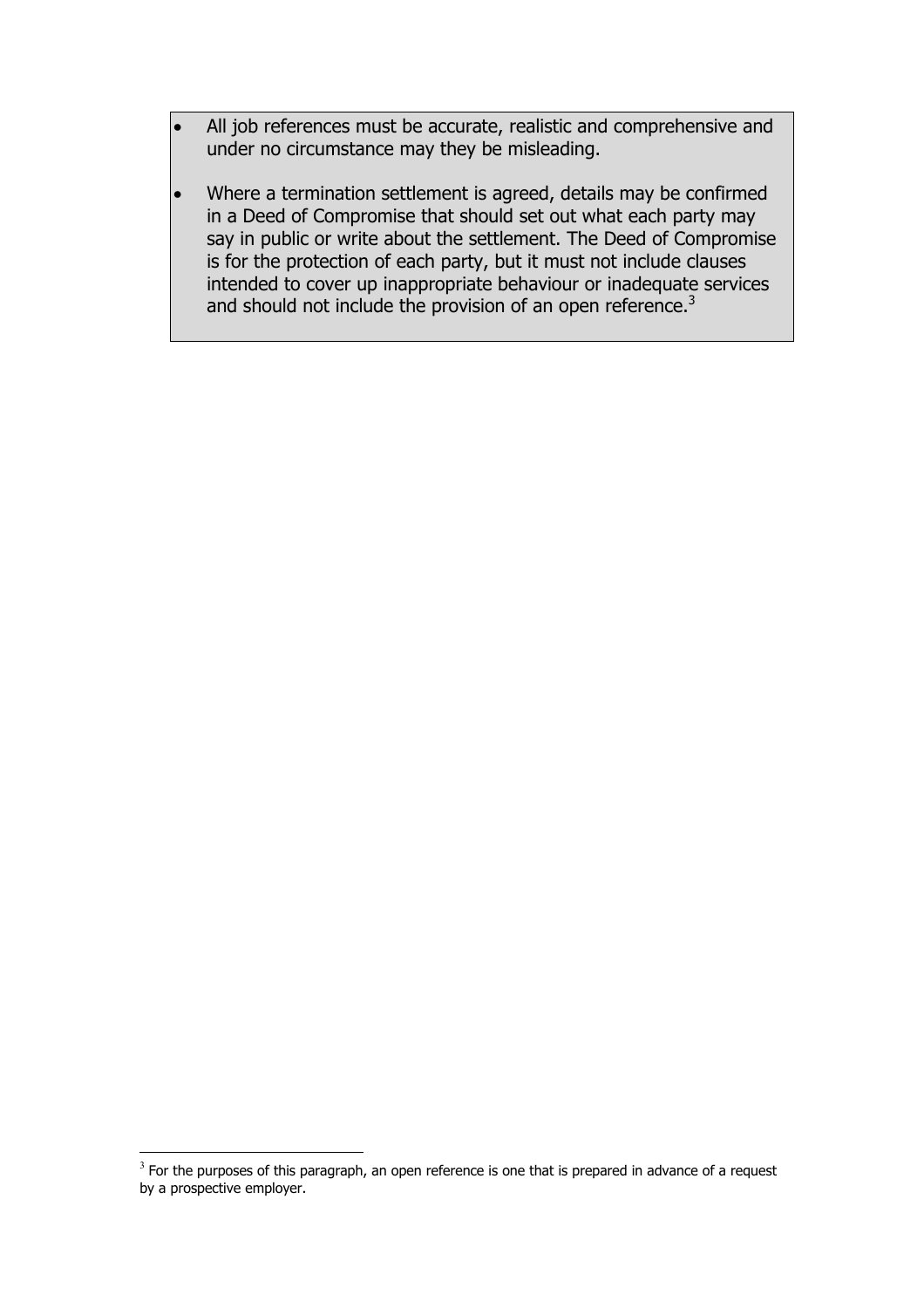### **IV Procedures for dealing with issues of capability**

#### **Contents**

#### **Introduction & general principles**

How to proceed where conduct & capability issues involved Duties of Employers

#### **Capability procedure**

The pre-hearing process The hearing framework Conduct of the capability hearing **Decisions** 

#### **Appeals procedures in capability cases**

**Introduction** The appeals process The appeal panel Powers of the appeal panel Conduct of appeal hearing Decision Action following hearing

**Termination of employment with performance issue unresolved** 

Annex A- Appeal panels in capability cases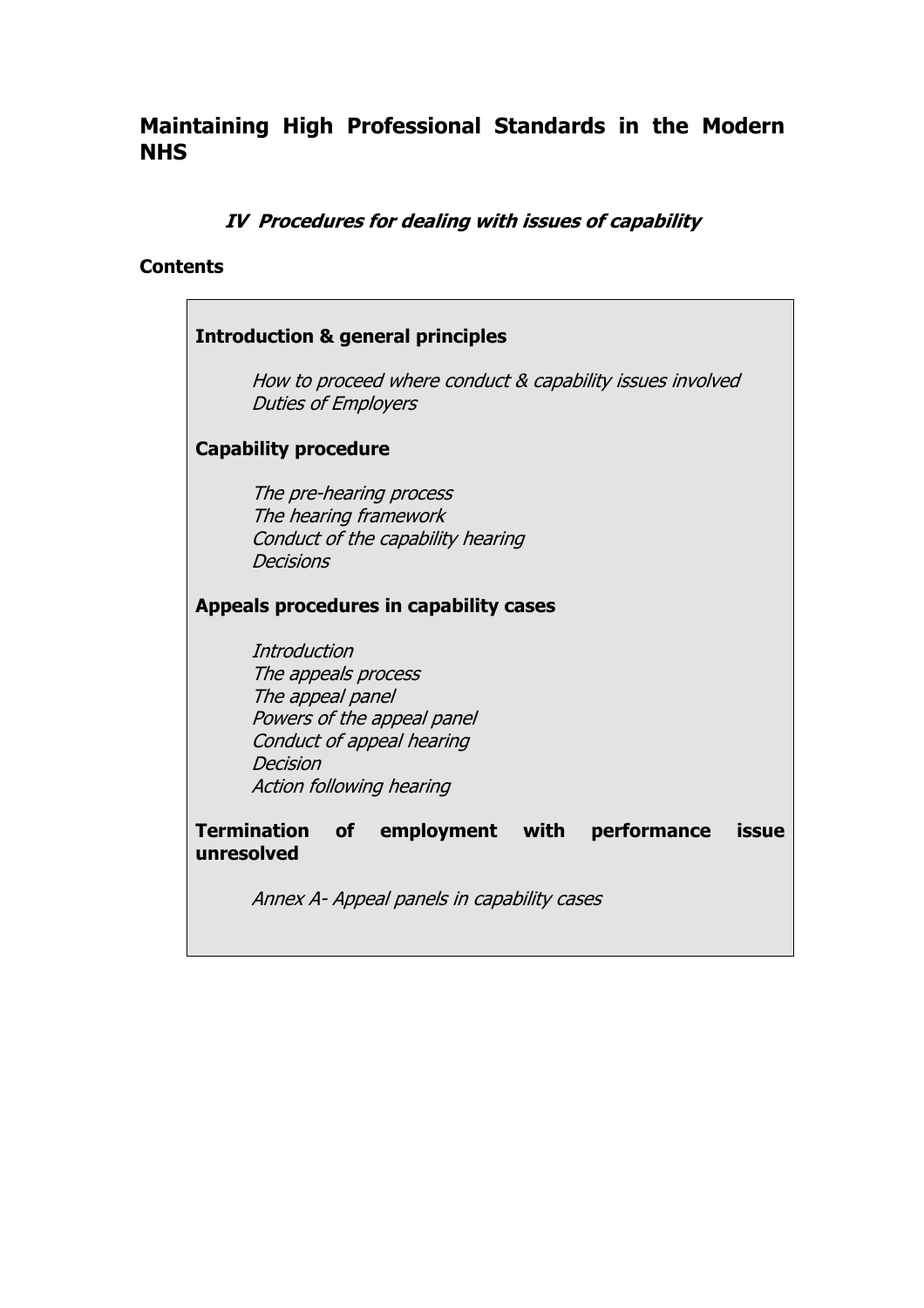#### **IV. PROCEDURES FOR DEALING WITH ISSUES OF CAPABILITY**

#### **INTRODUCTION & GENERAL PRINCIPLES**

- 1. The causes of adverse events should not automatically be attributed to the actions, failings or unsafe acts of an individual alone. Root cause analyses of individual adverse events frequently show that these are more broadly based and can be attributed to systems or organisational failures, or demonstrate that they are untoward outcomes which could not have been predicted and are not the result of any individual or systems failure. Each will require appropriate investigation and remedial actions.
- 2. The National Patient Safety Agency (NPSA) was established to coordinate the efforts of all those involved in healthcare to learn from adverse incidents occurring within the NHS. In particular, the NPSA aims to facilitate the development of an open and fair culture, which encourages doctors, dentists and other NHS staff to report adverse incidents and other near misses in a climate free from fear of personal reprimand, where the sharing of experience helps others to learn lessons and in turn improve patient safety.
- 3. However, there will be occasions where an employer considers that there has been a clear failure by an individual to deliver an adequate standard of care, or standard of management, through lack of knowledge, ability or consistently poor performance. These are described as capability issues. Matters that should be described and dealt with as misconduct issues are covered in part III of this framework.
- 4. Concerns about the capability of a doctor or dentist may arise from a single incident or a series of events, reports or poor clinical outcomes. Advice from the National Clinical Assessment Authority (NCAA)<sup>4</sup> will help the Trust to come to a decision on whether the matter raises questions about the practitioner's capability as an individual (health problems, behavioural difficulties or lack of clinical competence) or whether there are other matters that need to be addressed. If the concerns about capability cannot be resolved routinely by management, **the matter must be referred to the NCAA before the matter can be considered by a capability panel** (unless the practitioner refuses to have his or her case referred). Employers are also strongly advised to involve the NCAA in all other cases particularly those involving professional conduct.

 $\overline{a}$ 

<sup>&</sup>lt;sup>4</sup> or successor body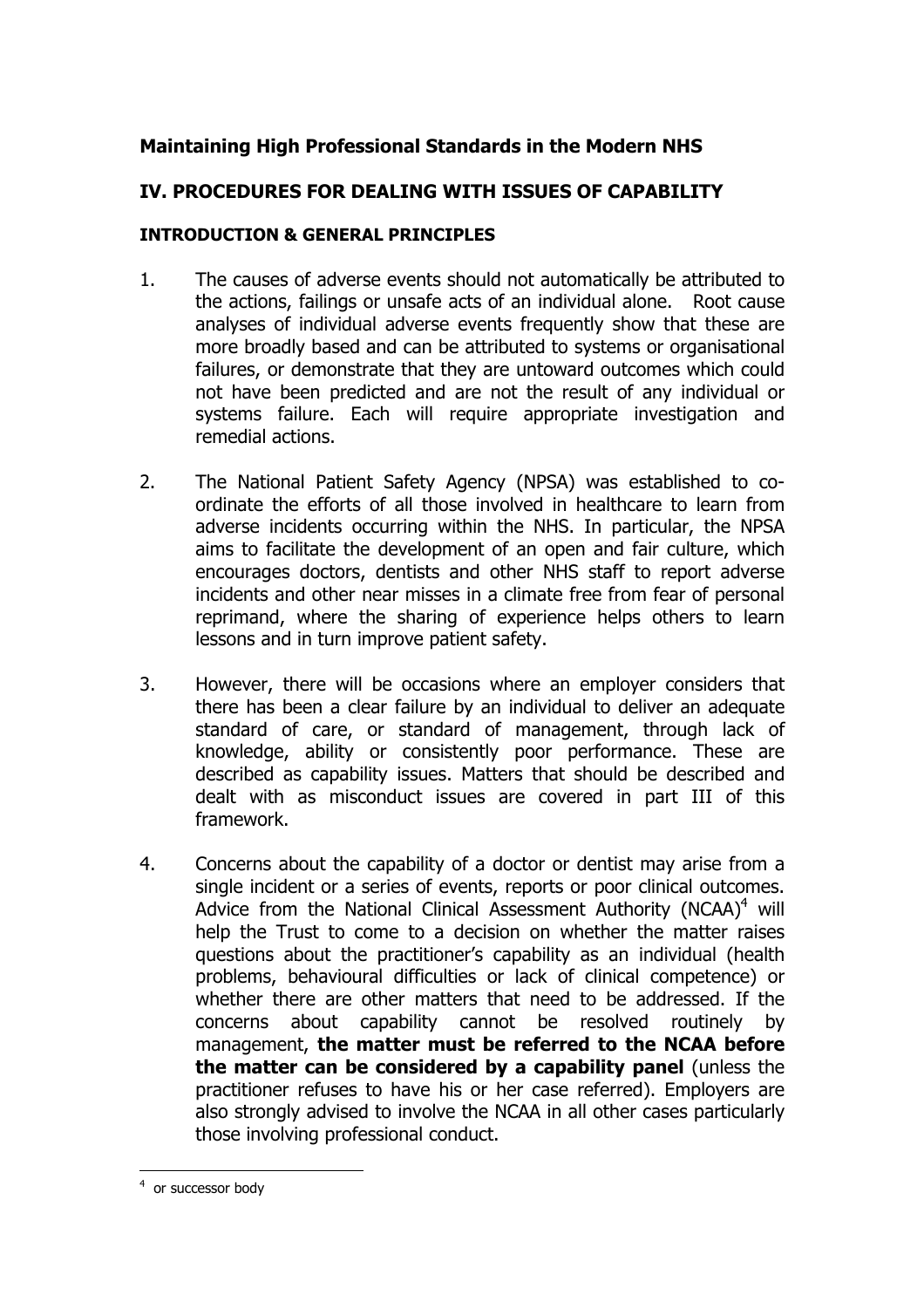5. Matters which may fall under the capability procedures include:

#### **Some examples of concerns about capability**

- out of date clinical practice;
- inappropriate clinical practice arising from a lack of knowledge or skills that puts patients at risk;
- incompetent clinical practice;
- inability to communicate effectively;
- inappropriate delegation of clinical responsibility;
- inadequate supervision of delegated clinical tasks;
- ineffective clinical team working skills.
- 6. Wherever possible, employers should aim to resolve issues of capability (including clinical competence and health) through ongoing assessment and support. Early identification of problems is essential to reduce the risk of serious harm to patients. The NCAA has a key role in providing expert advice and support for local action to support the remediation of a doctor or dentist and should be consulted. A web based toolkit has been developed and is available at: www.ncaa.nhs.uk/toolkit
- 7. Any concerns about capability relating to a doctor or dentist in recognised training grades should be considered initially as a training issue and dealt with via the educational supervisor and college or clinical tutor, with close involvement of the postgraduate dean from the outset.

#### **How to proceed where conduct and capability issues involved**

8. It is inevitable that some cases will cover conduct and capability issues. It is recognised that these cases can be complex and difficult to manage. If a case covers more than one category of problem, they should usually be combined under a capability hearing although there may be occasions where it is necessary to pursue a conduct issue separately. It is for the employer to decide on the most appropriate way forward having consulted with an NCAA adviser and their own employment law specialist.

## **Duties of Employers**

9. The procedures set out below are designed to cover issues where a doctor's or dentist's *capability* to practise is in question<sup>5</sup>. Prior to instigating these procedures, the employer should consider the scope for resolving the issue through counselling or retraining and should take advice from the NCAA.

 $\overline{a}$  $<sup>5</sup>$  see paragraph 3 in Part III concerning clinical academics and paragraphs 9 and 10 in Part III on</sup> arrangements for small organisations.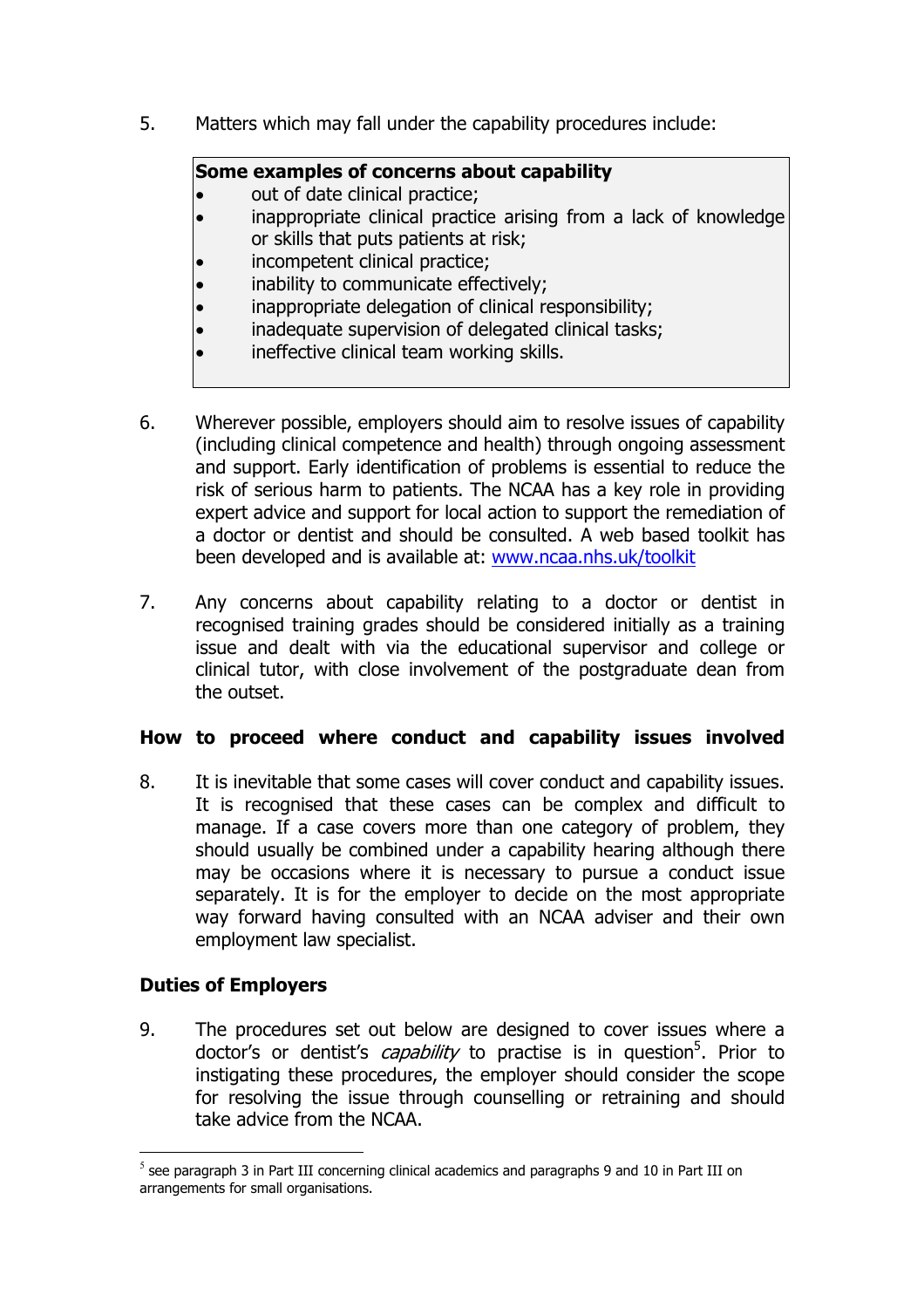- 10. Capability may be affected by ill health. Arrangements for handling concerns about a practitioner's health are described in part V of this framework. Employers must follow their own procedure for dealing with ill health – including obtaining advice, usually from a consultant Occupational Health Physician.
- 11. Employers must ensure that investigations and capability procedures are conducted in a way that does not discriminate on the grounds of race, gender, disability or indeed on other grounds.
- 12. Employers must ensure that managers and case investigators receive appropriate and effective training in the operation of capability procedures. Those undertaking investigations or sitting on capability or appeals panels must have had formal equal opportunities training before undertaking such duties. The Trust Board must agree what training its staff and its members must have completed before they can take a part in these proceedings.

#### **CAPABILITY PROCEDURE**

#### **The pre-hearing process**

- 13. When a report of the Trust investigation (as in Part  $I^6$ ) has been received, the case manager must give the practitioner the opportunity to comment in writing on the factual content of the report produced by the case investigator. Comments in writing from the practitioner, including any mitigation, must normally be submitted to the case manager within 10 working days of the date of receipt of the request for comments. In exceptional circumstances, for example in complex cases or due to annual leave, the deadline for comments from the practitioner should be extended.
- 14. The case manager should decide what further action is necessary, taking into account the findings of the report, any comments that the practitioner has made and the advice of the NCAA. The case manager will need to consider urgently:
	- whether action under Part II of the framework is necessary to exclude the practitioner; or
	- to place temporary restrictions on their clinical duties.

 The case manager will also need to consider with the Medical Director and head of Human Resources whether the issues of capability can be

 $\overline{a}$  $6$  "Action when a concern arises" - Part I of the framework issued under the Restriction of Practise & Exclusion from Work Directions 2003.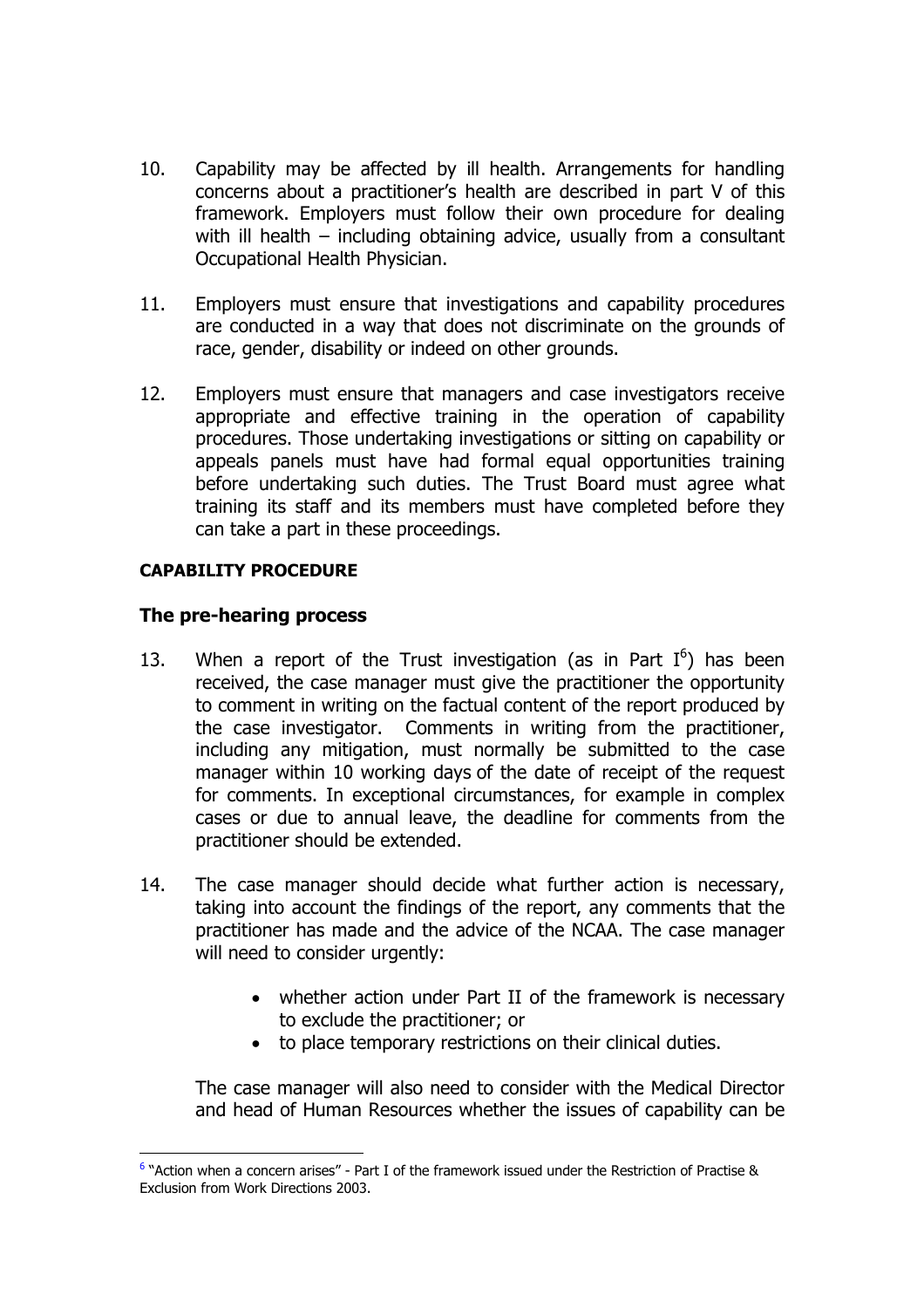resolved through local action (such as retraining, counselling, performance review). If this action is not practicable for any reason the matter must be referred to the NCAA for it to consider whether an assessment should be carried out and to provide assistance in drawing up an action plan. The case manager will inform the practitioner concerned of the decision immediately and normally within 10 working days of receiving the practitioner's comments.

- 15. The NCAA will assist the employer to draw up an action plan designed to enable the practitioner to remedy any lack of capability that has been identified during the assessment. The Trust must facilitate the agreed action plan (which has to be agreed by the Trust and the practitioner before it can be actioned). There may be occasions when a case has been considered by the NCAA, but the advice of its assessment panel is that the practitioner's performance is so fundamentally flawed that no educational and/or organisational action plan has a realistic chance of success. In these circumstances, the case manager must make a decision, based upon the completed investigation report and informed by the NCAA advice, whether the case should be determined under the capability procedure. If so, a panel hearing will be necessary.
- 16. If the practitioner does not agree to the case being referred to the NCAA, a panel hearing will normally be necessary.
- 17. The following procedure should be followed before the hearing: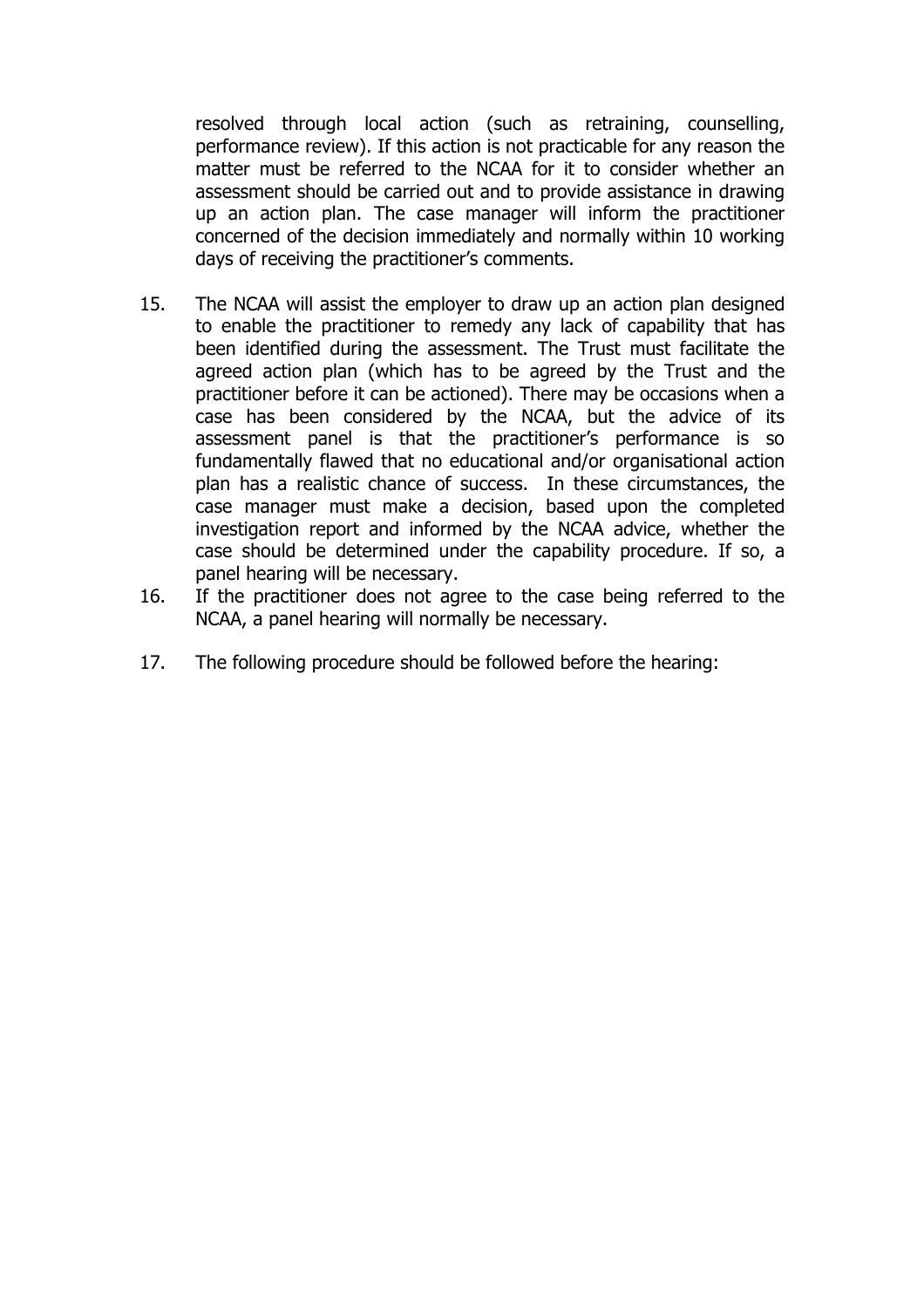#### *Procedure to be followed prior to capability hearings*

- The case manager must notify the practitioner in writing of the decision to arrange a capability hearing. This notification should be made at least 20 working days before the hearing and include details of the allegations and the arrangements for proceeding including the practitioner's rights to be accompanied and copies of any documentation and/or evidence that will be made available to the capability panel. This period will give the practitioner sufficient notice to allow them to arrange for a companion to accompany them to the hearing if they so choose.
- All parties must exchange any documentation, including witness statements, on which they wish to rely in the proceedings no later than 10 working days before the hearing. In the event of late evidence being presented, the employer should consider whether a new date should be set for the hearing.
- Should either party request a postponement to the hearing the case manager is responsible for ensuring that a reasonable response is made and that time extensions to the process are kept to a minimum. Employers retain the right, after a reasonable period (not normally less than 30 working days), to proceed with the hearing in the practitioner's absence, although the employer should act reasonably in deciding to do so.
- Should the practitioner's ill health prevent the hearing taking place the employer should implement their usual absence procedures and involve the Occupational Health Department as necessary.
- Witnesses who have made written statements at the inquiry stage may, but will not necessarily, be required to attend the capability hearing**.** Following representations from either side contesting a witness statement which is to be relied upon in the hearing, the Chairman should invite the witness to attend. The Chairman cannot require anyone other than an employee to attend**.** However, if evidence is contested and the witness is unable or unwilling to attend, the panel should reduce the weight given to the evidence as there will not be the opportunity to challenge it properly. A final list of witnesses to be called must be given to both parties not less than two working days in advance of the hearing.
- If witnesses required to attend the hearing choose to be accompanied, the person accompanying them will not be able to participate in the hearing.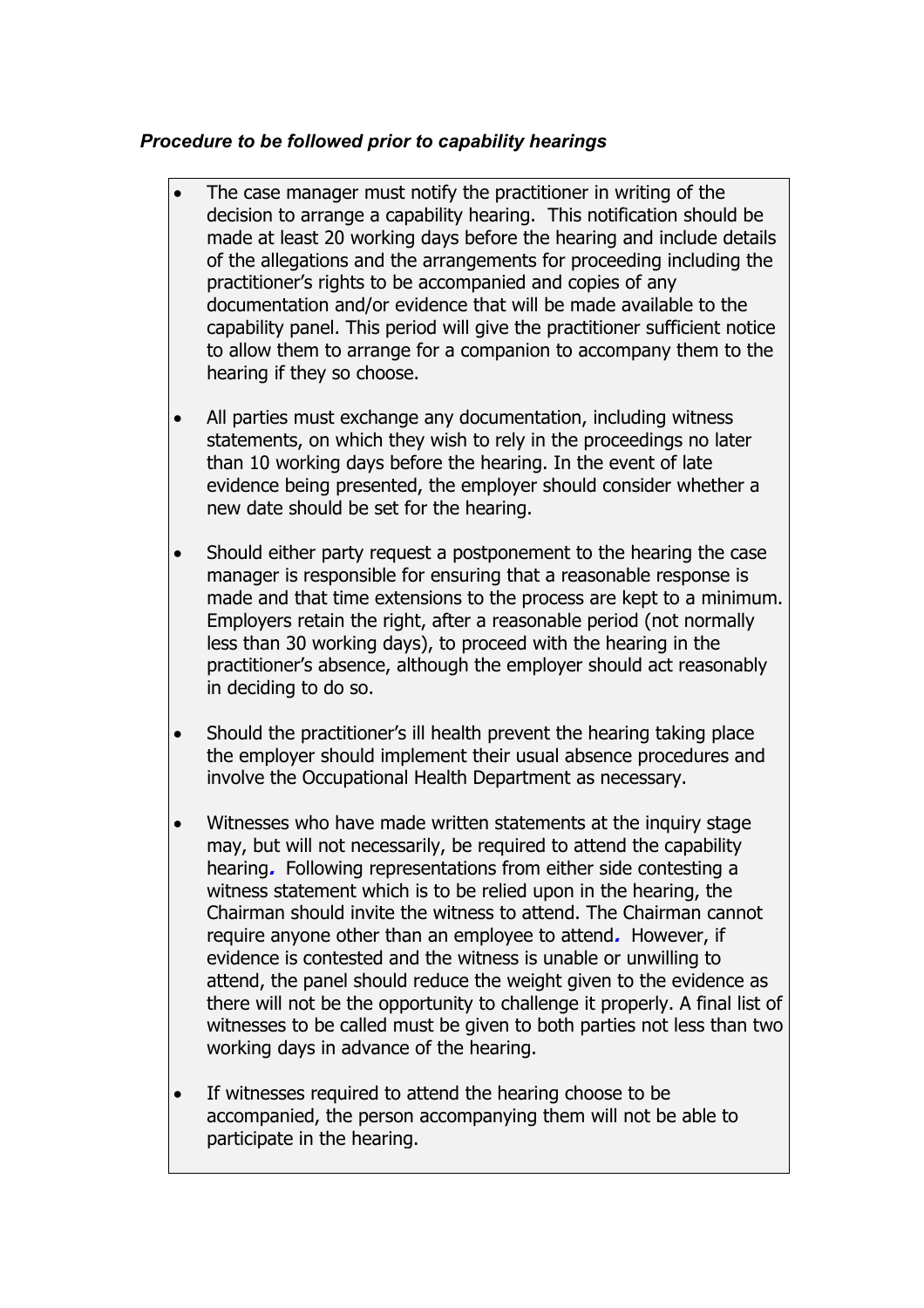#### **The hearing framework**

- 18. The capability hearing will normally be chaired by an Executive Director of the Trust. The panel should comprise a total of 3 people, normally 2 members of the Trust Board, or senior staff appointed by the Board for the purpose of the hearing. At least one member of the panel must be a medical or dental practitioner who is not employed by the Trust.<sup>7</sup> As far as is reasonably possible or practical, no member of the panel or advisers to the panel should have been previously involved in the investigation. In the case of clinical academics a further panel member may be appointed in accordance with any protocol agreed between the employer and the university.
- 19. Arrangements must be made for the panel to be advised by:
	- A senior member of staff from Human Resources, and
	- A senior clinician from the same or similar clinical specialty as the practitioner concerned, but from another NHS employer.
	- A representative of a university if provided for in any protocol as mentioned in paragraph 18.

It is important that the panel is aware of the typical standard of competence required of the grade of doctor in question. If for any reason the senior clinician is unable to advise on the appropriate level of competence, a doctor from another NHS employer in the same grade as the practitioner in question should be asked to provide advice.

20. It is for the employer to decide on the membership of the panel. A practitioner may raise an objection to the choice of any panel member within 5 working days of notification. The employer should review the situation and take reasonable measures to ensure that the membership of the panel is acceptable to the practitioner. It may be necessary to postpone the hearing while this matter is resolved. The employer must provide the practitioner with the reasons for reaching its decision in writing before the hearing can take place.

## **Representation at capability hearings**

 $\overline{a}$ 

21. The hearing is not a court of law. Whilst the practitioner should be given every reasonable opportunity to present his or her case, the hearing should not be conducted in a legalistic or excessively formal manner.

 $7$  Employers are advised to discuss the selection of the medical or dental panel member with the appropriate local professional representative body eg for doctors in a hospital trust the medical staff committee or local negotiating committee.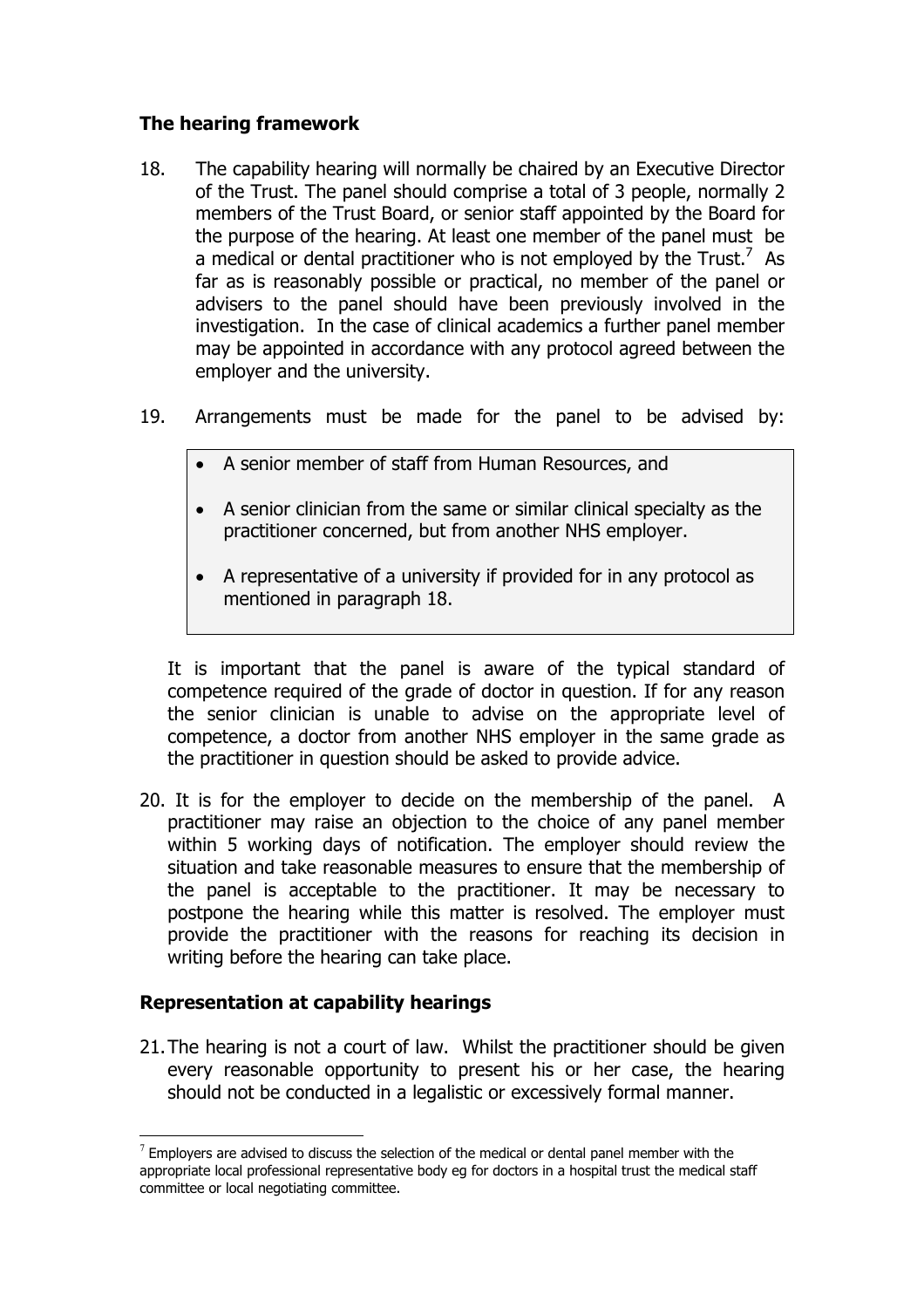22. The practitioner may be represented in the process by a friend, partner or spouse, colleague, or a representative who may be from or retained by a trade union or defence organisation. Such a representative may be legally qualified but they will not, however, be representing the practitioner formally in a legal capacity. The representative will be entitled to present a case on behalf of the practitioner, address the panel and question the management case and any witness evidence.

#### **Conduct of the capability hearing**

23. The hearing should be conducted as follows:

- The panel and its advisers (see paragraph 19), the practitioner, his or her representative and the case manager will be present at all times during the hearing. Witnesses will be admitted only to give their evidence and answer questions and will then retire.
- The Chairman of the panel will be responsible for the proper conduct of the proceedings. The Chairman should introduce all persons present and announce which witnesses are available to attend the hearing.
- The procedure for dealing with any witnesses attending the hearing shall be the same and shall reflect the following:
	- The witness to confirm any written statement and give any supplementary evidence.
	- The side calling the witness can question the witness.
	- The other side can then question the witness.
	- The panel may question the witness.
	- The side which called the witness may seek to clarify any points which have arisen during questioning but may not at this point raise new evidence.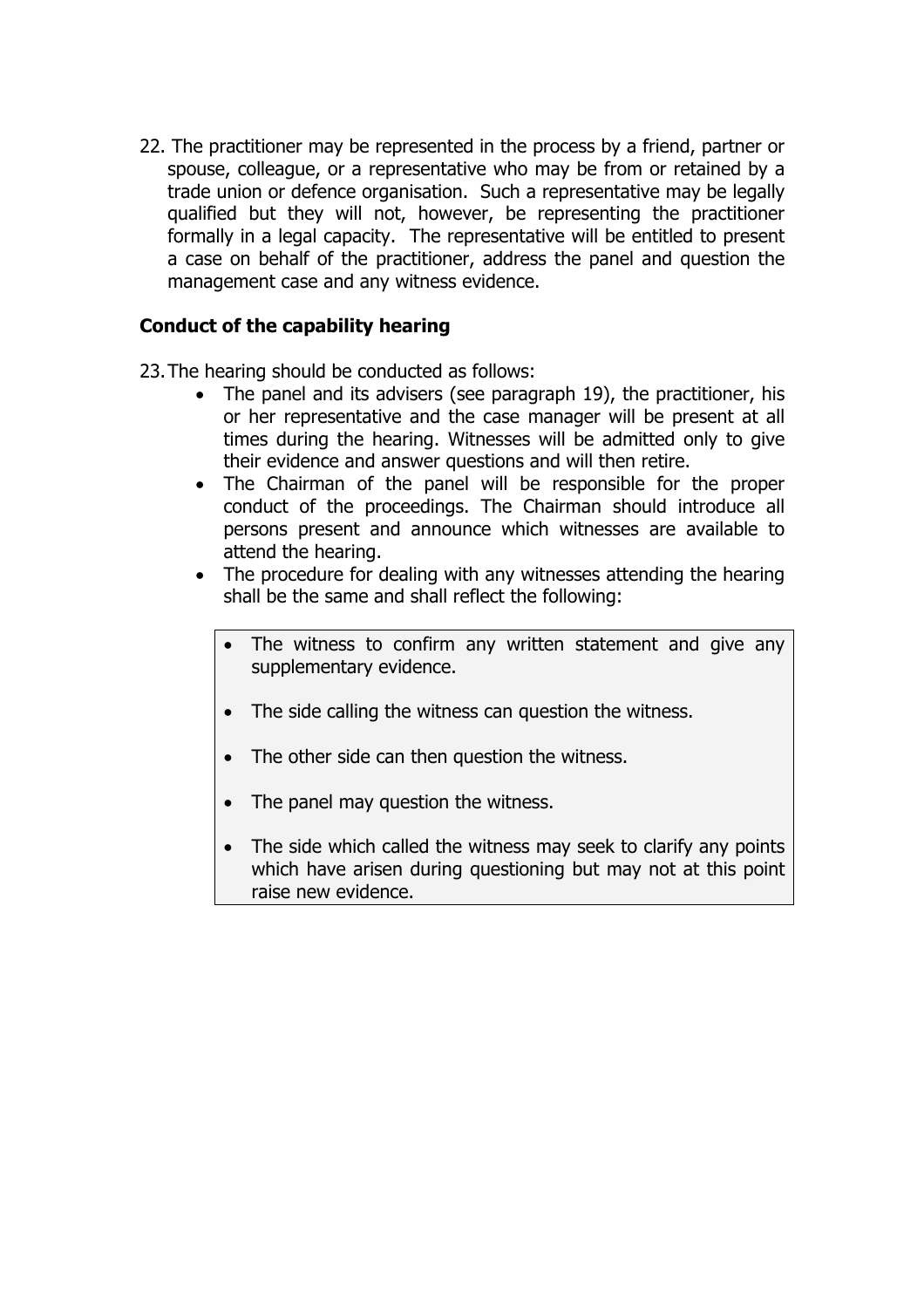#### **The order of presentation shall be**:

- The Case Manager presents the management case including calling any witnesses. The above procedure for dealing with witnesses shall be undertaken for each witness in turn, at the end of which each witness shall be allowed to leave.
- The Chairman shall invite the Case Manager to clarify any matters arising from the management case on which the panel requires further clarification.
- The practitioner and/or their representative shall present the practitioner's case, calling any witnesses. The above procedure for dealing with witnesses shall be undertaken for each witness in turn, at the end of which each witness shall be allowed to leave.
- The Chairman shall invite the practitioner and/or representative to clarify any matters arising from the practitioner's case on which the panel requires further clarification.
- The Chairman shall invite the Case Manager to make a brief closing statement summarising the key points of the case.
- The Chairman shall invite the practitioner and/or representative to make a brief closing statement summarising the key points of the practitioner's case. Where appropriate this statement may also introduce any grounds for mitigation.
- The panel shall then retire to consider its decision.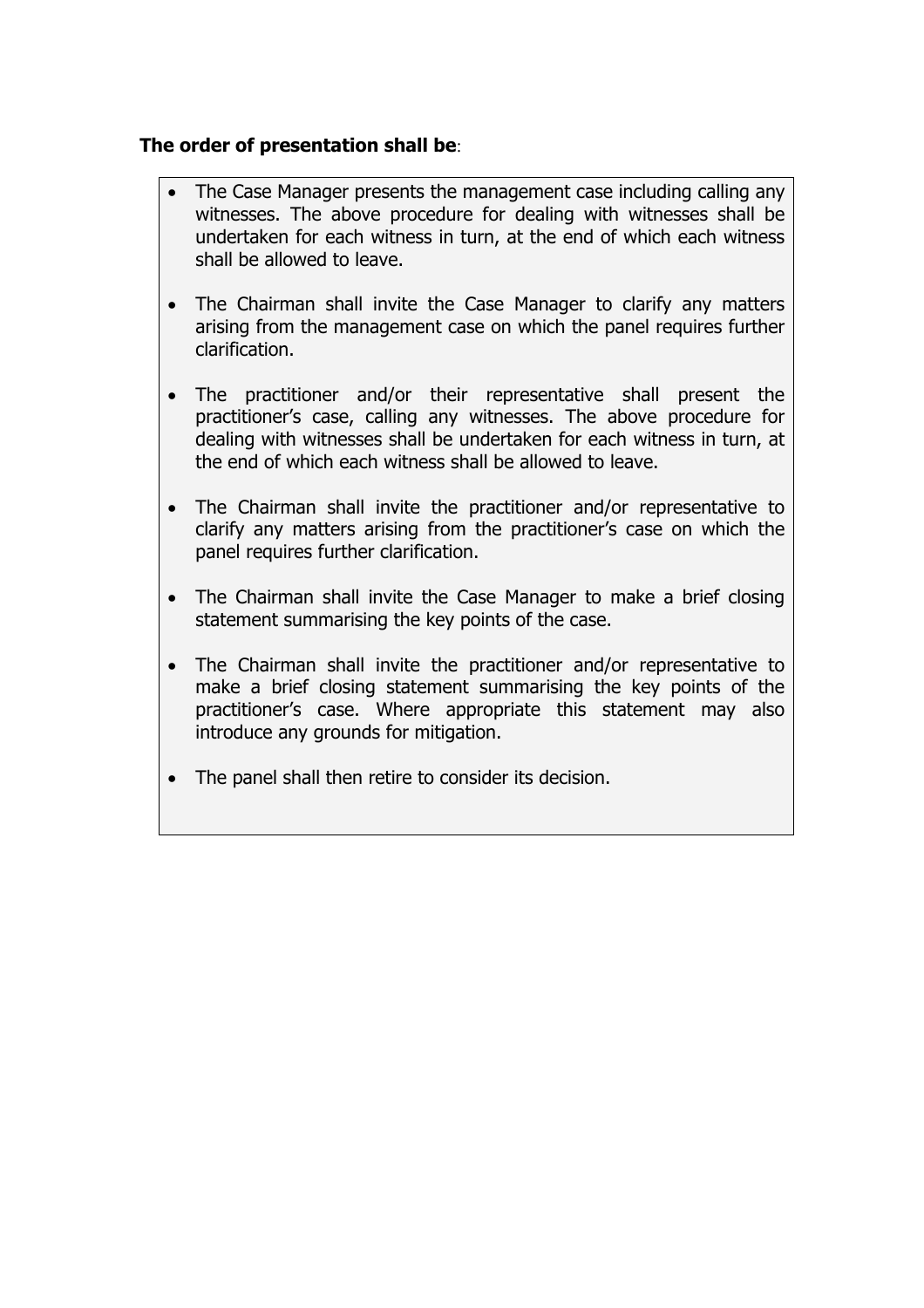# **Decisions**

24. The panel will have the power to make a range of decisions including the following:

#### *Possible decisions made by the capability panel*

- No action required.
- Oral agreement that there must be an improvement in clinical performance within a specified time scale with a written statement of what is required and how it might be achieved. (stays on employee's record for 6 months)
- Written warning that there must be an improvement in clinical performance within a specified time scale with a statement of what is required and how it might be achieved. (stays on employee's record for 1 year)
- Final written warning that there must be an improvement in clinical performance within a specified time scale with a statement of what is required and how it might be achieved. (stays on employee's record for 1 year)
- Termination of contract.

It is also reasonable for the panel to make comments and recommendations on issues other than the competence of the practitioner, where these issues are relevant to the case. For example, there may be matters around the systems and procedures operated by the employer that the panel wishes to comment upon.

- 25. A record of oral agreements and written warnings should be kept on the practitioner's personnel file but should be removed following the specified period.
- 26. The decision of the panel should be communicated to the parties as soon as possible and normally within 5 working days of the hearing. Because of the complexities of the issues under deliberation and the need for detailed consideration, the parties should not necessarily expect a decision on the day of the hearing.
- 27. The decision must be confirmed in writing to the practitioner. This notification must include reasons for the decision, clarification of the practitioner's right of appeal and notification of any intent to make a referral to the GMC/GDC or any other external/professional body.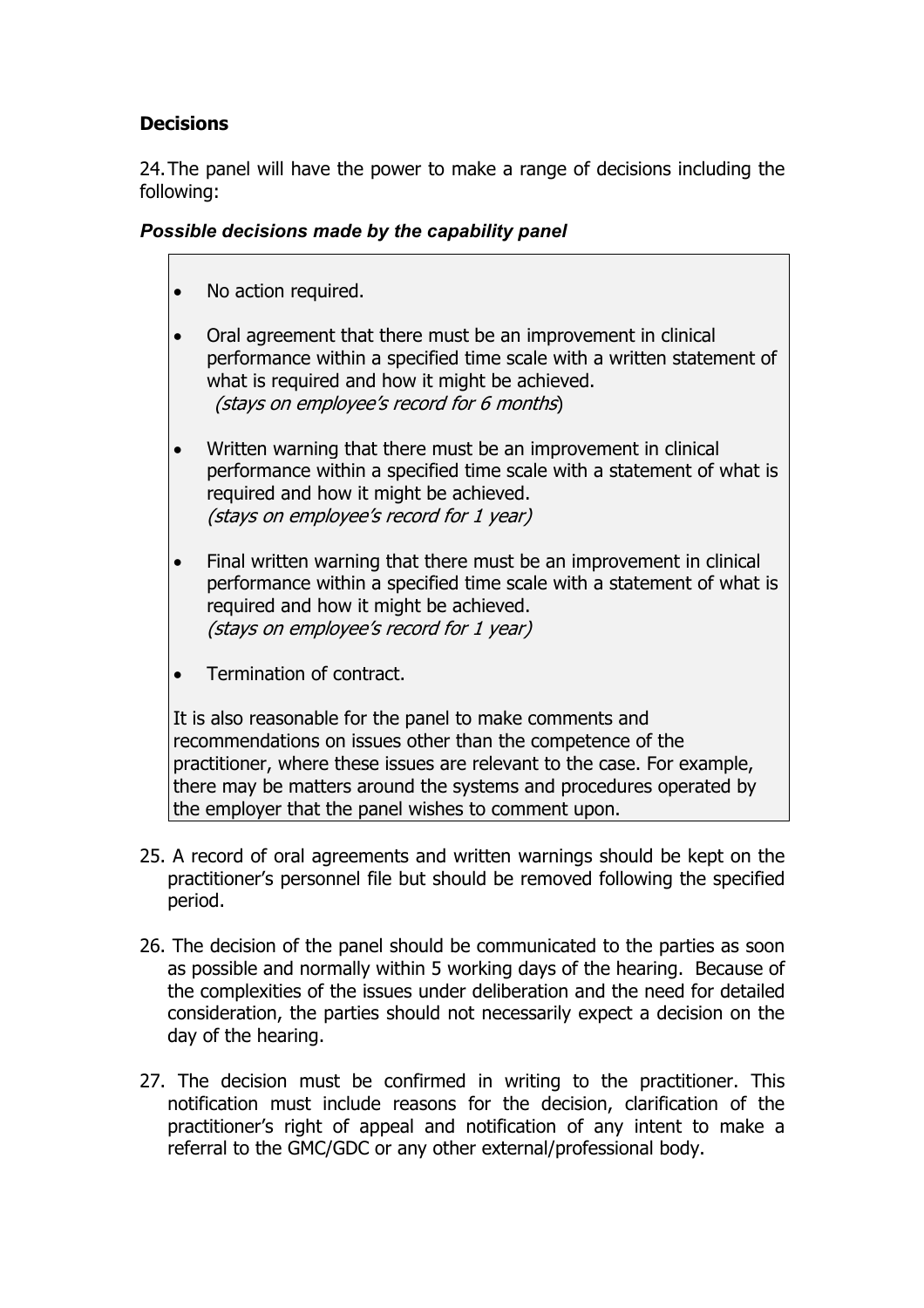## **APPEALS PROCEDURES IN CAPABILITY CASES**

#### **Introduction**

- 28. Given the significance of the decision of a capability panel to warn or dismiss a practitioner, it is important that a robust appeal procedure is in place. Every Trust must therefore establish an internal appeal process for appeal against decisions of a capability panel. There is no requirement for Trusts to set up a procedure for appeal against exclusion or investigation as these are adjuncts to the stages of the decision making process on what future action to take. The procedure for handling issues about the classification of a case as misconduct is dealt with in paragraph 9 of Part III of this framework.
- 29. The appeals procedure provides a mechanism for practitioners who disagree with the outcome of a decision to have an opportunity for the case to be reviewed. The appeal panel will need to establish whether the Trust's procedures have been adhered to and that the panel in arriving at their decision acted fairly and reasonably based on:
	- A fair and thorough investigation of the issue;
	- Sufficient evidence arising from the investigation or assessment on which to base the decision;
	- Whether in the circumstances the decision was fair and reasonable, and commensurate with the evidence heard.

It can also hear new evidence submitted by the practitioner and consider whether it might have significantly altered the decision of the original hearing. The appeal panel, however, should not rehear the entire case (see paragraph 31 below).

30. A dismissed practitioner will in all cases be potentially able to take their case to an Employment Tribunal where the reasonableness or otherwise of the Trust's actions will be tested.

#### **The appeal process**

31. The predominant purpose of the appeal is to ensure that a fair hearing was given to the original case and a fair and reasonable decision reached by the hearing panel. The appeal panel has the power to confirm or vary the decision made at the capability hearing, or order that the case is reheard. Where it is clear in the course of the appeal hearing that the proper procedures have not been followed and the appeal panel determines that the case needs to be fully re-heard, the Chairman of the panel shall have the power to instruct a new capability hearing.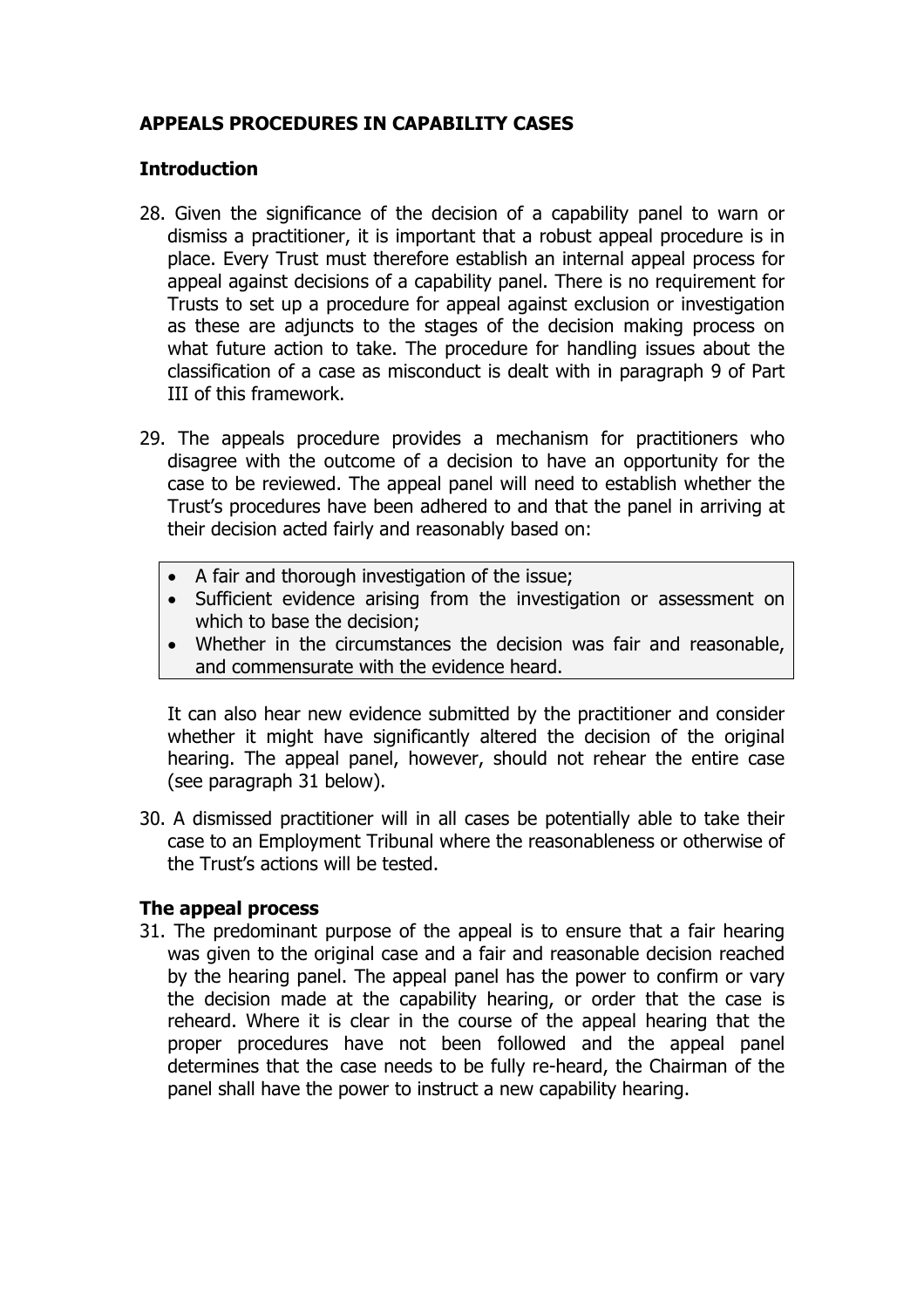32. Where the appeal is against dismissal, the practitioner should not be paid during the period of appeal, from the date of termination of employment. Should the appeal be upheld, the practitioner should be reinstated and must be paid backdated to the date of termination of employment. Where the decision is to rehear the case, the practitioner should also be reinstated, subject to any conditions or restrictions in place at the time of the original hearing, and paid backdated to the date of termination of employment.

## **The appeal panel**

33. The panel should consist of three members. The members of appeal panel must not have had any previous direct involvement in the matters that are the subject of the appeal, for example they must not have acted as the designated board member. These members will be:

# **Membership of the appeal panel**

- An independent member (trained in legal aspects of appeals) from an approved pool.<sup>8</sup> This person is designated Chairman.
- The Chairman (or other non-executive director) of the employing organisation who must have the appropriate training for hearing an appeal.
- A medically qualified member (or dentally qualified if appropriate) who is not employed by the Trust<sup>9</sup> who must also have the appropriate training for hearing an appeal.
- In the case of clinical academics a further panel member may be appointed in accordance with any protocol agreed between the employer and the university.
- 34. The panel should call on others to provide specialist advice. This should normally include:
	- A Consultant from the same specialty or subspecialty as the appellant, but from another NHS employer. <sup>10</sup>
	- A Senior Human Resources specialist.

 $\overline{a}$ <sup>8</sup> See Annex A.

 $9$  Employers are advised to discuss the selection of the medical or dental panel member with the local professional representative body eg in a hospital trust the medical staff committee or local negotiating committee.

 $10$  Where the case involves a dentist this may be a consultant or an appropriate senior practitioner.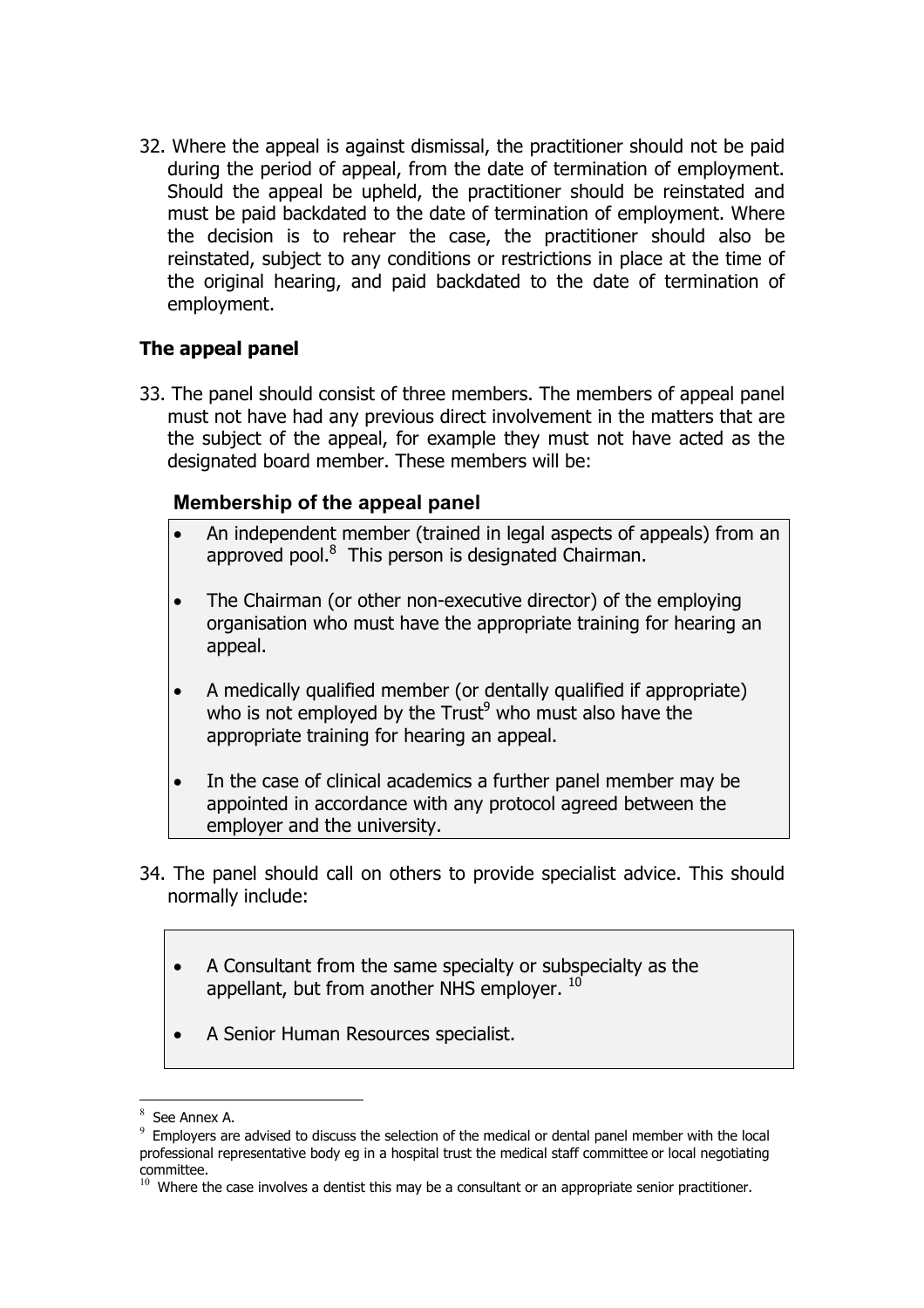It is important that the panel is aware of the typical standard of competence required of the grade of doctor in question. If for any reason the senior clinician is unable to advise on the appropriate level of competence, a doctor from another NHS employer in the same grade as the practitioner in question should be asked to provide advice.

- 35. The Trust should arrange the panel and notify the appellant as soon as possible and in any event within the recommended timetable in paragraph 34. Every effort should be made to ensure that the panel members are acceptable to the appellant. Where in rare cases agreement cannot be reached upon the constitution of the panel, the appellant's objections should be noted carefully. Trusts are reminded of the need to act reasonably at all stages of the process.
- 36. It is in the interests of all concerned that appeals are heard speedily and as soon as possible after the original capability hearing. The following timetable should apply in all cases:
	- Appeal by written statement to be submitted to the designated appeal point (normally the Director of Human Resources) within 25 working days of the date of the written confirmation of the original decision.
	- Hearing to take place within 25 working days of date of lodging appeal.
	- Decision reported to the appellant and the Trust within 5 working days of the conclusion of the hearing.
- 37. The timetable should be agreed between the Trust and the appellant and thereafter varied only by mutual agreement. The case manager should be informed and is responsible for ensuring that extensions are absolutely necessary and kept to a minimum.

#### **Powers of the appeal panel**

- 38. The appeal panel has the right to call witnesses of its own volition, but must notify both parties at least 10 working days in advance of the hearing and provide them with a written statement from any such witness at the same time.
- 39. Exceptionally, where during the course of the hearing the appeal panel determines that it needs to hear the evidence of a witness not called by either party , then it shall have the power to adjourn the hearing to allow for a written statement to be obtained from the witness and made available to both parties before the hearing reassembles.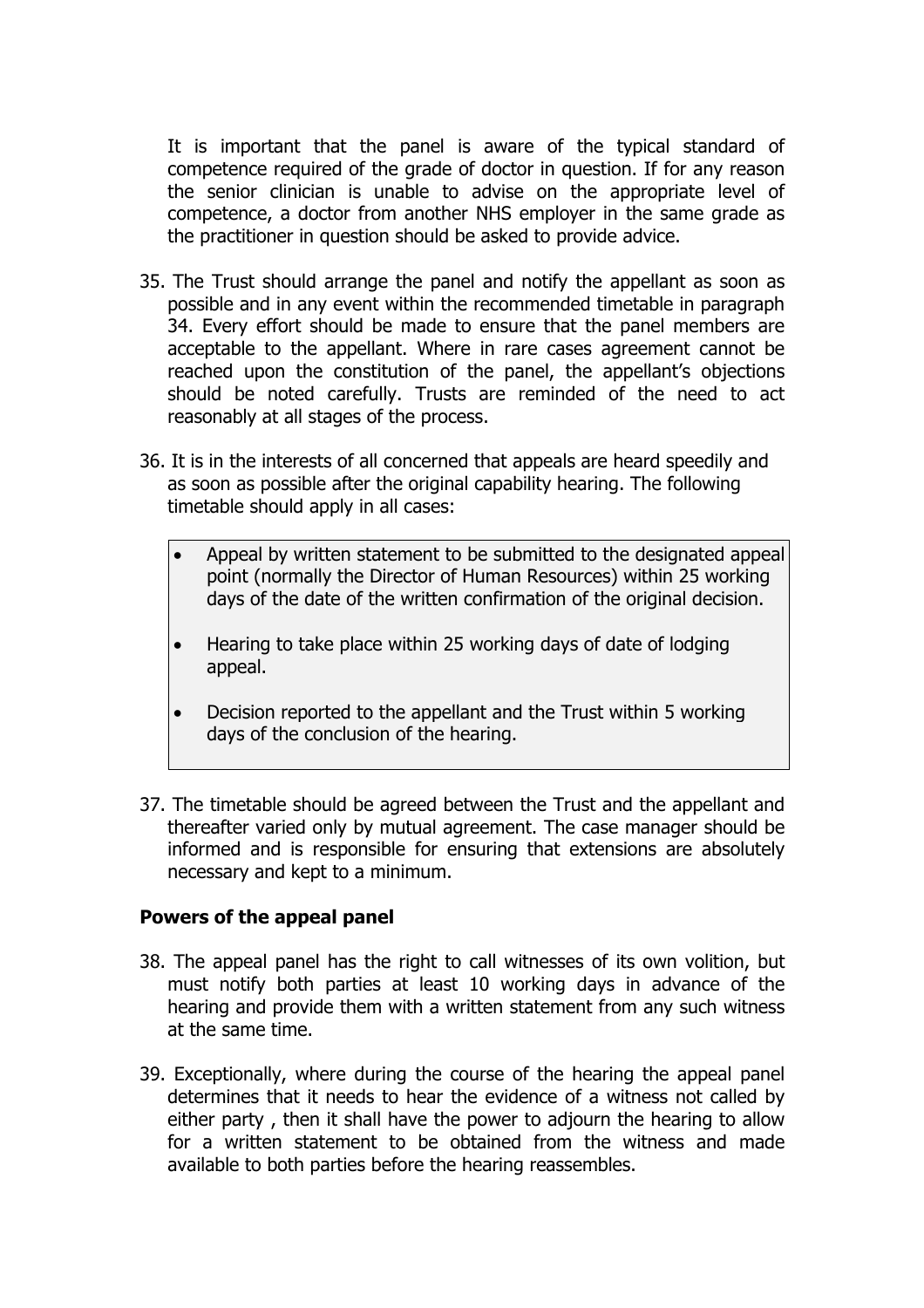40. If, during the course of the hearing, the appeal panel determines that new evidence needs to be presented, it should consider whether an adjournment is appropriate. Much will depend on the weight of the new evidence and its relevance. The appeal panel has the power to determine whether to consider the new evidence as relevant to the appeal, or whether the case should be reheard, on the basis of the new evidence, by a capability hearing panel.

### **Conduct of appeal hearing**

- 41. All parties should have all documents, including witness statements, from the previous capability hearing together with any new evidence.
- 42. The practitioner may be represented in the process by a friend, partner or spouse, colleague or a representative who may be from or retained by a trade union or defence organisation. Such a representative may be legally qualified but they will not, however, be representing the practitioner formally in a legal capacity. The representative will be entitled to present a case on behalf of the practitioner, address the panel and question the management case and any written evidence.
- 43. Both parties will present full statements of fact to the appeal panel and will be subject to questioning by either party, as well as the panel. When all the evidence has been presented, both parties shall briefly sum up. At this stage, no new information can be introduced. The appellant (or his/her companion) can at this stage make a statement in mitigation.
- 44. The panel, after receiving the views of both parties, shall consider and make its decision in private.

#### **Decision**

45. The decision of the appeal panel shall be made in writing to the appellant and shall be copied to the Trust's case manager such that it is received within 5 working days of the conclusion of the hearing. The decision of the appeal panel is final and binding. There shall be no correspondence on the decision of the panel, except and unless clarification is required on what has been decided (but not on the merits of the case), in which case it should be sought in writing from the Chairman of the appeal panel.

#### **Action following hearing**

46. Records must be kept, including a report detailing the capability issues, the practitioner's defence or mitigation, the action taken and the reasons for it. These records must be kept confidential and retained in accordance with the capability procedure and the Data Protection Act 1998. These records need to be made available to those with a legitimate call upon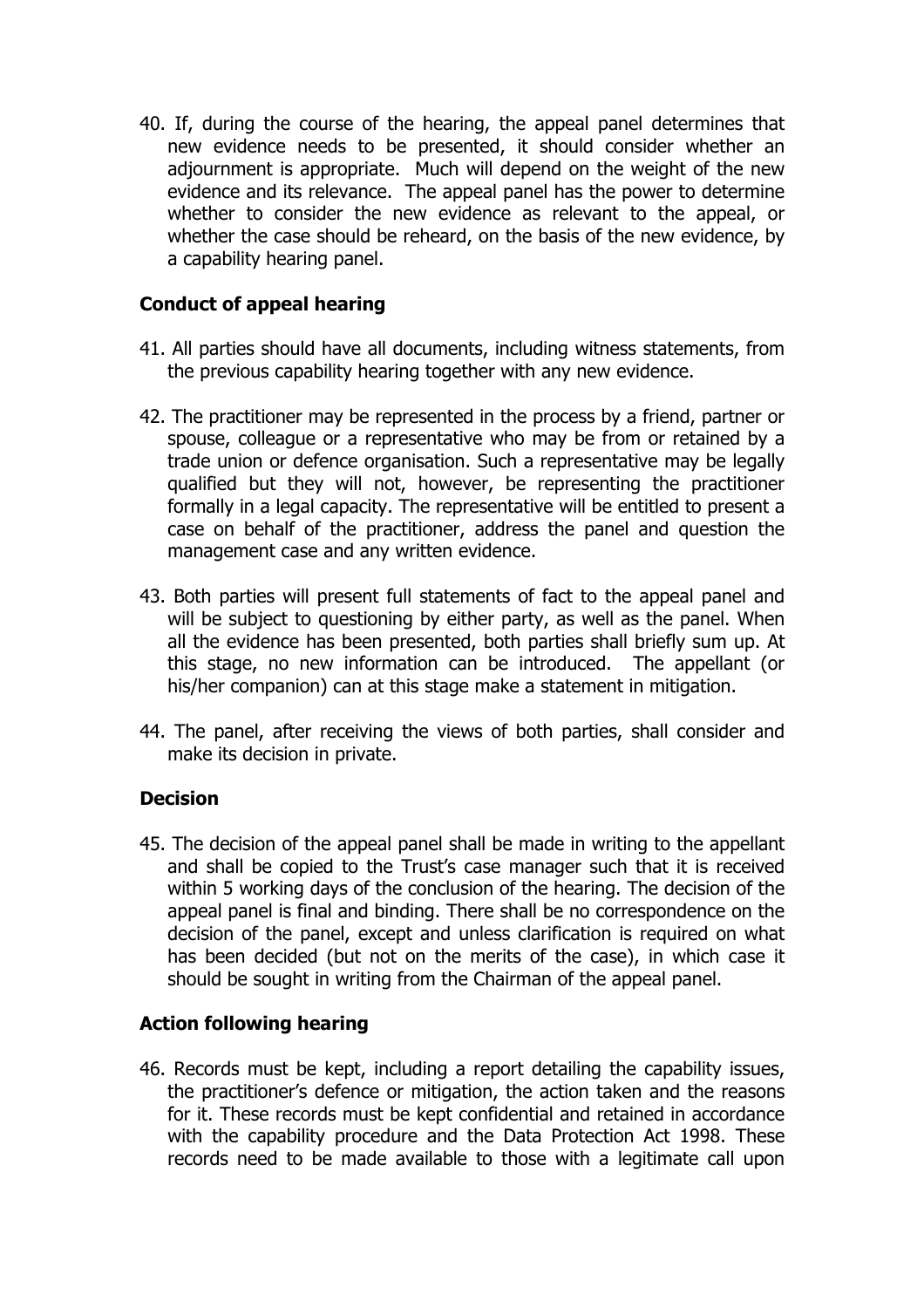them, such as the practitioner, the Regulatory Body, or in response to a Direction from an Employment Tribunal.

#### **TERMINATION OF EMPLOYMENT WITH PERFORMANCE ISSUE UNRESOLVED**

47. Where the employee leaves employment before disciplinary procedures have been completed, the investigation must be taken to a final conclusion in all cases and capability proceedings must be completed wherever possible, whatever the personal circumstances of the employee concerned.

48. Every reasonable effort must be made to ensure the employee remains involved in the process. If contact with the employee has been lost, the employer should invite them to attend any hearing by writing to both their last known home address and their registered address (the two will often be the same). The employer must make a judgement, based on the evidence available, as to whether the allegations about the practitioner's capability are upheld. If the allegations are upheld, the employer must take appropriate action, such as requesting the issue of an alert letter and referral to the professional regulatory body, referral to the police, or the Protection of Children Act List (held by the Department for Education and Skills).

49. If an excluded employee or an employee facing capability proceedings becomes ill, they should be subject to the employer's usual sickness absence procedures. The sickness absence procedures take precedence over the capability procedures and the employer should take reasonable steps to give the employee time to recover and attend any hearing. Where the employee's illness exceeds 4 weeks, they must be referred to the Occupational Health Service. The Occupational Health Service will advise the employer on the expected duration of the illness and any consequences it may have for the capability process and will also be able to advise on the employee's capacity for future work, as a result of which the employer may wish to consider retirement on health grounds. Should the employment be terminated as a result of ill health, the investigation should still be taken to a conclusion and the employer form a judgement as to whether the allegations are upheld.

50. If, in exceptional circumstances, a hearing proceeds in the absence of the practitioner, for reasons of ill-health, the practitioner should have the opportunity to submit written submissions and/or have a representative attend in his absence.

51. Where a case involves allegations of abuse against a child, the guidance issued to the NHS in September 2000, called "The Protection of Children Act 1999 – A Practical Guide to the Act for all Organisations Working with Children" gives more detailed information. A copy can be found on the Department of Health website $11$ .

 $\overline{a}$ 

<sup>11</sup>**[A Practical Guide to the Act for all Organisations Working with Children](http://www.dh.gov.uk/PublicationsAndStatistics/Publications/PublicationsPolicyAndGuidance/Publi cationsPolicyAndGuidanceArticle/fs/en?CONTENT_ID=4006939&chk=OjmkcU)**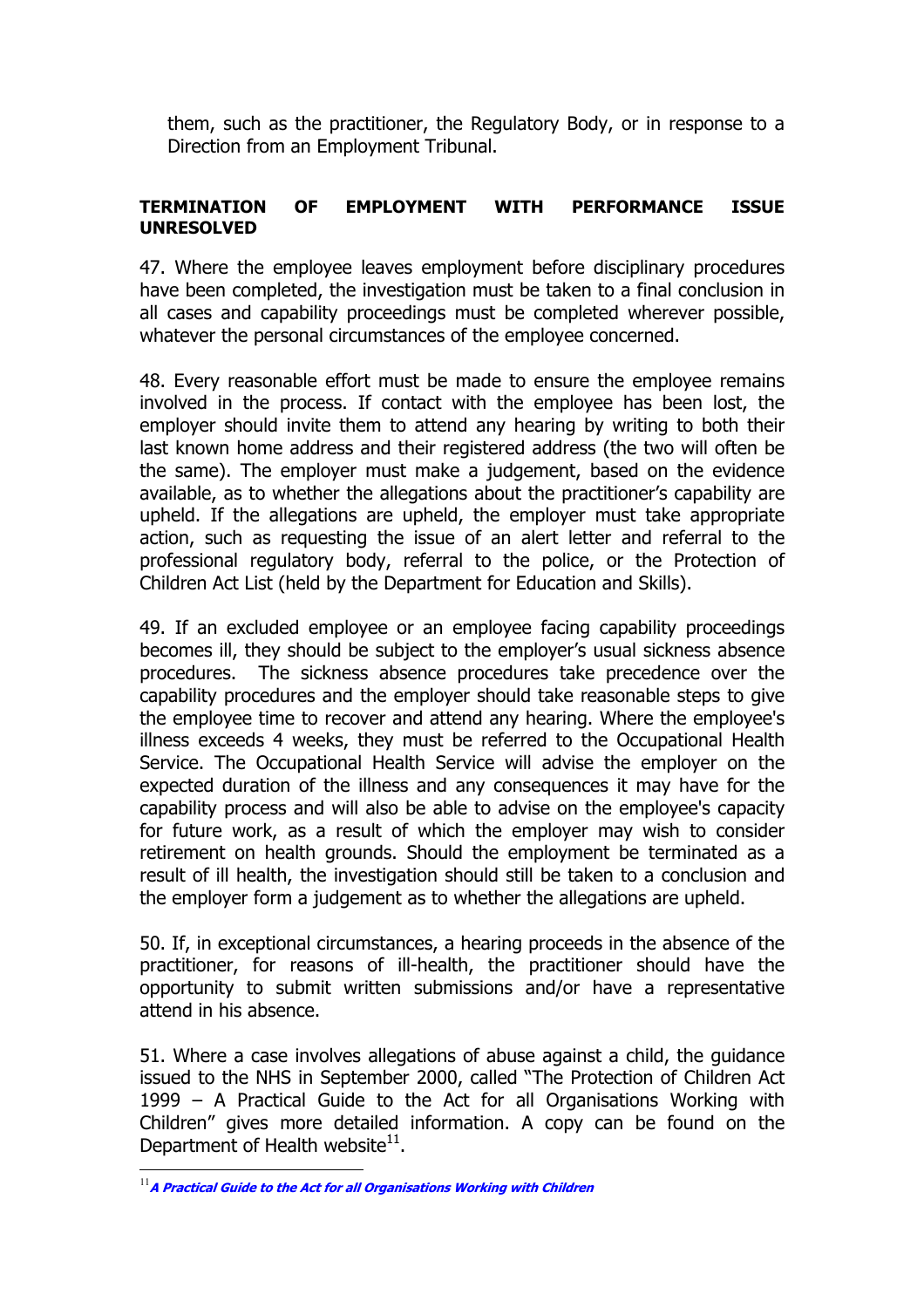### **Appeal Panels in Capability Cases Annex A Contract A Capability Cases**

#### **Introduction**

- 1. The framework provides for the appeal panel to be chaired by an independent member from an approved pool trained in legal aspects of appeals.
- 2. It has been agreed that it would be preferable to continue to appoint appeal panel chairmen through a separately held national list rather than through local selection. The benefits include:
	- the ability to secure consistency of approach through national appointment, selection and training of panel chairmen; and
	- the ability to monitor performance and assure the quality of panellists.
- 3. The following provides an outline of how it is envisaged that the process will work.

### **Creating and administering the list**

- 4. The responsibility for recruitment and selection of panel chairs to the list will lie with the NHS Appointments Commission. NHS Employers will be responsible for administration of the list.
- 5. Recruitment to the list will be in accordance with published selection criteria drawn up in consultation with stakeholders, including the BMA, BDA, defence organisations, the NCAA and NHS Employers. These stakeholders will also assist in drawing up the selection criteria and in seeking nominations to serve.
- 6. The Department of Health, in consultation with NHS Employers, the BDA and the BMA will provide a job description based on the Competence Framework for Chairmen and Members of Tribunals, drawn up by the *Judicial Studies Board*. The framework, which can be adapted to suit particular circumstances sets out six headline competences featuring the core elements of law and procedure, equal treatment, communication, conduct of hearing, evidence and decision making. Selection will be based on the extent to which candidates meet the competences.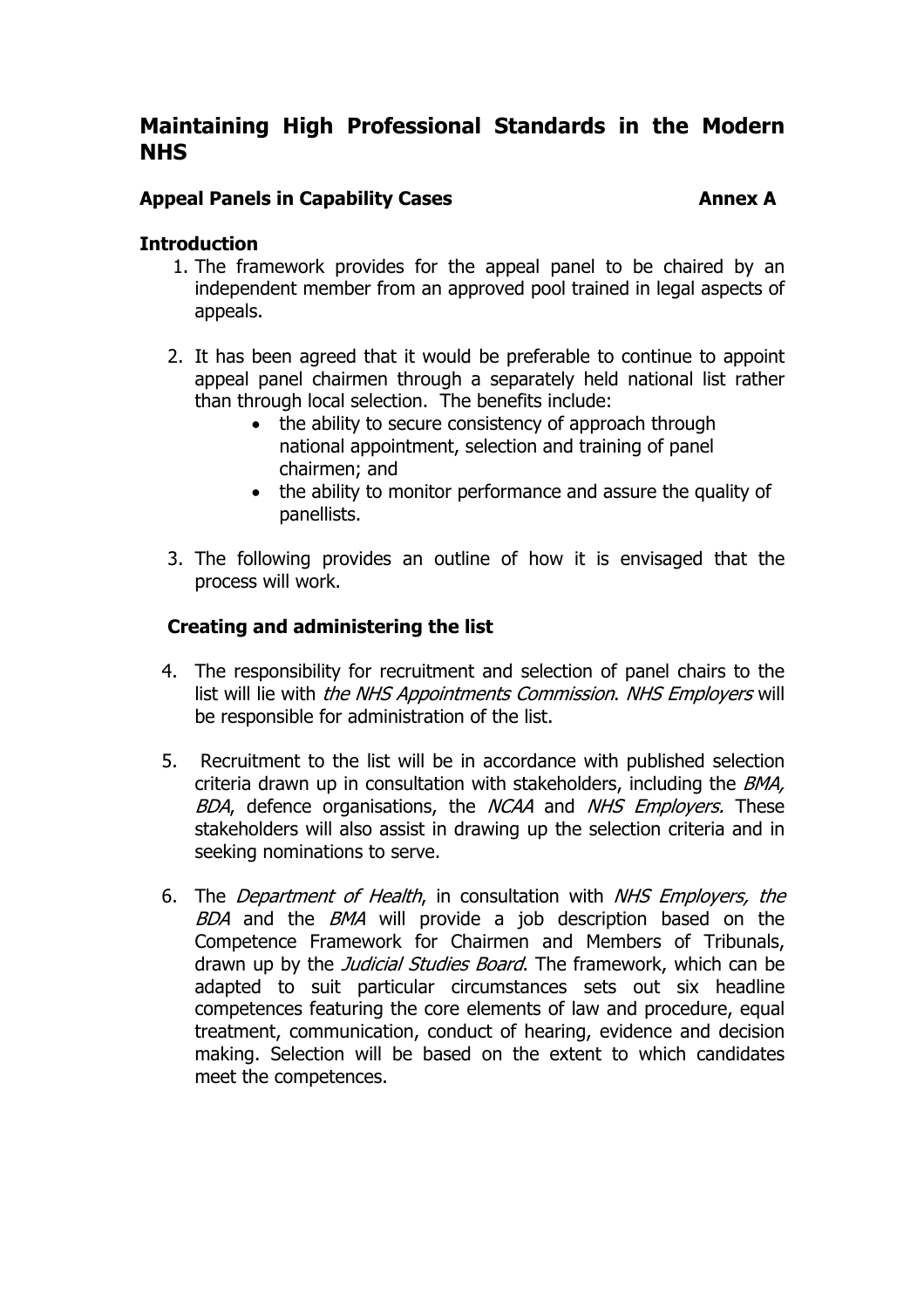- 7. Panel members will be subject to appraisal against the core competences and feedback on performance provided by participants in the hearing. This feedback will be taken into account when reviewing the position of the panel member on the list.
- 8. The level of fees payable to panel members will be set by NHS **Employers and paid locally by the employing organisation responsible** for establishing the panel.
- 9. List members will be expected to take part in and contribute to local training events from time to time. For example, training based on generic tribunal skills along the lines of the Judicial Studies Board competences and /or seminars designed to provide background on the specific context of NHS disciplinary procedures – including the expectations of employers and representatives, could be provided with support from NHS Employers, the National Clinical Assessment Authority and other stakeholders.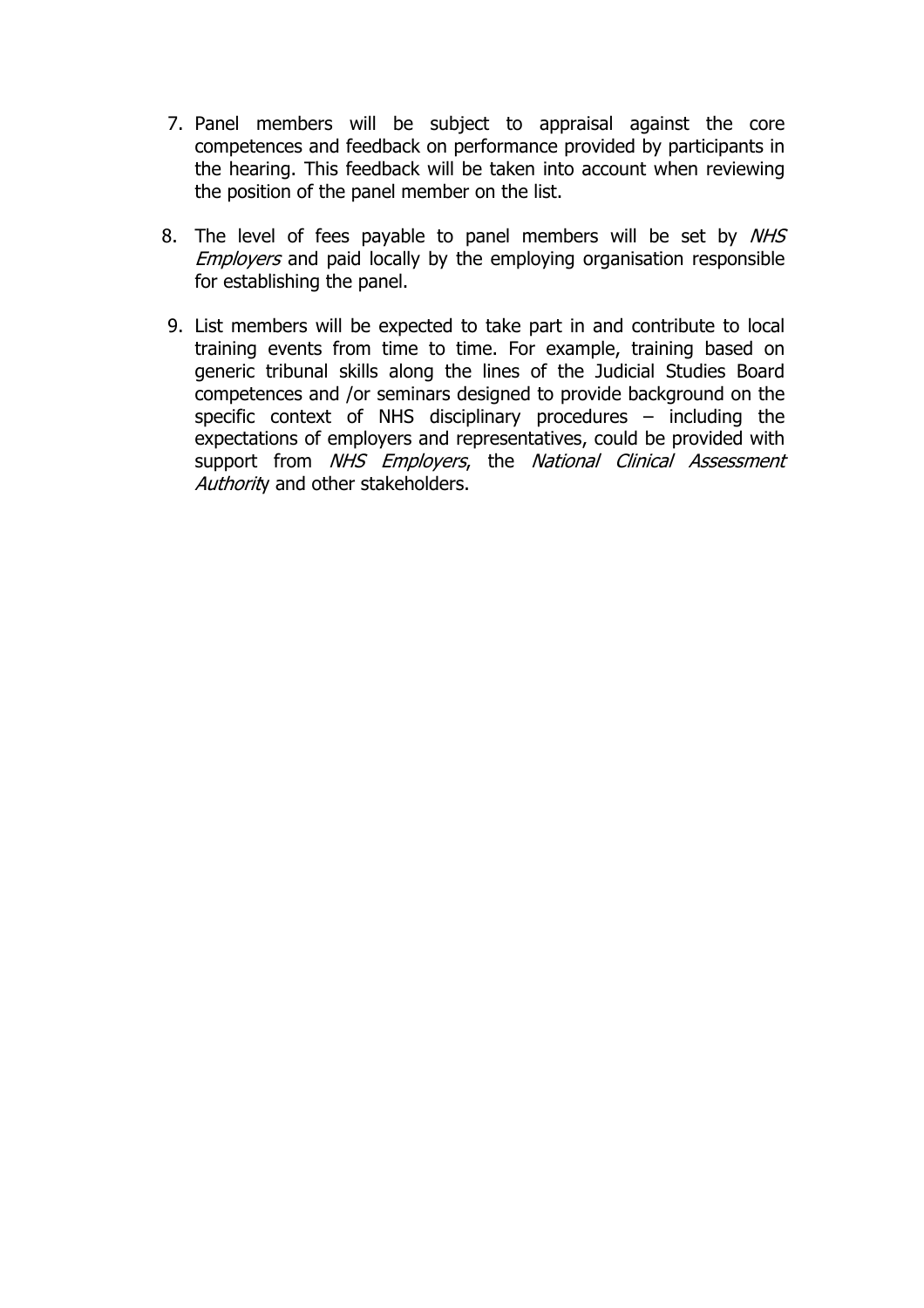**V. Handling concerns about a practitioner's health** 

#### **Contents**

### **Introduction**

Retaining the services of individuals with health problems

Reasonable adjustment

Handling Health Issues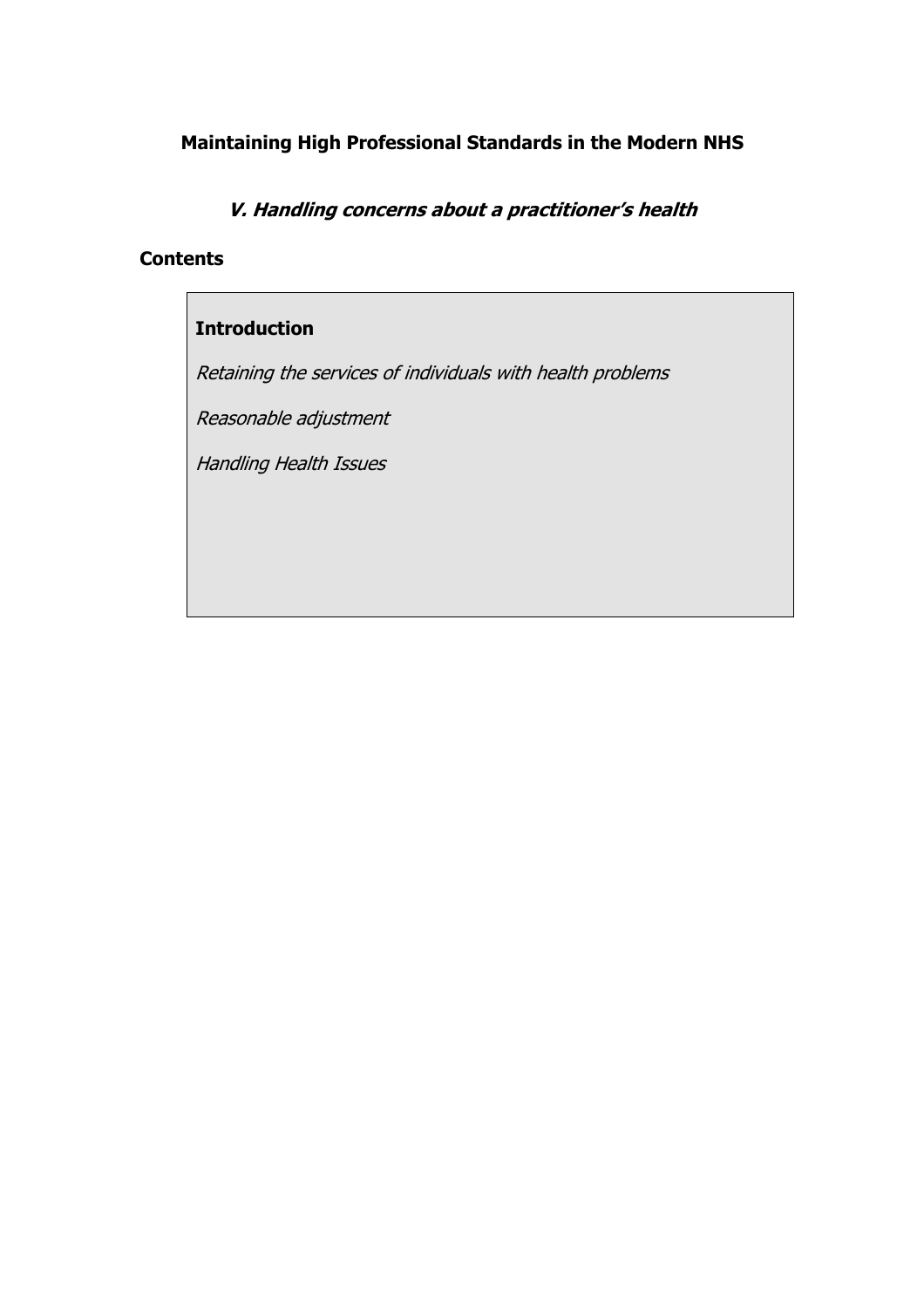#### **V. HANDLING CONCERNS ABOUT A PRACTITIONER'S HEALTH**

#### **INTRODUCTION**

- 1. A wide variety of health problems can have an impact on an individual's clinical performance. These conditions may arise spontaneously or be as a consequence of work place factors such as stress.
- 2. The principle for dealing with individuals with health problems is that, wherever possible and consistent with reasonable public protection, they should be treated, rehabilitated or re-trained ( for example if they cannot undertake exposure prone procedures) and kept in employment, rather than be lost from the NHS.

#### **Retaining the services of individuals with health problems**

3. Wherever possible the Trust should attempt to continue to employ the individual provided this does not place patients or colleagues at risk.

#### **Examples of action to take**

- sick leave for the practitioner (the practitioner to be contacted frequently on a pastoral basis to stop them feeling isolated);
- remove the practitioner from certain duties;
- reassign them to a different area of work;
- arrange re-training or adjustments to their working environment , with appropriate advice from the NCAA and/or deanery , under reasonable adiustment provision in the Disability Discrimination Act 1995.

#### **Reasonable adjustment**

3. At all times the practitioner should be supported by their employer and the Occupational Health Service who should ensure that the practitioner is offered every available resource to get back to practise where appropriate. Employers should consider what reasonable adjustments could be made to their workplace conditions or other arrangements.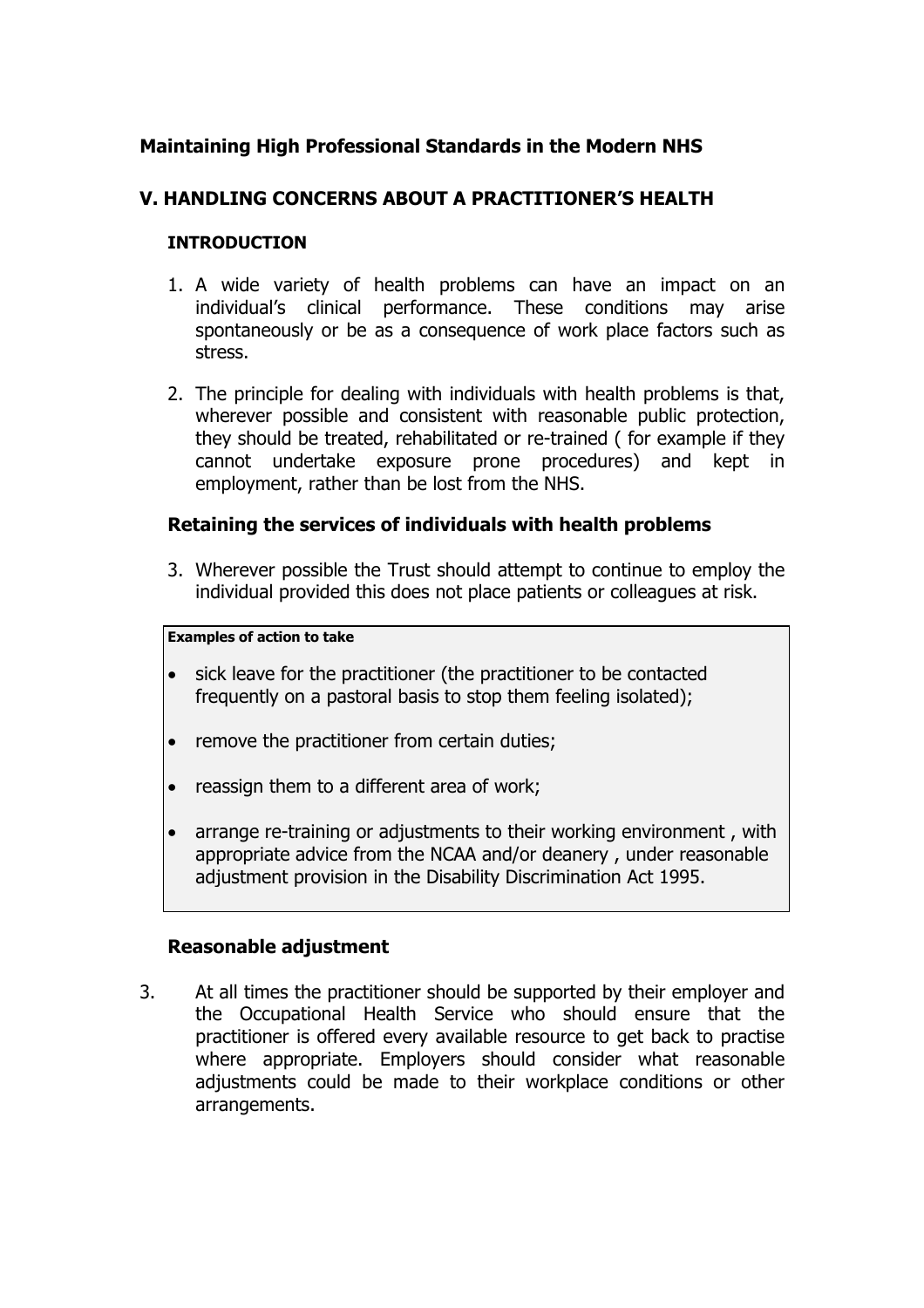#### **Examples of reasonable adjustment**

- Make adjustments to the premises
- Re-allocate some of the disabled person's duties to another
- Transfer employee to an existing vacancy
- Alter employee's working hours or pattern of work
- Assign employee to a different workplace
- Allow absence for rehabilitation, assessment or treatment
- Provide additional training or retraining
- Acquire/modify equipment
- Modifying procedures for testing or assessment
- Provide a reader or interpreter
- Establish mentoring arrangements
- 5. In some cases retirement due to ill health may be necessary. Ill health retirement should be approached in a reasonable and considerate manner, in line with NHS Pensions Agency Advice. However, it is important that the issues relating to conduct or capability that have arisen are resolved, using the agreed procedures where appropriate.

#### **HANDLING HEALTH ISSUES**

- 6. Where there is an incident that points to a problem with the practitioner's health, the incident may need to be investigated to determine a health problem . If the report recommends OHS involvement, the nominated manager must immediately refer the practitioner to a qualified, usually a consultant, occupational physician with the Occupational Health Service.
- 7. The NCAA should be approached to offer advice on any situation and at any point where the employer is concerned about a doctor or dentist. Even apparently simple or early concerns should be referred as these are easier to deal with before they escalate.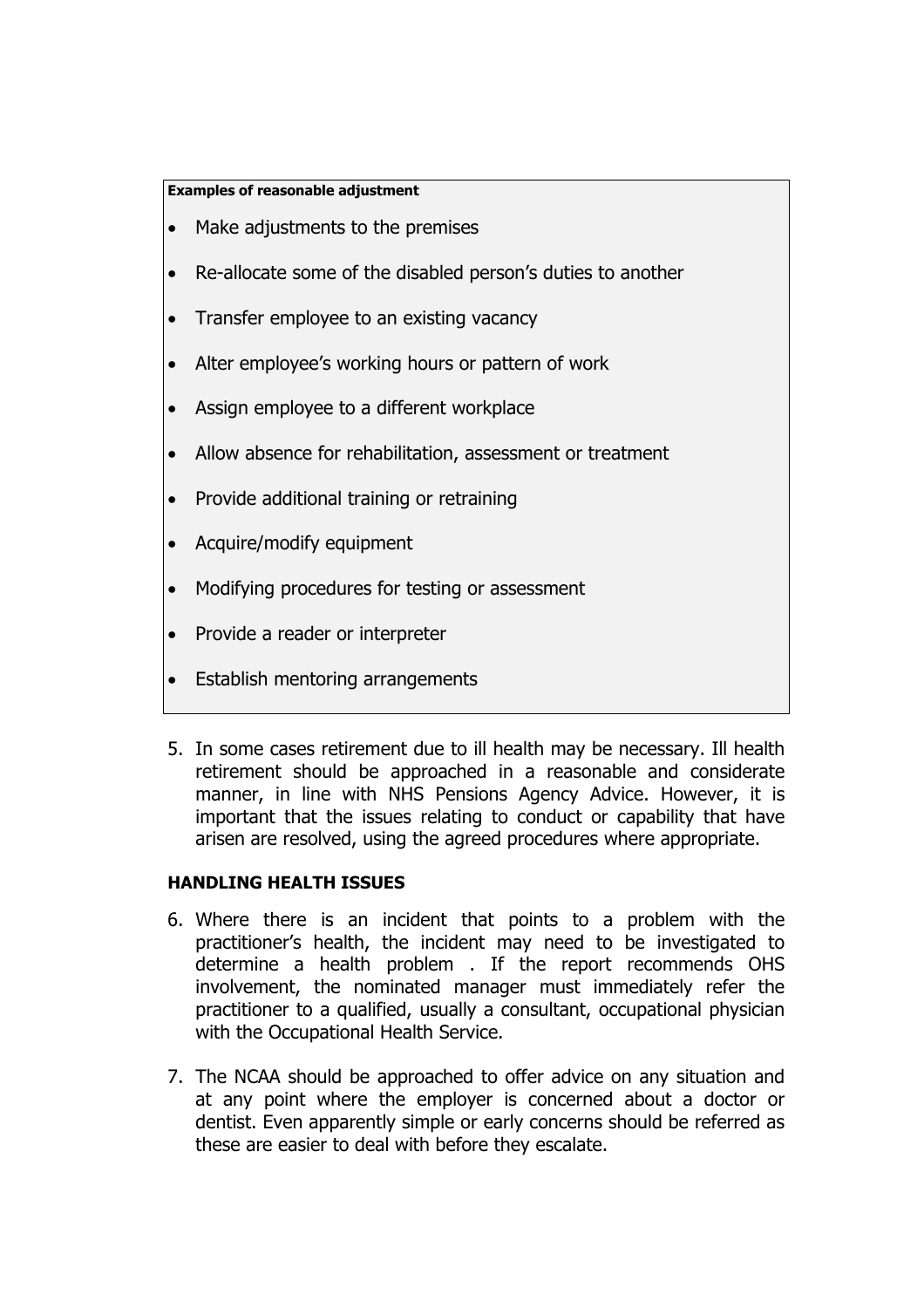- 8. The occupational physician should agree a course of action with the practitioner and send his/her recommendations to the Medical Director and a meeting should be convened with the Director or Head of HR, the Medical Director or case manager, the practitioner and case worker from the OHS to agree a timetable of action and rehabilitation (where appropriate)<sup>12</sup>. The practitioner may wish to bring a support companion to these meetings. This could be a family member, a colleague or a trade union or defence association representative. Confidentiality must be maintained by all parties at all times.
- 9. If a doctor or dentist's ill health makes them a danger to patients and they do not recognise that, or are not prepared to co-operate with measures to protect patients, then exclusion from work must be considered and the professional regulatory body must be informed, irrespective of whether or not they have retired on the grounds of ill health.
- 10 In those cases where there is impairment of performance solely due to ill health, disciplinary procedures would only be considered in the most exceptional of circumstances , for example if the individual concerned refuses to co-operate with the employer to resolve the underlying situation e.g. by repeatedly refusing a referral to the Occupational Health Service (OHS) or the NCAA. In these circumstances the procedures in part IV should be followed.
- 11. There will be circumstances where an employee who is subject to disciplinary proceedings puts forward a case, on health grounds, that the proceedings should be delayed, modified or terminated. In such cases the employer is expected to refer the doctor or dentist to the OHS for assessment as soon as possible. Unreasonable refusal to accept a referral to, or to co-operate with, the OHS under these circumstances, may give separate grounds for pursuing disciplinary action.
- 12. Special Professional Panels (generally referred to as the "three wise men") were set up by District Health Authorities under circular HC(82)13. This responsibility was not transferred to Trusts and the process has fallen into disuse in most parts of the country. This part of the framework replaces HC(82)13 which is cancelled and any existing panels should be disbanded.

 $\overline{a}$ 

 $12$  In the absence of a Medical Director organisations should put in place appropriate measures as part of agreed arrangements for small organisations to ensure the appropriate level of input to the process.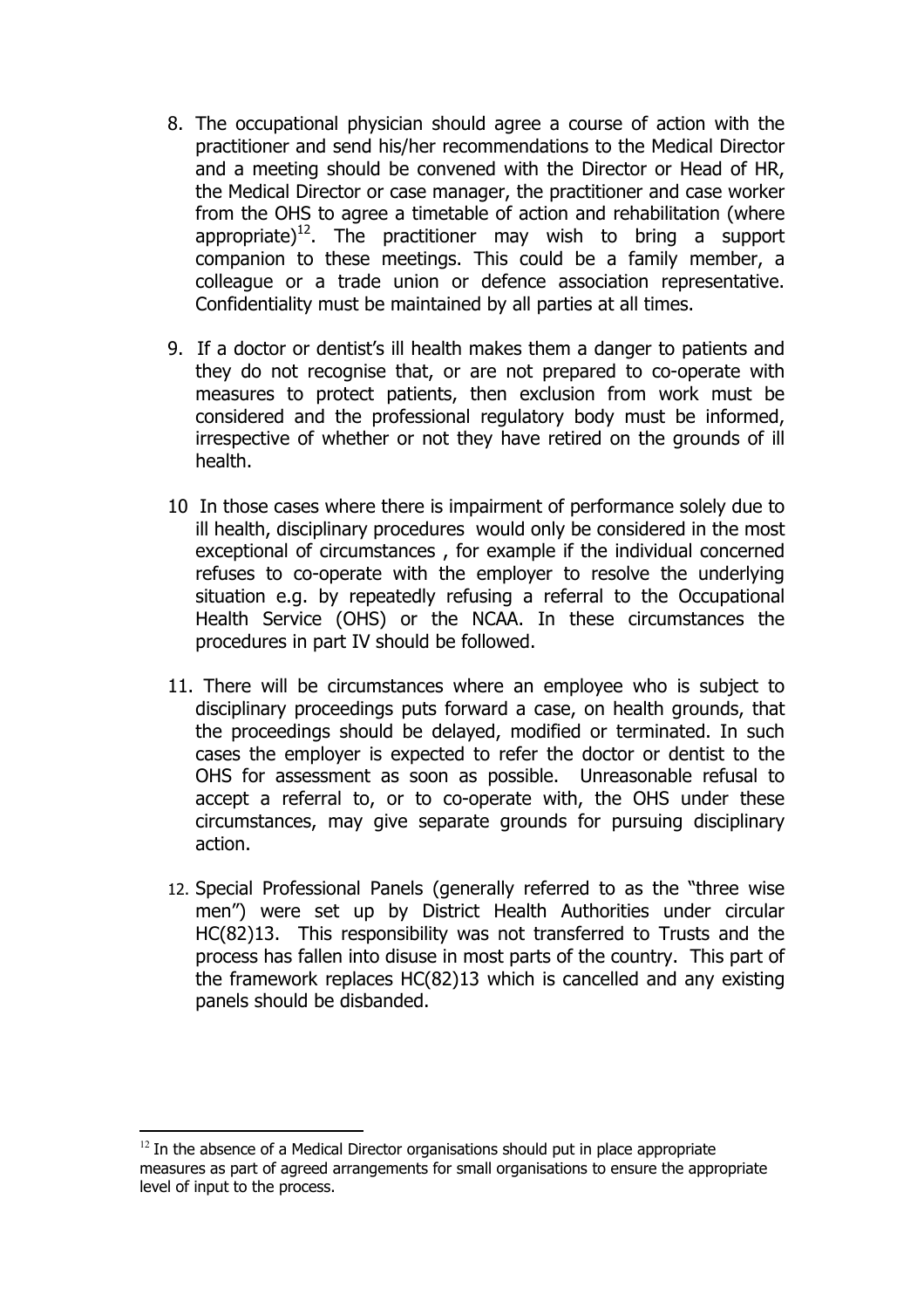Guidance on clinical academics

(including an Outline Protocol between University and Trust)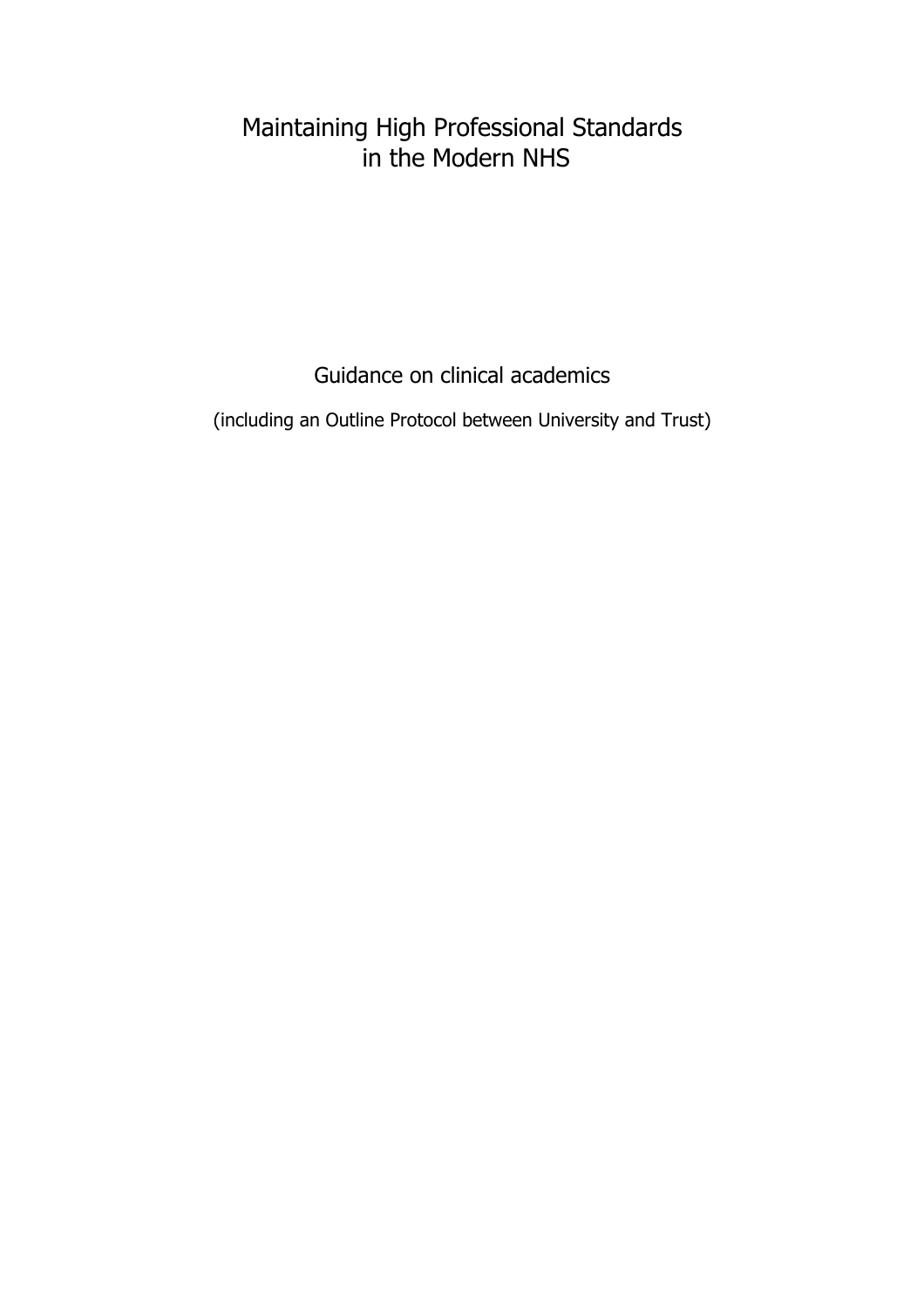#### **CLINICAL ACADEMICS**

#### **BACKGROUND**

The "Restriction of Practice and Exclusion from Work Directions 2003" direct NHS bodies to comply with the framework contained within the document "Maintaining High Professional Standards in the Modern NHS". This introduced a new framework for the initial handling and investigation of concerns about the conduct and performance of medical and dental employees. It also introduced a framework for restriction of practice and exclusion from work; it replaces existing guidance on the suspension of doctors and dentists.

In the framework the Department said that NHS bodies must develop strong co-partnership relations with universities and ensure that jointly agreed procedures are in place for dealing with any concerns about practitioners with honorary contracts. This should be achieved by agreeing a protocol. The draft model protocol mentioned in the framework is attached to this guidance note.

#### **GUIDANCE**

1. The Follett report made a number of recommendations about disciplinary procedures. In particular it said:

"..we are quite clear that here too robust joint working must be the norm. However, we believe that joint working must extend to the prior phase of managing and helping poor performance and seeking remedial measures. It is only when these have run their course without success that formal disciplinary procedures come into play."

- 2. In discussions with the Universities and Colleges Employers Association (UCEA), Universities UK (UUK), and the Council of Heads of Medical Schools (CHMS), the Department of Health has agreed that the following four key elements are necessary for the successful handling of concerns about a doctor with both an honorary and substantive contract:
	- Appraisals are jointly undertaken by the University and the Trust.
	- The express permission of the doctor involved is obtained for the exchange of both personal data (for example name, address, registration number, qualifications) and sensitive personal data (for example medical records) between University and Trust.
	- Honorary NHS contracts for clinical academic staff contain a clause that states that the employee must have a substantive contract with the University to hold the honorary NHS post, and that, if the University post is terminated, for whatever reason, the Trust reserves the right to review the continuation of the honorary contract (the "inter-dependency clause").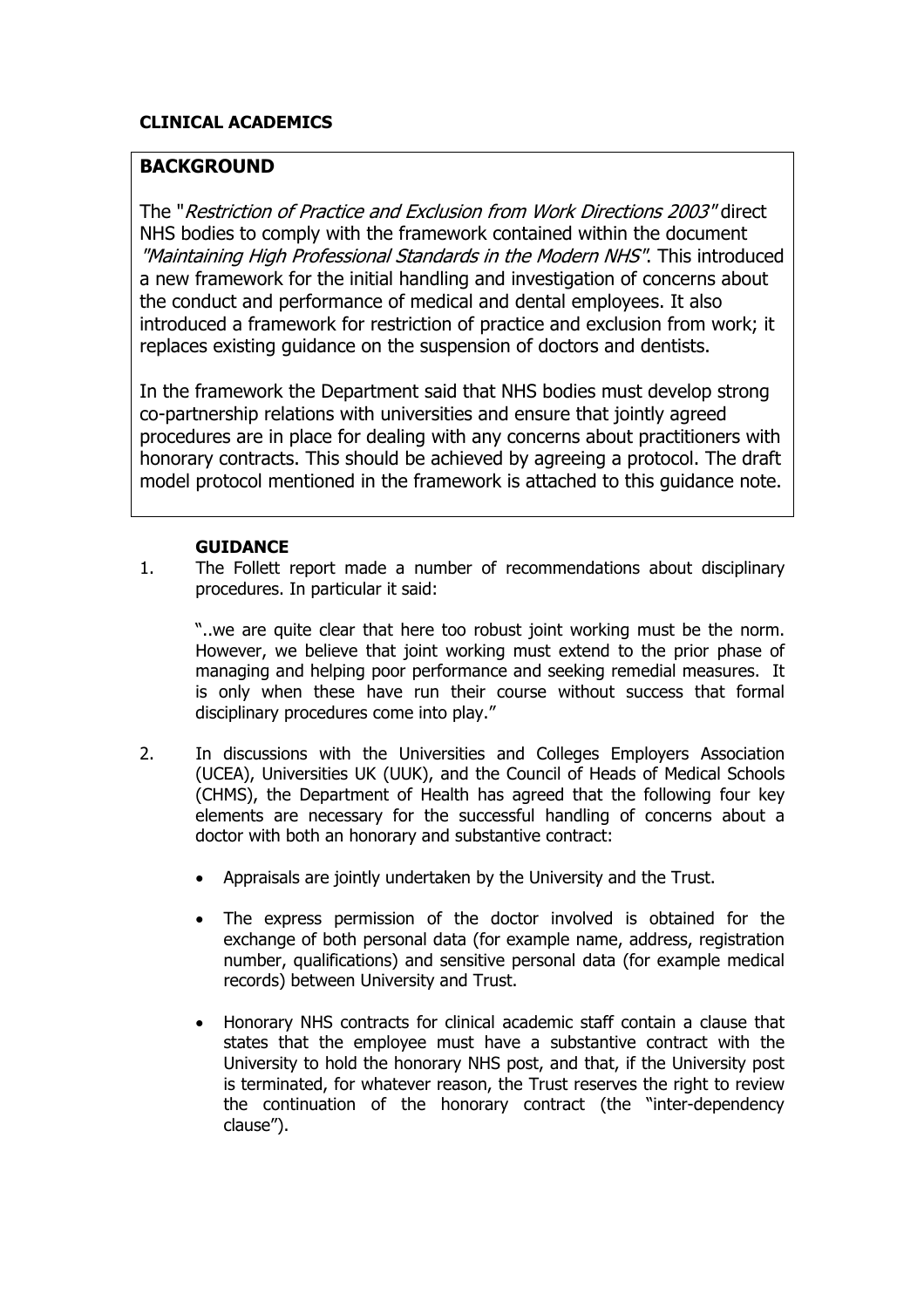- The Trust and University develop strong, co-partnership relations with each other and ensure jointly agreed procedures are in place for dealing with any concerns about doctors with honorary NHS contracts.
- 3. Similar arrangements should apply to doctors holding honorary academic contracts with a university.
- 4. A Revised Model Statute for universities on dismissal, discipline and grievance procedures for academic staff has been approved by the Privy Council, and recommended to universities. It will be for them to decide on implementation. The UCEA has urged them to implement the provisions within the Revised Model Statute relating to clinical academic staff as soon as possible.
- 5. The success of the contracts rests with the joint working of the university and NHS Trust. Although each employer (university or NHS Trust) can only make a decision to discipline or dismiss a member of staff under its own procedures. It is therefore recommended that a protocol should be agreed to permit the joint working necessary to ensure contractual inter-dependence, if both employers choose that route. Implementation of the Revised Model Statute will enable universities to adopt the new procedures.
- 6. A draft protocol "Outline Protocol between University and Trust"- is attached as an appendix. This provides for a good practice way of working, with reference to disciplinary matters and dismissal.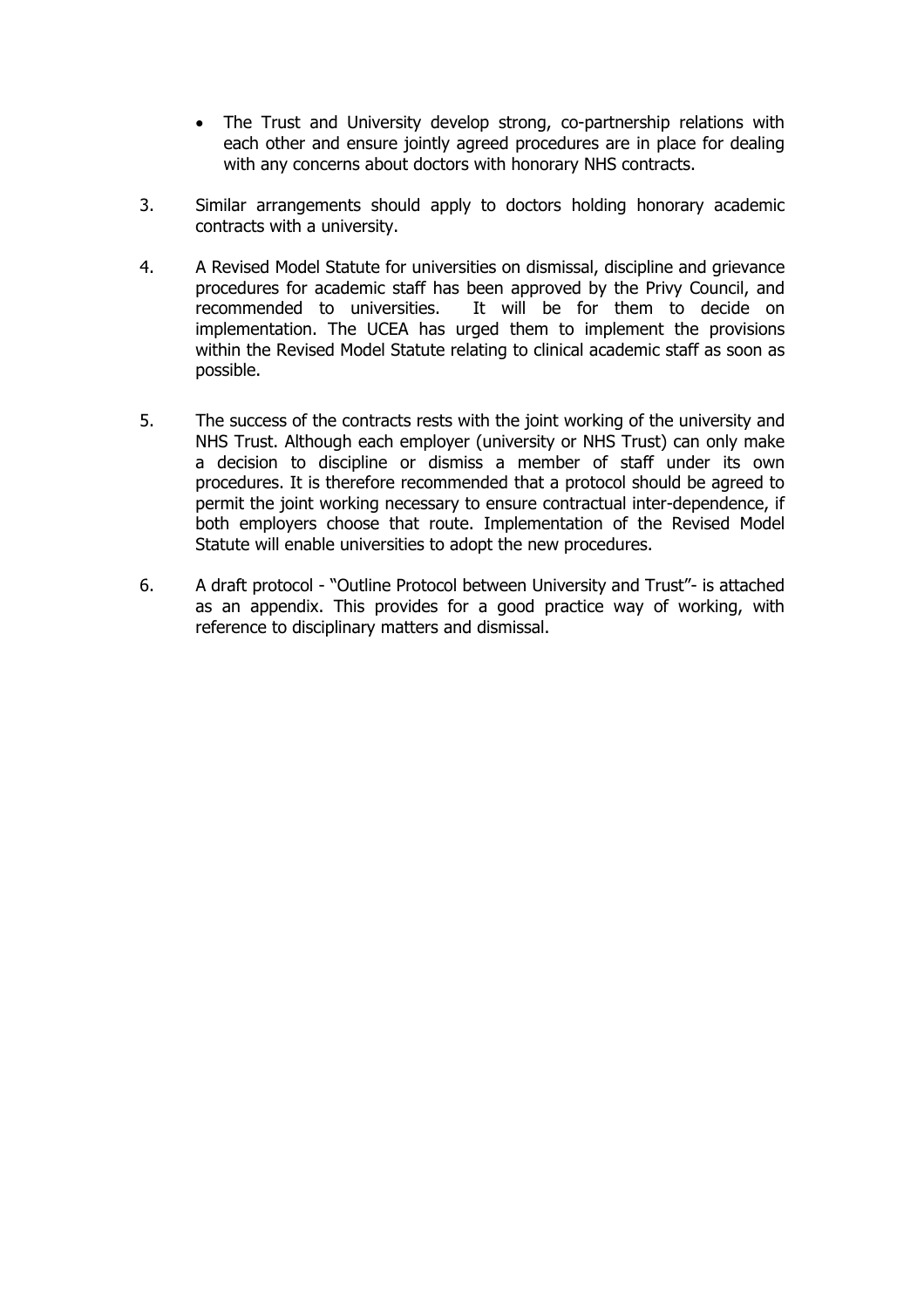#### **APPENDIX**

#### **OUTLINE PROTOCOL BETWEEN UNIVERSITY AND TRUST**

1. The following general principles and procedure are the result of agreement between the University and such NHS Trust and Provider Units (hereafter called "the Trust") in which University clinical academic staff may hold honorary NHS contracts and is intended to provide a framework for co-operation between University and Trust as employers of the clinical academic staff.

#### **General Principles**

- 2. The substantive academic contract and the NHS honorary contract are both contracts of employment. The clinical academic will therefore have two employers, each of whom will have obligations to the employee under its respective contract of employment and arising (for example under statute) from the employment relationship generally.
- 3. However, the University and the Trust recognise that as far as possible those separate employment relationships should be regarded as a whole, reflecting the fact that the performance of the clinical duties under the honorary NHS contract is essential for the full and proper performance of the duties under the substantive academic contract.
- 4. The University and the Trust should therefore seek to ensure joint co-operation in their dealings with the member of clinical academic staff, in particular with regard to issues of appraisal, review, dismissal and discipline.

#### **Contracts of Employment**

5. The University and the Trust will seek to ensure that their contracts (honorary or substantive) contain provisions which facilitate such joint co-operation and shall discuss on a regular basis the contents of the contracts which each will issue to clinical academics.

#### **Disciplinary and other Procedures**

- 6. The University and the Trust acknowledge that as employers of the clinical academic member of staff, each may wish, during the employment of the clinical academic concerned, to take action (whether in terms of dismissal or action falling short of dismissal) in respect of matters such as:
	- a) misconduct or alleged misconduct
	- b) performance of the duties of employment to a satisfactory standard
	- c) assessing medical fitness to undertake all or part of the duties of employment (including consideration of the making of reasonable adjustments under the Disability Discrimination Act 1995 where the obligation to make such adjustments applies)
	- d) attendance
	- e) redundancy or other re-organisation
- 7. The University and the Trust acknowledge that each has the following procedures for determining such issues in respect of its relationship with the member of clinical academic staff:- [list the relevant procedures]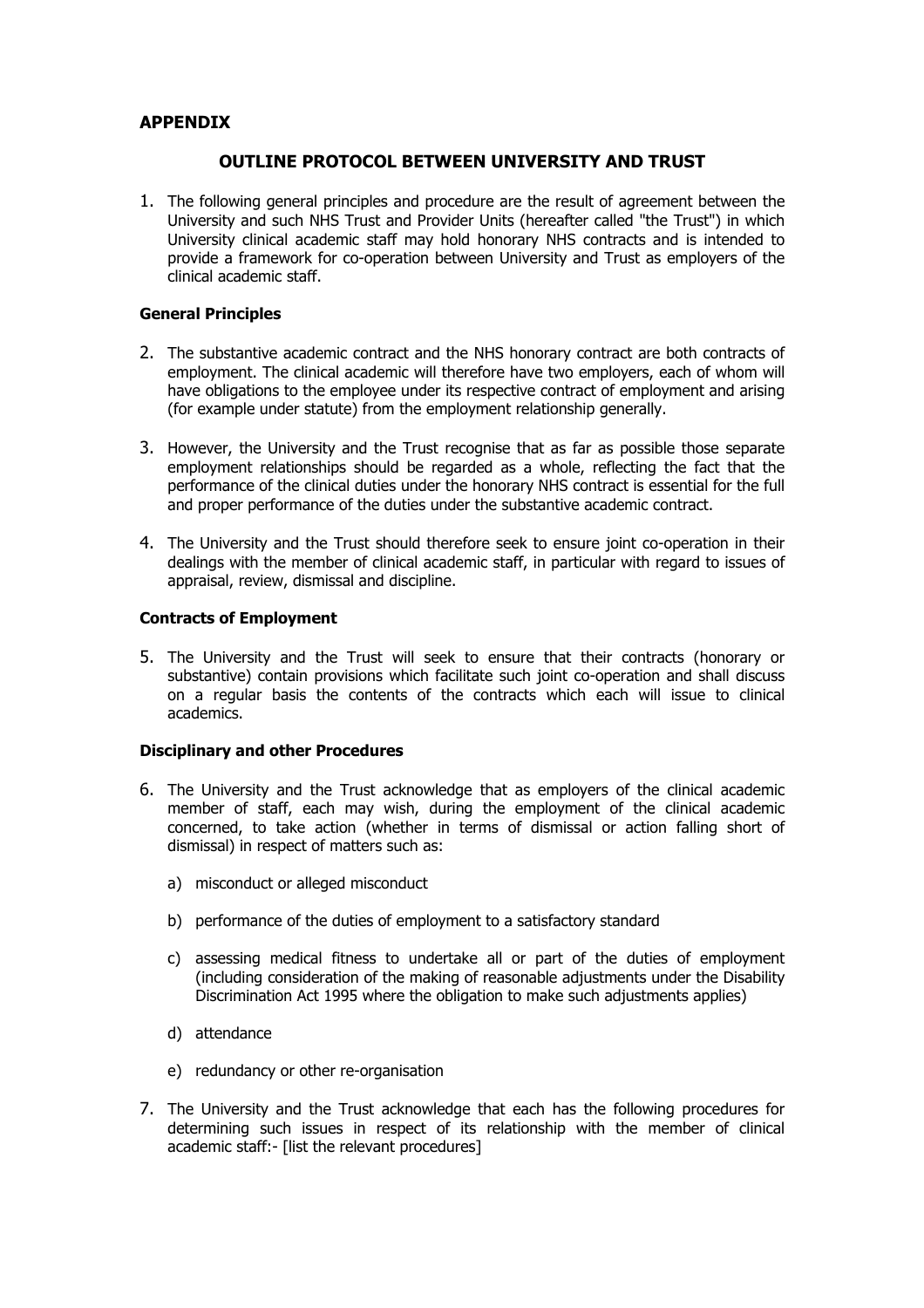- 8. The University and the Trust acknowledge that:
	- a) there may be occasions on which the University has grounds for considering such action under its appropriate procedure(s), and the Trust does not ( and *vice versa*);
	- b) there may be occasions on which the University has grounds for considering such action under its appropriate procedure(s) and the Trust also has grounds for considering action against the same employee under its own appropriate procedure(s); and
	- c) that if the University or the Trust terminates the substantive or honorary contract (as the case may be), the other will need to consider whether, in the light of that termination, the remaining contract can be continued or ought to be terminated and that, while each case will need to be considered on its own facts, it is appropriate for the University and the Trust to agree in general terms a framework for the handling of such matters.
- 9. The University and the Trust therefore agree that:
	- a) the following issues of conduct are matters which would ordinarily fall to be dealt with under the University's disciplinary procedure(s) [give details];
	- b) the following issues of conduct are matters which would ordinarily fall to be dealt with under the Trust's disciplinary procedure(s) [give details]; and
	- c) in cases where an issue of misconduct arises under both (a) and (b) above, the University and the Trust will need to determine on the facts of each case which procedure will take priority.

#### **Potential Dismissal on the Grounds of Misconduct**

- 10. Where either the University or the Trust has grounds for considering the dismissal of a member of clinical academic staff on the grounds of misconduct:
	- a) the party considering the instigation of disciplinary procedures which may result in dismissal shall notify the other of that fact [it would be useful to set out the relevant points of contact eg respective HR Directors] and shall discuss with the other the circumstances which have led it to contemplate initiating proceedings.
	- b) the University and the Trust will co-operate with each other to facilitate any investigation into the alleged misconduct.
	- c) the University and the Trust shall consider whether the case is such that both parties would have grounds for instituting disciplinary proceedings and, if that is the case, agree whether action is to be taken under each of their appropriate disciplinary procedures and the sequence in which those procedures shall be operated.
	- d) any party considering restriction of practice or exclusion from work of the clinical academic shall advise the other of its proposal to restrict or suspend and discuss this prior to the clinical academic being so restricted or suspended, where it is practical to do so.
	- e) the University and the Trust shall liaise with each other on the steps to be taken under the applicable disciplinary procedure or procedures, in particular as regards representation by both employers on any disciplinary panel established under any of their applicable procedures and the facilitation of the calling of witnesses and/or the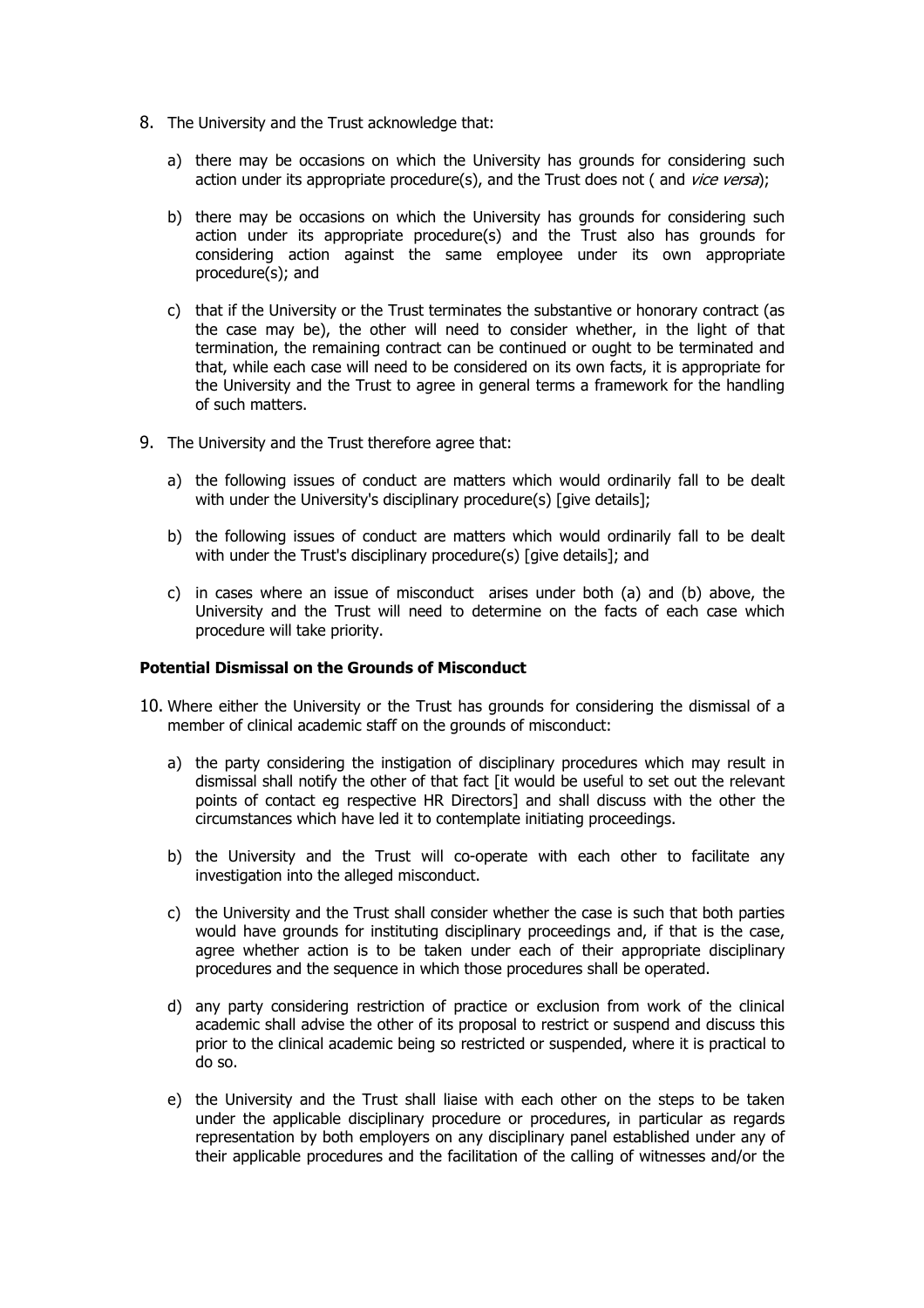production of documentary evidence necessary for the purpose of determining whether misconduct has occurred.

- f) the University and the Trust (as the case may be) shall keep the other informed of the progress and outcome of their respective procedures, including of any appeal.
- 11. While the University and the Trust shall co-operate with each other as described above, each acknowledges that the other has the ultimate right to determine whether or not disciplinary proceedings should be instigated, to determine whether misconduct has occurred and, if so, whether dismissal is the appropriate sanction to be applied on the facts of that case. Representation of the Trust on the University's disciplinary panels (and vice versa) does not mean that that the Trust's representative is deciding whether the Trust's contract with the member of staff concerned is to be terminated (and *vice versa*).

#### **Joint Appraisal**

12. The University and the Trust shall agree procedures for the joint appraisal of members of clinical academic staff and ensure that such arrangements are referred to in the terms of the substantive and honorary contracts issued to the member of staff.

#### **Dismissal on Performance, Absence or Ill-Health Grounds**

- 13. In the event that either the Trust or the University considers that there are grounds for considering the dismissal of a member of clinical academic staff on the grounds of performance, absence or health grounds, each will advise the other of that fact [ again it may be useful to specify the points of contact eg HR director] and shall discuss:
	- a) whether action is to be taken under the procedures of the University or the Trust or both (and if both, which procedure shall take priority);
	- b) whether it is appropriate to consider the restriction of practice or exclusion from work of the member of staff concerned in relation to either the academic or clinical duties or both. Any party considering restriction of practice or exclusion from work of the clinical academic member of staff shall advise the other if its proposal to restrict or exclude and discuss this prior to the clinical academic member of staff being restricted or excluded where it is practical to do so; and
	- c) (in cases of sickness absence, or medical incapacity) whether it is necessary to obtain a medical report from an Occupational Health adviser or from an independent medical expert on the ability of the employee to perform the duties of his/her employment. The University and the Trust shall discuss the questions/issues to be raised with such medical adviser, in particular any issues arising under the Disability Discrimination Act 1995, including any duty to make reasonable adjustments.
- 14. The University and the Trust shall keep each other advised of the actions taken under their applicable procedures, including the outcome of any appeal.
- 15. While the University and the Trust shall co-operate with each other as described above, each acknowledges that the other has the ultimate right, in relation to any matter being dealt with under its procedures, to determine whether or not to dismiss the member of staff concerned. Representation of the Trust on the University panel (and vice versa) does not mean that that representative is deciding whether the Trust's contract with the member of staff concerned is to be terminated (and vice versa).